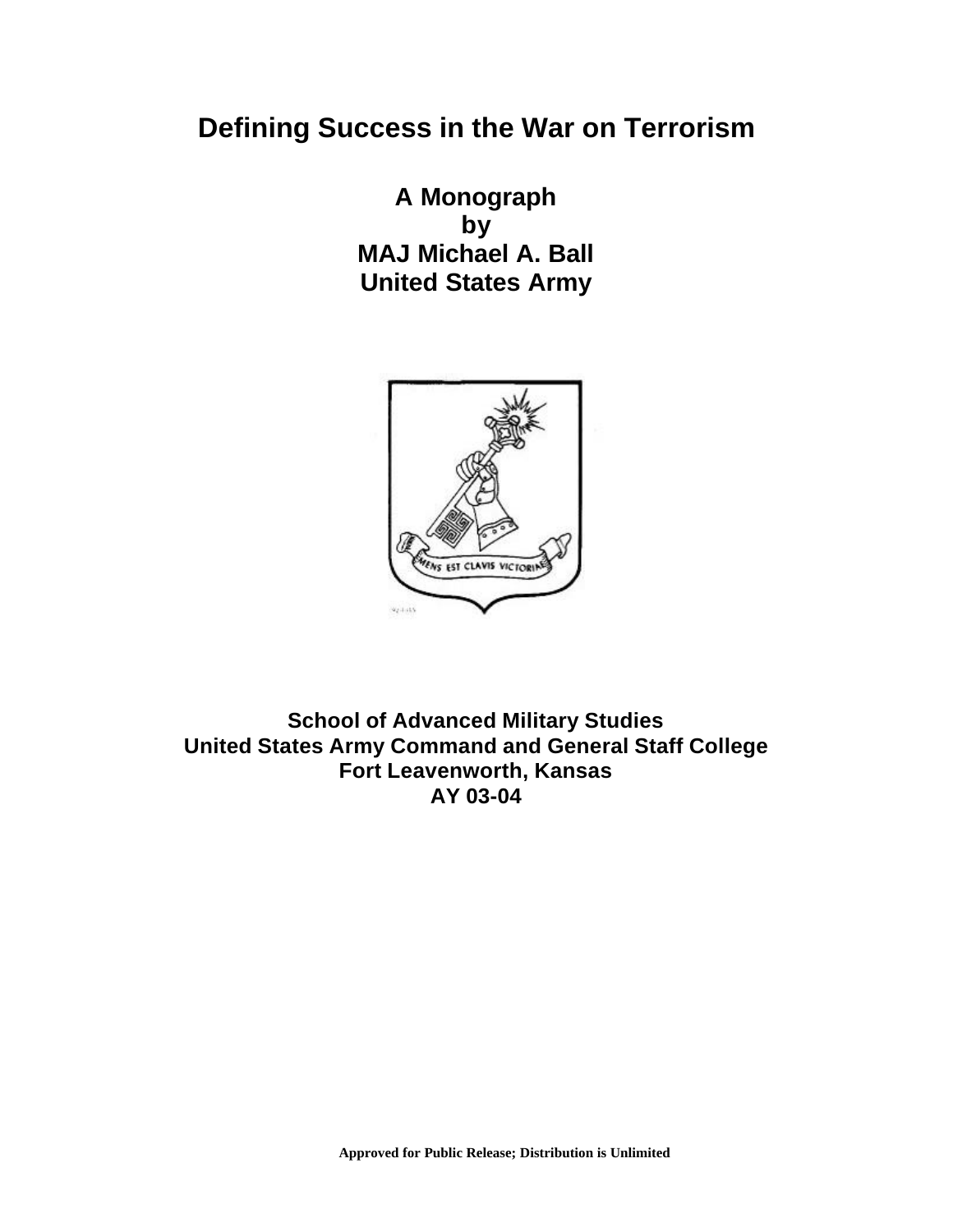| <b>Report Documentation Page</b>                                                                                                                                                                                                                                                                                                                                                                                                                                                                                                                                                                                                                                                                                                                                                                                                                                   |                             |                                                                       |                                      |                                  | Form Approved<br>OMB No. 0704-0188        |  |  |
|--------------------------------------------------------------------------------------------------------------------------------------------------------------------------------------------------------------------------------------------------------------------------------------------------------------------------------------------------------------------------------------------------------------------------------------------------------------------------------------------------------------------------------------------------------------------------------------------------------------------------------------------------------------------------------------------------------------------------------------------------------------------------------------------------------------------------------------------------------------------|-----------------------------|-----------------------------------------------------------------------|--------------------------------------|----------------------------------|-------------------------------------------|--|--|
| Public reporting burden for the collection of information is estimated to average 1 hour per response, including the time for reviewing instructions, searching existing data sources, gathering and<br>maintaining the data needed, and completing and reviewing the collection of information. Send comments regarding this burden estimate or any other aspect of this collection of information,<br>including suggestions for reducing this burden, to Washington Headquarters Services, Directorate for Information Operations and Reports, 1215 Jefferson Davis Highway, Suite 1204, Arlington<br>VA 22202-4302. Respondents should be aware that notwithstanding any other provision of law, no person shall be subject to a penalty for failing to comply with a collection of information if it<br>does not display a currently valid OMB control number. |                             |                                                                       |                                      |                                  |                                           |  |  |
| 1. REPORT DATE<br>26 MAY 2004                                                                                                                                                                                                                                                                                                                                                                                                                                                                                                                                                                                                                                                                                                                                                                                                                                      |                             | 2. REPORT TYPE                                                        |                                      | <b>3. DATES COVERED</b>          |                                           |  |  |
| <b>4. TITLE AND SUBTITLE</b>                                                                                                                                                                                                                                                                                                                                                                                                                                                                                                                                                                                                                                                                                                                                                                                                                                       |                             |                                                                       |                                      | 5a. CONTRACT NUMBER              |                                           |  |  |
| Defining Success in the War on Terrorism                                                                                                                                                                                                                                                                                                                                                                                                                                                                                                                                                                                                                                                                                                                                                                                                                           |                             |                                                                       |                                      | 5b. GRANT NUMBER                 |                                           |  |  |
|                                                                                                                                                                                                                                                                                                                                                                                                                                                                                                                                                                                                                                                                                                                                                                                                                                                                    |                             |                                                                       |                                      | 5c. PROGRAM ELEMENT NUMBER       |                                           |  |  |
| 6. AUTHOR(S)                                                                                                                                                                                                                                                                                                                                                                                                                                                                                                                                                                                                                                                                                                                                                                                                                                                       |                             |                                                                       |                                      | 5d. PROJECT NUMBER               |                                           |  |  |
| <b>Michael Ball</b>                                                                                                                                                                                                                                                                                                                                                                                                                                                                                                                                                                                                                                                                                                                                                                                                                                                |                             |                                                                       |                                      | 5e. TASK NUMBER                  |                                           |  |  |
|                                                                                                                                                                                                                                                                                                                                                                                                                                                                                                                                                                                                                                                                                                                                                                                                                                                                    |                             |                                                                       |                                      | 5f. WORK UNIT NUMBER             |                                           |  |  |
| 7. PERFORMING ORGANIZATION NAME(S) AND ADDRESS(ES)<br>US Army School for Advanced Military Studies, 250 Gibbon Ave, Fort<br>Leavenworth, KS, 66027                                                                                                                                                                                                                                                                                                                                                                                                                                                                                                                                                                                                                                                                                                                 |                             | 8. PERFORMING ORGANIZATION<br><b>REPORT NUMBER</b><br><b>ATZL-SWV</b> |                                      |                                  |                                           |  |  |
| 9. SPONSORING/MONITORING AGENCY NAME(S) AND ADDRESS(ES)                                                                                                                                                                                                                                                                                                                                                                                                                                                                                                                                                                                                                                                                                                                                                                                                            |                             |                                                                       |                                      | 10. SPONSOR/MONITOR'S ACRONYM(S) |                                           |  |  |
|                                                                                                                                                                                                                                                                                                                                                                                                                                                                                                                                                                                                                                                                                                                                                                                                                                                                    |                             | <b>11. SPONSOR/MONITOR'S REPORT</b><br>NUMBER(S)                      |                                      |                                  |                                           |  |  |
| 12. DISTRIBUTION/AVAILABILITY STATEMENT<br>Approved for public release; distribution unlimited                                                                                                                                                                                                                                                                                                                                                                                                                                                                                                                                                                                                                                                                                                                                                                     |                             |                                                                       |                                      |                                  |                                           |  |  |
| <b>13. SUPPLEMENTARY NOTES</b>                                                                                                                                                                                                                                                                                                                                                                                                                                                                                                                                                                                                                                                                                                                                                                                                                                     |                             |                                                                       |                                      |                                  |                                           |  |  |
| 14. ABSTRACT<br>Terrorism is not a unique phenomenon. It is merely a tactic of political violence to achieve a political end.<br>An examination of past insurgencies reveals terrorism as a tactic to produce affects against the ruling<br>government or the populace. Defining success in the war on terrorism requires an understanding of both<br>the insurgent and terrorist operational environment in order to determine success criteria. Dr. Max G.<br>Manwaring developed a theory on counterinsurgencies through an examination of 43 post World War II<br>insurgencies. Manwaring's paradigm provides a model, which is applicable to measuring success in the<br>war on terrorism.                                                                                                                                                                    |                             |                                                                       |                                      |                                  |                                           |  |  |
| <b>15. SUBJECT TERMS</b>                                                                                                                                                                                                                                                                                                                                                                                                                                                                                                                                                                                                                                                                                                                                                                                                                                           |                             |                                                                       |                                      |                                  |                                           |  |  |
| 16. SECURITY CLASSIFICATION OF:                                                                                                                                                                                                                                                                                                                                                                                                                                                                                                                                                                                                                                                                                                                                                                                                                                    |                             |                                                                       | 17. LIMITATION OF<br><b>ABSTRACT</b> | 18. NUMBER<br>OF PAGES           | 19a. NAME OF<br><b>RESPONSIBLE PERSON</b> |  |  |
| a. REPORT<br>unclassified                                                                                                                                                                                                                                                                                                                                                                                                                                                                                                                                                                                                                                                                                                                                                                                                                                          | b. ABSTRACT<br>unclassified | c. THIS PAGE<br>unclassified                                          | 1                                    | 64                               |                                           |  |  |

**Standard Form 298 (Rev. 8-98)**<br>Prescribed by ANSI Std Z39-18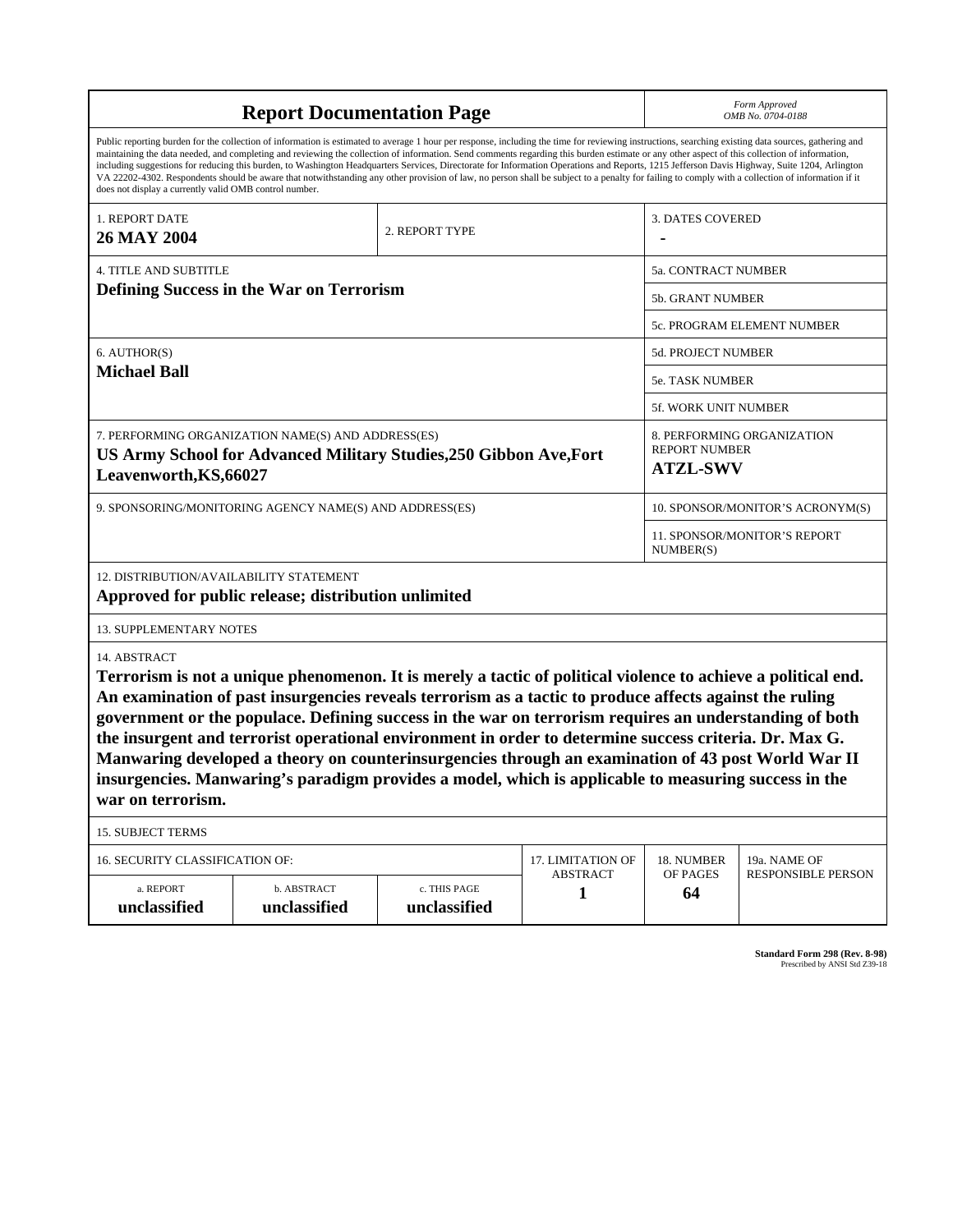# SCHOOL OF ADVANCED MILITARY STUDIES MONOGRAPH APPROVAL MAJ Michael A. Ball

Title of Monograph: Defining Success in the War on Terrorism

Approved by:

|                          | Monograph Director, |
|--------------------------|---------------------|
| William J. Gregor, Ph.D. |                     |

|                          | Director,               |
|--------------------------|-------------------------|
| Kevin C. W. Benson, MMAS | School of Advanced      |
|                          | <b>Military Studies</b> |

Director, Graduate Degree Program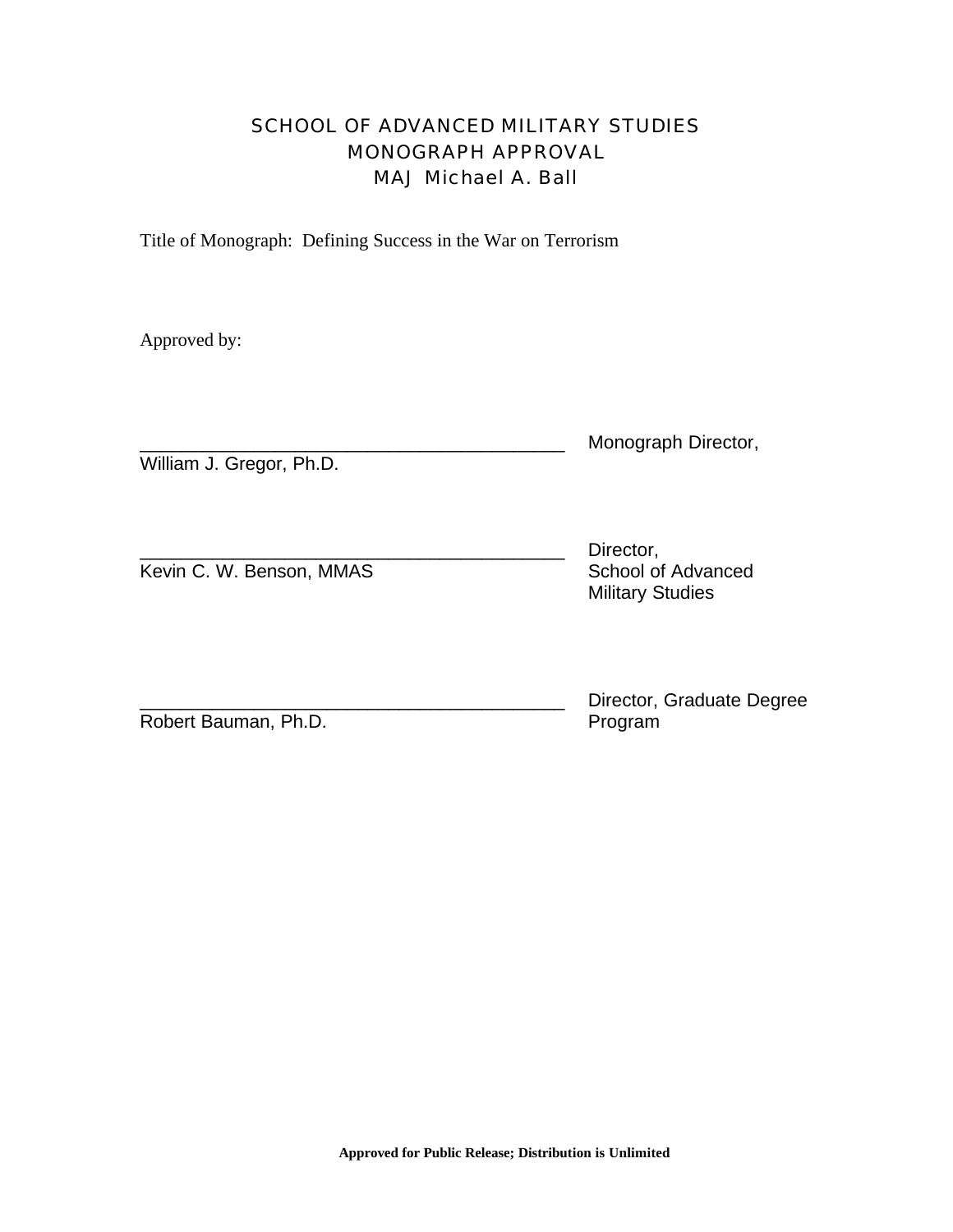# **Abstract**

Defining Success in the War on Terrorism by MAJ Michael A. Ball, U.S. Army, 64 pages.

In the aftermath of the terrorist attacks on the World Trade Center Towers and the Pentagon The United States conducted combat operations in Iraq and Afghanistan. The U.S. government declared the major combat operations a success and important steps in the war on terrorism. Although it is true that the Taliban and Al Qaeda have been routed, the two groups have reorganized, adapted and are continuing to fight. Al Qaeda's operations were disrupted, yet the organization remains a viable transnational threat. Success in the war on terrorism is, therefore, more than the sum of battles and engagements. To define success in the war on terrorism, measures of success must be determined to achieve the strategic goals.

Terrorism is not a unique phenomenon. It is merely a tactic of political violence to achieve a political end. An examination of past insurgencies reveals terrorism as a tactic to produce affects against the ruling government or the populace. Defining success in the war on terrorism requires an understanding of both the insurgent and terrorist operational environment in order to determine success criteria. Dr. Max G. Manwaring developed a theory on counterinsurgencies through an examination of 43 post World War II insurgencies. Manwaring's paradigm provides a model, which is applicable to measuring success in the war on terrorism.

While the model is a useful tool for defining success, it requires a thorough understanding of the terrorist and insurgent operational environment. Through examination of two case studies, the Philippines, 1948-1954 and Colombia, 1966 to present, the research assessed the Manwaring paradigm. The comparison revealed the complex operational environment and suggested other relevant factors, not addressed by Dr. Manwaring, for defining success in the war on terrorism. Those factors a systems approach to analyzing insurgencies and terrorist organizations and consideration of political primacy in the use of military and interagency capabilities.

There is a significant body of knowledge on insurgencies and terrorism that can be applied to combating terrorism. There is a pressing need for the institutional military to educate the force on insurgency and terrorism. Insurgent and terrorist organizations are complex adaptive systems, which require a holistic campaign plan to defeat. Introducing systems thinking into the military education system will provide planners with the conceptual framework to analyze and develop coherent operational plans to achieve the strategic objectives in the war on terrorism.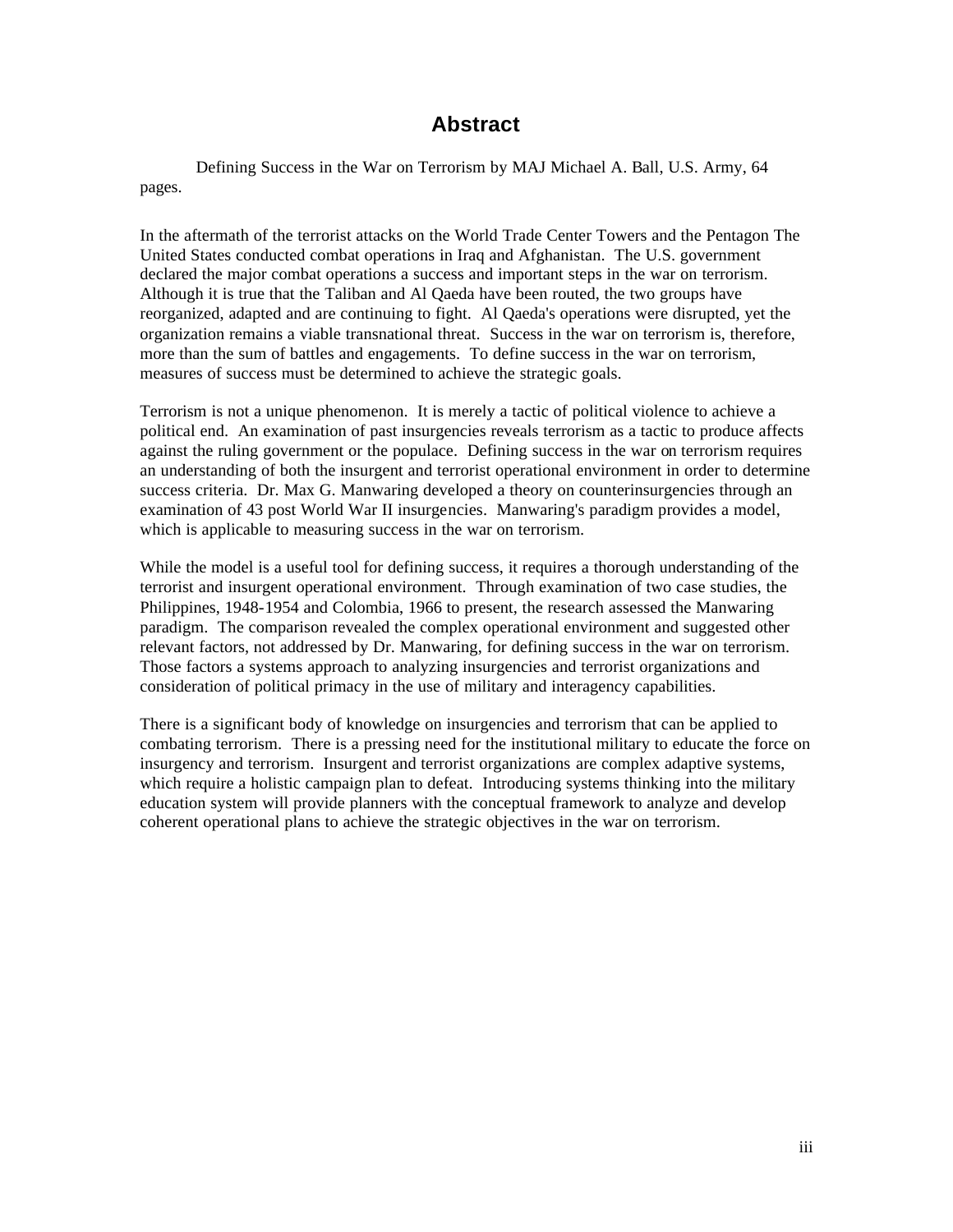# **TABLE OF CONTENTS**

| A NATIONAL STRATEGY TO COMBAT GLOBAL TERRORISM 4 |  |
|--------------------------------------------------|--|
|                                                  |  |
|                                                  |  |
|                                                  |  |
|                                                  |  |
|                                                  |  |
|                                                  |  |
|                                                  |  |
|                                                  |  |
|                                                  |  |
|                                                  |  |
|                                                  |  |
|                                                  |  |
|                                                  |  |
|                                                  |  |
|                                                  |  |
|                                                  |  |
|                                                  |  |
|                                                  |  |
|                                                  |  |
|                                                  |  |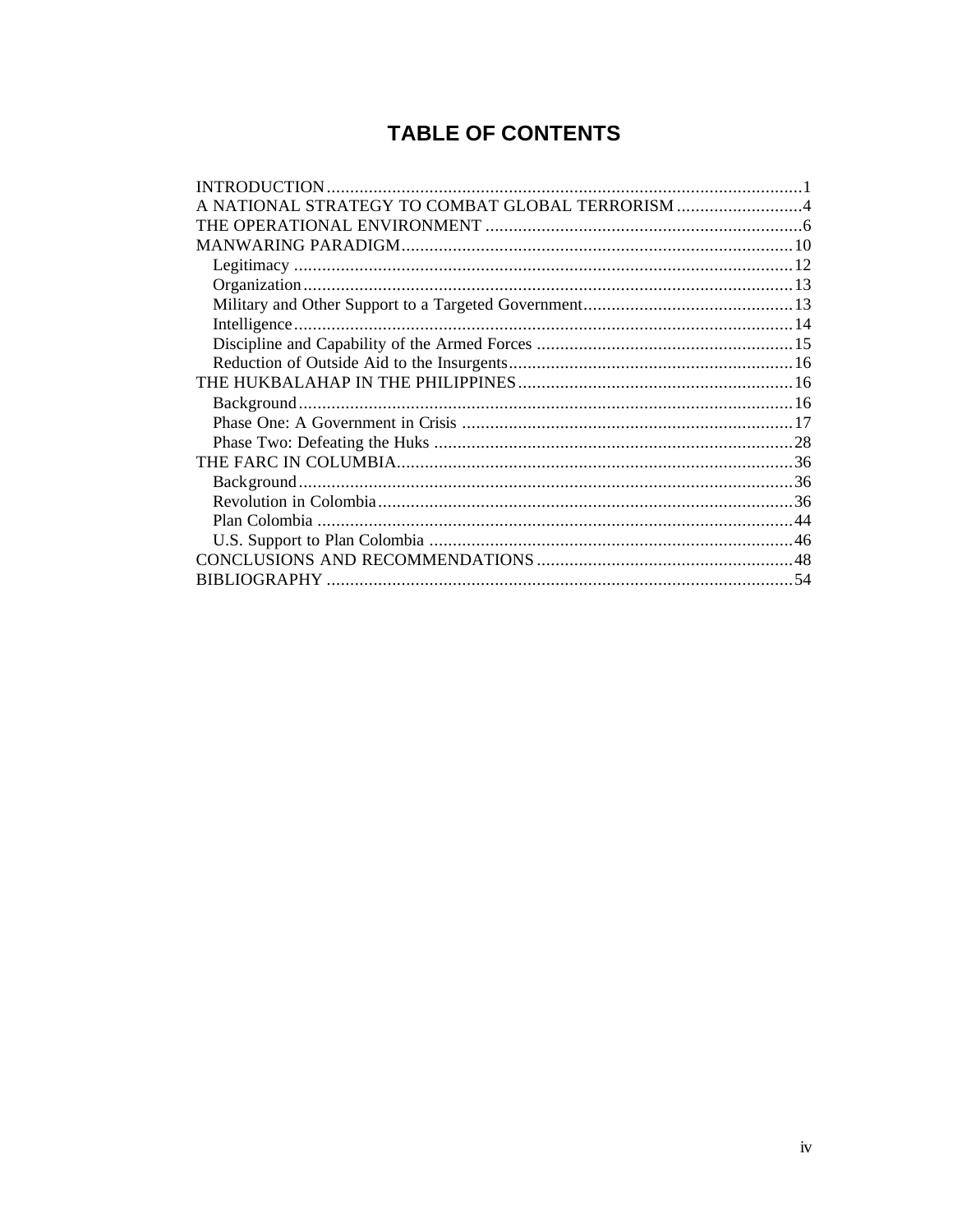### **INTRODUCTION**

The terrorist attacks against New York City and Washington D.C. on 11 September 2001, were acts of war against the United States. The U.S. government declared Enduring Freedom and Iraqi Freedom successful and important steps in the war on terrorism. It is, however, premature to declare success in the war on terrorism. Combat operations diminished Al Qaeda's infrastructure and operational capabilities, but Al Qaeda remains a viable international threat. Thus, the challenge to military planners is to develop criteria with which to measure success in the war on terrorism. These criteria should clearly define what military forces must accomplish to set the necessary conditions for success.

Joint planning doctrine requires combatant commanders to define mission success criteria when they issue guidance for the development of military courses of action. These criteria define the measures by which to judge the progress made by military forces toward achieving the desired strategic end-state.<sup>1</sup> Joint doctrine lists the requirement for defining mission success criteria, but provides no insight into a conceptual process for defining the criteria. The conceptual aspect of developing the criteria in a major theater war against a conventional force is not difficult. The difficult task is to develop success criteria against an asymmetric adversary. It is, therefore, necessary to develop a methodology to develop success criteria.

The first step in defining mission success criteria is analysis of the national strategic goals or objectives. The "National Strategy for Combating Terrorism" outlines the strategy to reduce the operational reach and capabilities of transnational terrorist organizations. This document provides the primary direction and guidance for future counter terrorist campaigns and operations. The document outlines strategic success but only in general terms. The strategy does not apply either a qualitative or a quantitative metric to measure success. It is, therefore, the responsibility of military planners to define the operational metrics of success.

1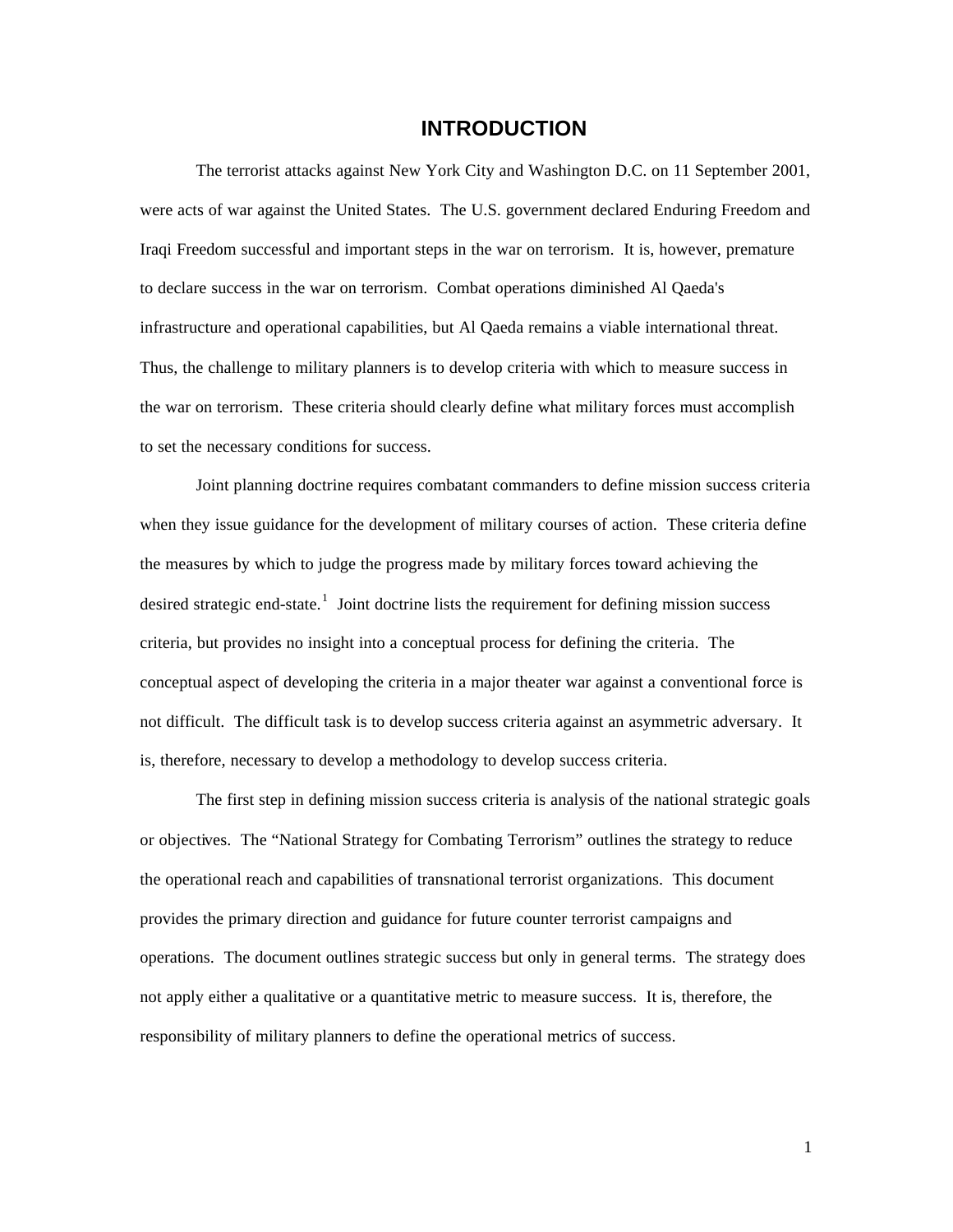The second step in the process involves understanding the operational environment. The step is not in contemporary joint publications, but it is an important in determining criteria in this environment. Planners must understand this type of war. General knowledge about terrorism does not provide a sufficiently detailed basis upon which to form valid success criteria. If military planners proceed from only a general knowledge of insurgency, then the operation will fail before it even begins. The terrorist threat today is transnational in nature. They are well financed, well trained and exploit societal weaknesses. The most relevant aspect of modern terrorist organizations is their global reach. The 911 attacks revealed Al Qaeda's ability to plan, coordinate and execute a complex attack against America. Terrorist operations do not conform to a standard operational procedure or abide by international laws. Al Qaeda is at war with the infidels and violence is justified regardless of the targets and methods employed to achieve their ends. The methods and operations are asymmetric in nature. When parity is not achievable, asymmetric warfare permits the terrorist to attack enemy vulnerabilities and to survive. The asymmetric warfare is alien to the United States' contemporary conventional military training and the Army's mental model. Combating terrorism, therefore, requires a thorough understanding of the environment and the threat. The U S military failed to understand the operational environment during the planning, execution and post-conflict phases of the Operation Iraqi Freedom and did not consider the asymmetric nature of the Fedayeen Sadaam or terrorists operating in Iraq. The military refused to accept the growing threat. The U.S. military's doctrine and training does not address operations in an asymmetric environment.

The third step, which is embedded in the joint planning process, is development of mission success criteria in the war on terrorism based upon the operational environment and the threat. Given the fact that terrorism is not a new phenomenon, history provides insight into developing valid mission success criteria. The U.S. military fought in numerous insurgencies and

 1 Joint Publication 5-0 (2nd Draft) *Doctrine for Joint Planning Operations* (10 December 2002),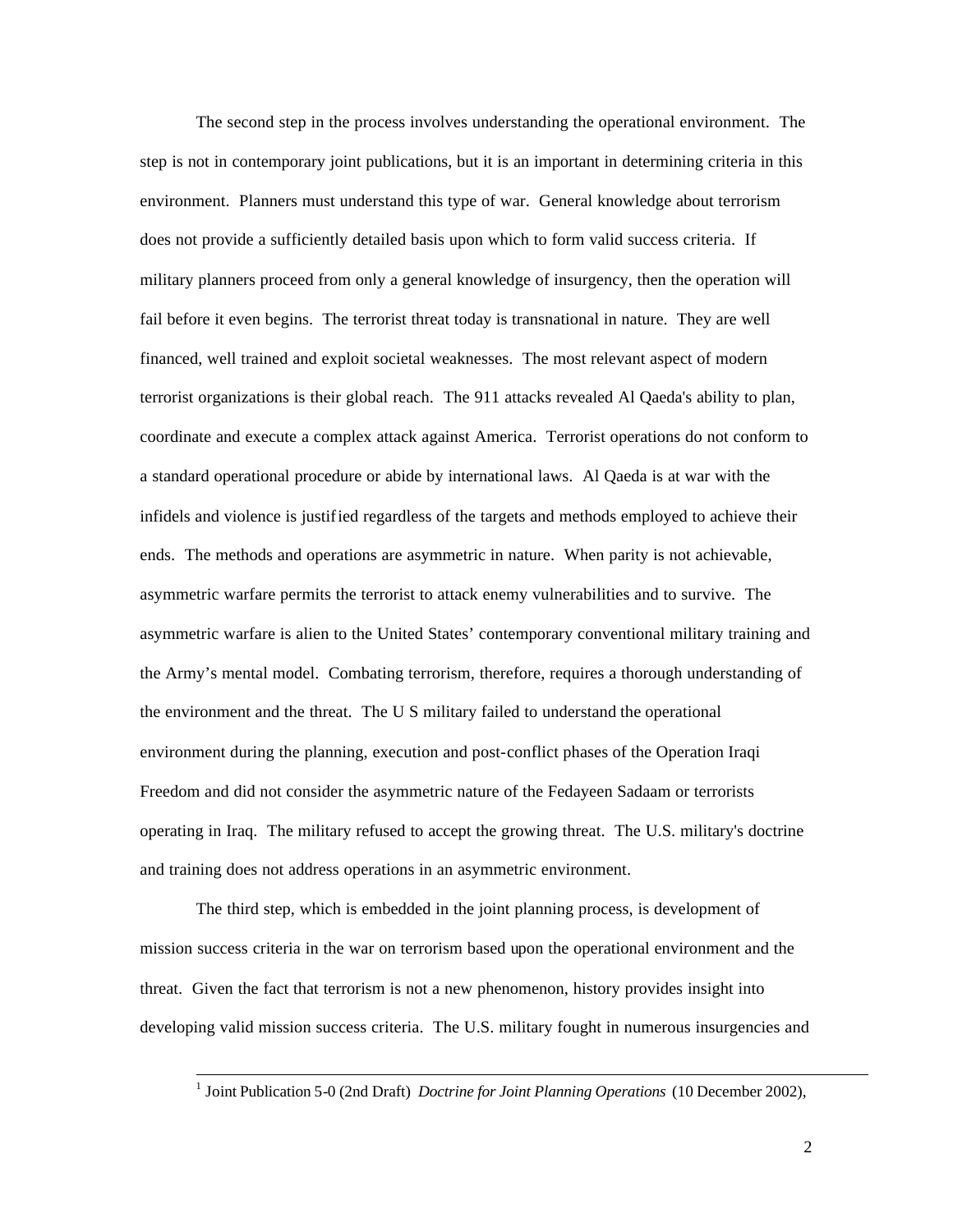counterinsurgencies since WWII. In each case, the insurgent forces employed tactics and techniques similar to those of modern terrorist organizations. An analysis of insurgent organizations reveals terrorism as a means to compensate for the lack of parity with the adversaries. It is, therefore, logical to conclude that terrorism is understood by studying insurgencies. Counterinsurgency operations since the end of WWII have revealed a set of principles useful for defining success in counterinsurgencies. These principles are applicable for defining success in combating terrorism.

One student of insurgencies is Dr. Max G. Manwaring. He writes that wars, especially insurgencies, are not simply the sum of battles over time leading to victory. Wars are the product of the elements of national power to achieve the strategic objectives. Each conflict is unique, but they all share common principles. The six principle components of his paradigm are based upon an empirical examination of 43 post-World War II counterinsurgency operations that were either successful or failed. These principles are legitimacy, organization, military support to the targeted government, intelligence, discipline and the capabilities of armed forces and reduction of outside aid to the insurgents. Manwaring's paradigm on insurgency wars provides insight into defining success in counterinsurgencies, but his principles should not be taken on face value alone.

Manwaring's principles combined with an understanding of the operational environment provide the conceptual framework for defining success in the war on terrorism. To this end, the research includes two case studies to assess Manwaring's paradigm. The case studies also revealed the complex nature of the insurgent environment. The first case study was an analysis of the Philippines Huk rebellion, 1946 to 1955. The counterinsurgency operations in the Philippines had two distinct periods that served to reveal common principles. The government's counterinsurgency (COIN) operations from 1946 to 1949 revealed the predictable accuracy of the Manwaring paradigm. By 1949, the Philippine government was near total collapse, and the Huks were preparing to transition to a strategic offensive to overthrow the government. The Philippine

3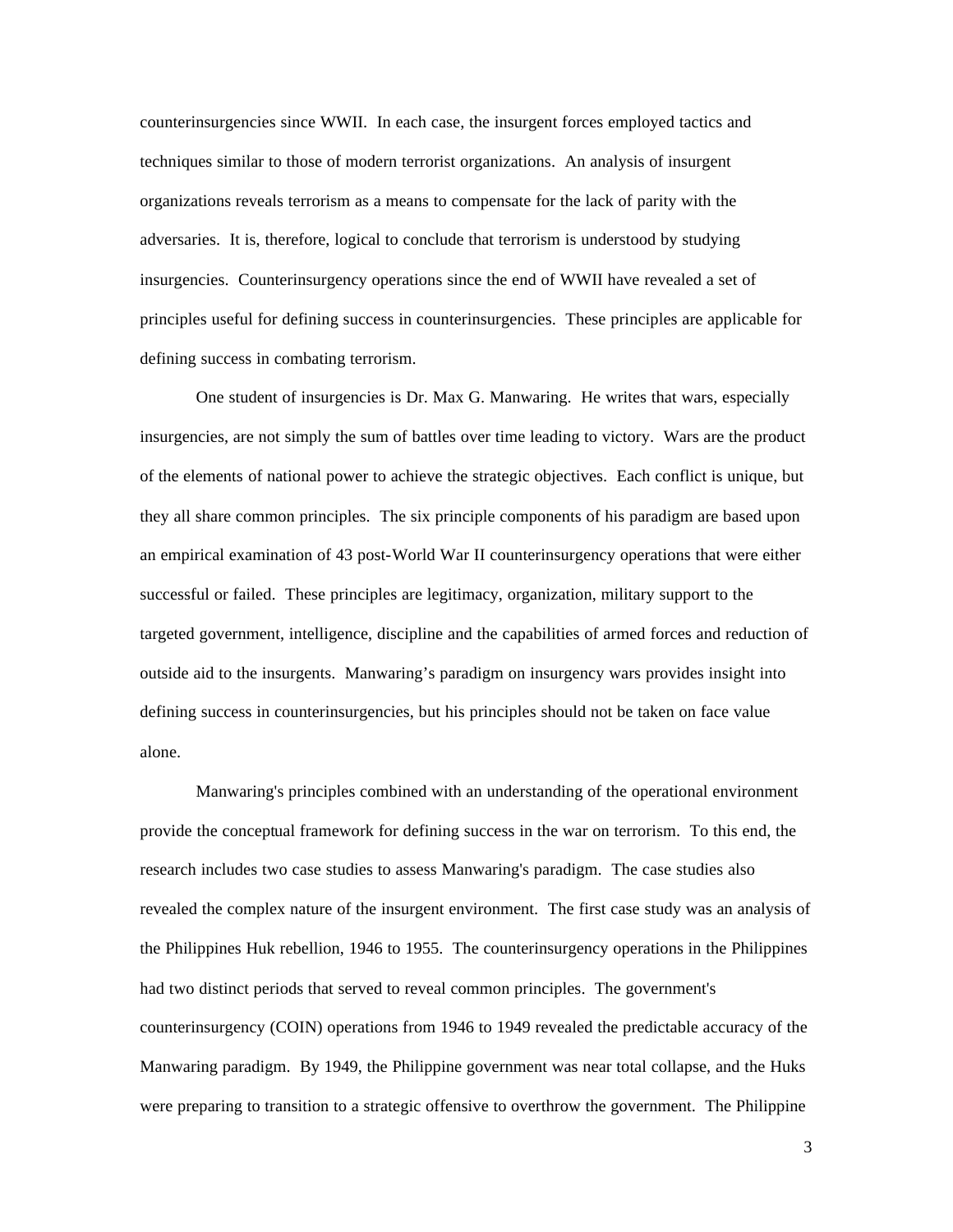government survived due to the efforts of Roman Magsaysay. He was appointed as the Secretary of National Defense and tasked to defeat the insurgency. Magsaysay, a former guerilla fighter, understood insurgencies and how to defeat them. His national campaign to defeat the Huks defined the principles through his actions.

The second case study offered another view of the insurgent environment. The second case study was an analysis of the Armed Revolutionary Front of Colombia (FARC). The FARC case study differs from the previous case study. The Colombian government has waged a decade's long war against the FARC and no end is in sight. The analysis revealed some issues arising from the Manwaring's principles of legitimacy and military support to an effected government. The Colombian government's legitimacy is not the issue. The issue at hand is its ability to establish and maintain control over a substantial area of Colombia. The military support to the Colombian government revealed an issue not addressed in this principle of Manwaring's paradigm. The Colombian government's primary military supporter is the United States. The military support provided by the U.S. has complicated COIN operations. Current U.S. supported operations focus on counter-drug operations as a means to an end, and, consequently, conditions of foreign assistance limit effectiveness of US support Columbia's counter-insurgency.

# **A NATIONAL STRATEGY TO COMBAT GLOBAL TERRORISM**

President Bush's 20 September 2001 address to the nation was the first glimpse into what would later become a national strategy for combating global terrorism. The central theme of that address was the defense of freedom and the defense of peace loving people throughout the world. A key sentence in the speech gave some insight into the strategic objectives of the impending war on terrorism. The objectives were to find, stop and defeat terrorist organizations of global reach.

The strategic objectives are to stop terrorist attacks against America, its interests and allies, and to create an international environment, which denies direct or indirect sanctuary to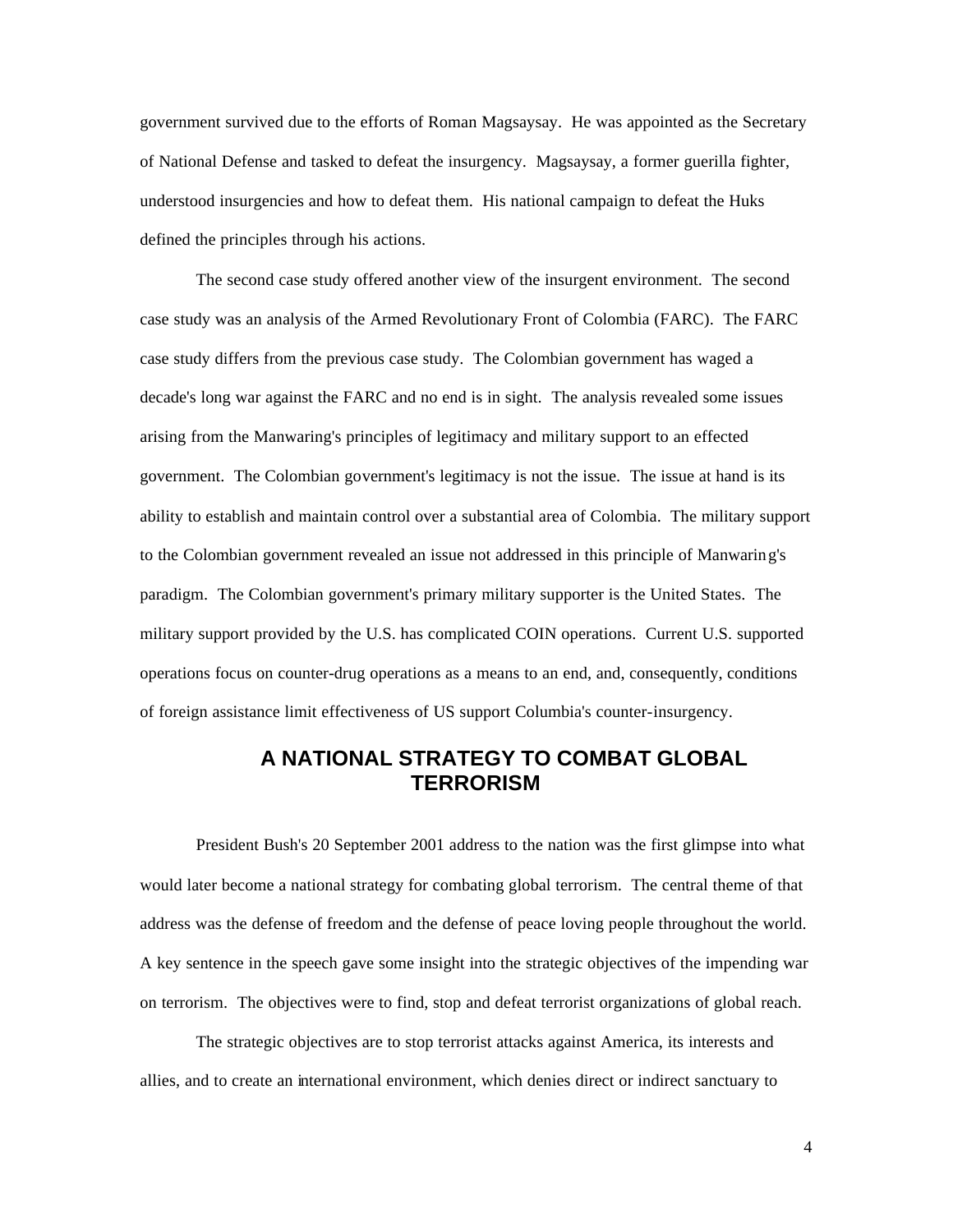these organizations. To reach this goal, the strategy outlines five objectives: defeat, deter, defend, diminish and deny.<sup>2</sup> The U.S. and its allies will defeat international terrorist organizations by attacking their sanctuaries: leadership, command and control mechanisms, materiel support, communications networks and financial means. Doing so will disrupt the terrorist organization's ability to plan, coordinate and execute operations against U.S. interests. In conjunction with defeating these organizations, the U.S. will deny sanctuary and sponsorship to terrorists. Achieving this goal is predicated upon the cooperation and participation of foreign governments accepting responsibility as outlined in UNSCR 1373 and the 12 UN counter terrorism protocols and conventions. A difficult objective to achieve is the objective to diminish the underlying conditions, which terrorists seek to exploit. The strategic aim focuses on providing support to countries or regions that are at risk, because these at risk countries are embroiled in internal conflicts. <sup>3</sup>

The strategy defines victory in the war on terrorism as a sustained effort that will reduce the scope and capabilities of terrorist organizations, isolate them regionally, and ensure their destruction within state borders. The strategy, however, does not define the measures of success in the war on terrorism. The objective to diminish, was noted as being the most difficult to achieve. The nations at risk either lack the ability or will to exercise authority and control within their borders in accordance with U.N. resolutions on terrorism. To measure success, planners must look at how these exploitable environments are created and sustained. Planners must then examine what must be done to secure a government at risk. The third requirement is to develop principles by which to measure progress towards defeating an asymmetric threat.

 2 Department of Defense. *National Strategy for Combating Terrorism* (Washington , D.C., 2003), 11.  $<sup>3</sup>$  Ibid., 12.</sup>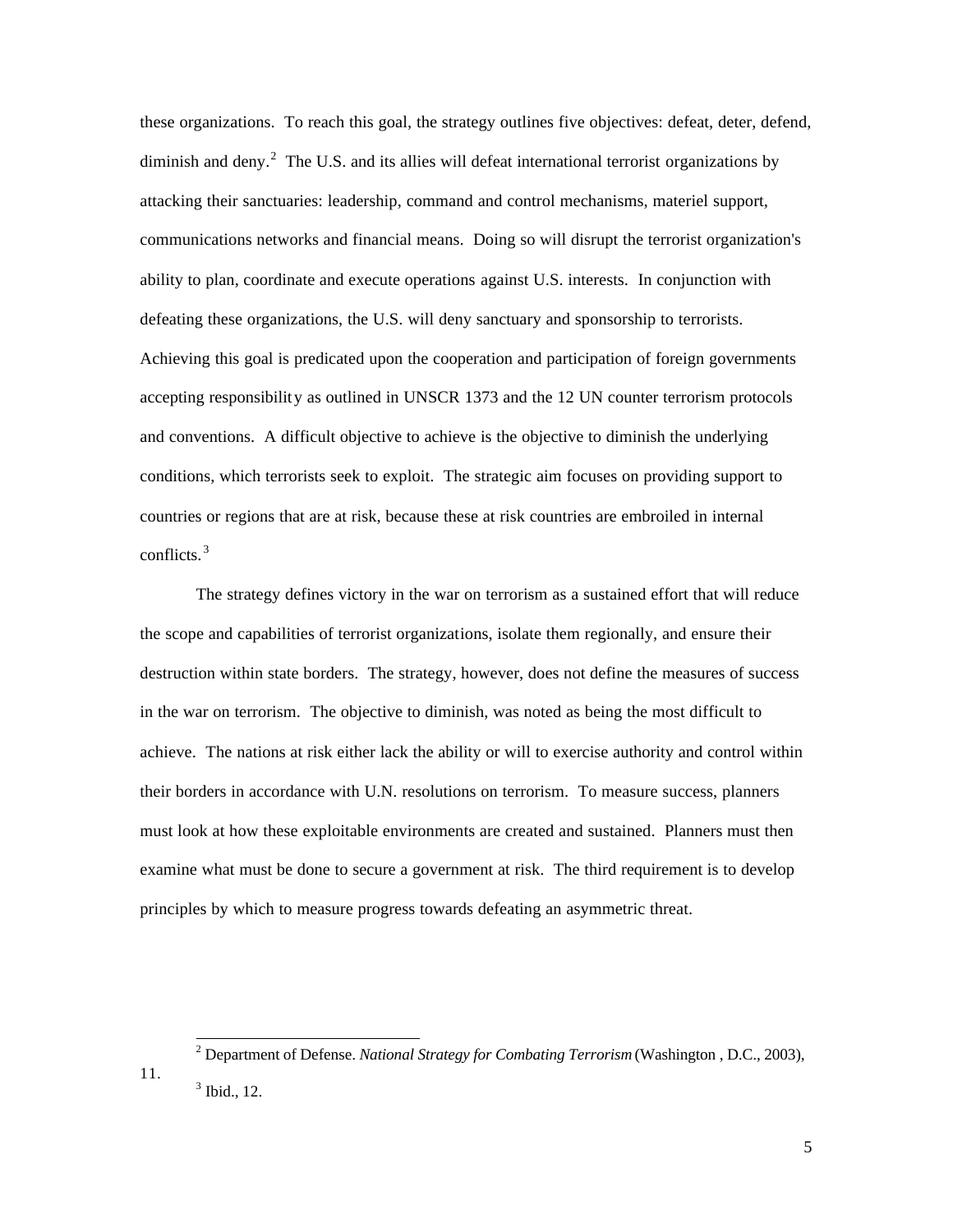## **THE OPERATIONAL ENVIRONMENT**

Building a knowledge base on insurgencies and terrorism begins with succinct definitions. Joint Publication 1-02 DoD Dictionary of Military and Associated Terms might seem to be the logical place to look to define insurgency, but the definition was too restrictive and did not consider the transnational nature of terrorism and insurgencies. Another source was Bard O'Neil's book on insurgency and terrorism. O'Neil defined insurgency as "a struggle between a non-ruling group and the ruling authorities in which the non-ruling group consciously uses political resources (e.g., organizational expertise, propaganda and demonstrations) and violence to destroy, reformulate or sustain the basis of legitimacy of one or more aspects of politics."<sup>4</sup> Joint Publication 1-02's simple definition of an insurgency, without further research into the subject, leads to a poor understanding of the operational environment.

The current operations in Iraq show the military's doctrinal shortcomings and failure to understand the operational environment. The U.S. military did not understand the operational environment during Operation Iraqi Freedom. Within days of the regime's fall, attacks against American forces began. In the minds of the U.S. government, the war was over, and the priority was the formation of a new Iraqi government. As the number of low-level attacks increased, the press began to question the Pentagon and Secretary of Defense Rumsfeld on the issue. These attacks, in what later became to known as the "Sunni Triangle," were described as the result of "dead enders" and that U.S. and coalition forces would root them out. Rumsfeld further described the enemy as a small number of Iraqis (10-20 personnel), not a large maneuver force or a tightly controlled network. Major General Ray Odierno, 4th ID Commander, described the acts as unorganized, militarily insignificant, having no impact on current operations, purely acts of desperation.<sup>5</sup> The reality was that these "dead enders" were in a strategic defensive, and it was

 4 Bard O'Neill, Insurgency and Terrorism: Inside Modern Revolutionary Warfare, (Herndon: Brassey's Inc, 1990), 13.

<sup>5</sup> *Associated Press* (Houston Chronicle), 18 June 2003.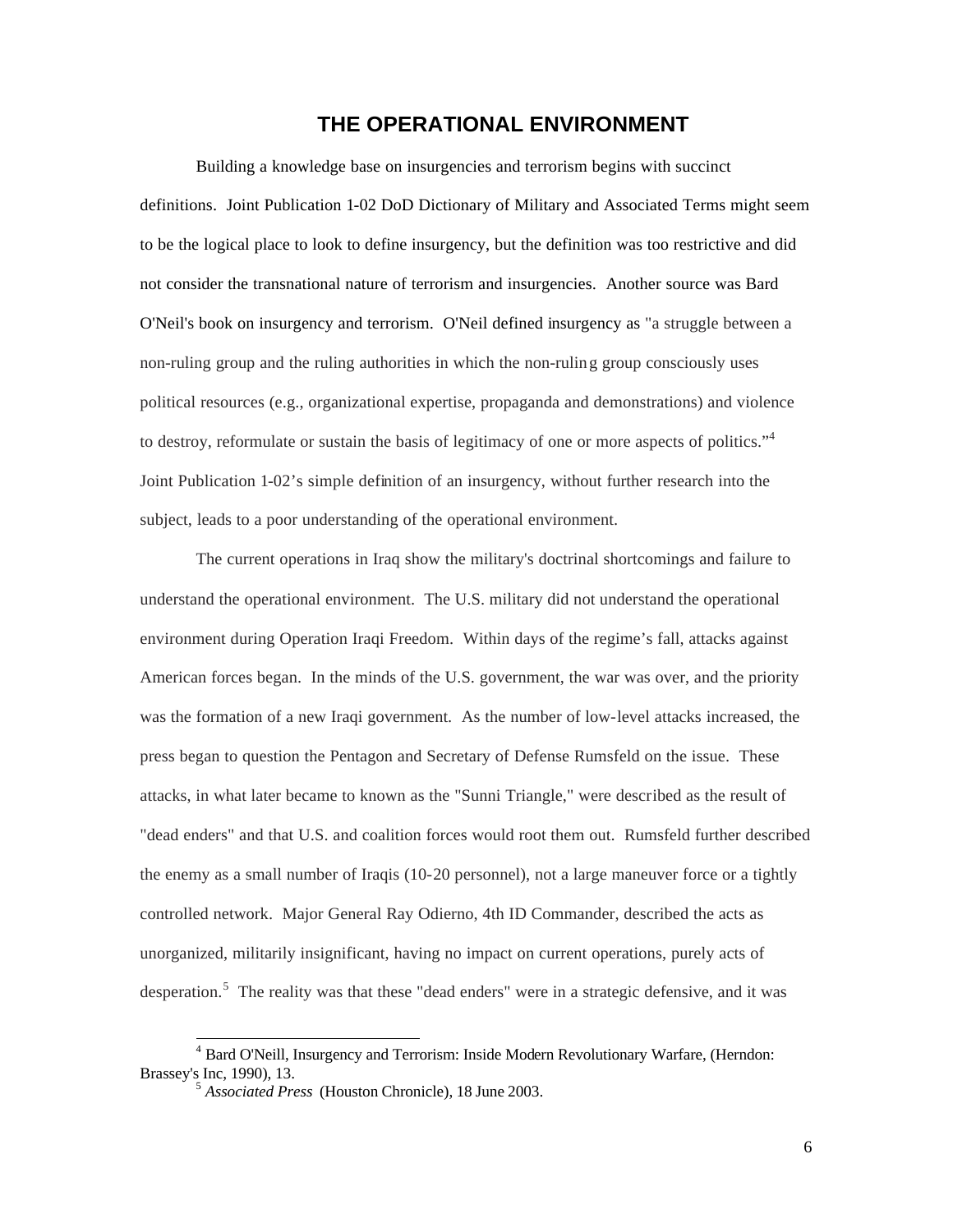easy to predict that the scope and intensity of the attacks would increase in time. The Philippine and Colombia case studies showed that those two governments and their militaries also failed to understand the nature of the insurgent and terrorist environments.

In the latter half of the twentieth century, the world has faced an increasingly unstable, violent and unpredictable political environment. Since World War II, there has been an average of eight ongoing wars on any given day, and the trend shows no signs of lessening. This trend is not a new phenomenon. Terrorism and insurgency dominated political violence since 1969. From then until now the level of violence and the number of international terrorist acts increased from just fewer than two hundred to over eight hundred per year. Insurgents attempting to achieve political ends conducted the preponderance of these attacks.<sup>6</sup>

The terrorist act of "911" left an indelible mark on the American psyche. Something about that particular attack was significant enough to change the strategic environment. The attack was not the first attack on American soil or against U.S. interests. The first attack against the World Trade Center, the USS Cole and the U.S. Embassies in both Kenya and Tanzania, although significant and well-known acts of terror cannot be compared to"911". The attack on the World Trade Towers crossed a threshold. The threshold was either the number of casualties, impact of the event or both.

At the heart of the new strategic environment is the mind of the insurgent and terrorist. There is a plethora of literature concerning the acts, motivations and methods employed by these groups to achieve their end, but not the terrorist mindset. The intense desire to achieve ideal conditions motivates terrorists. This ideal state is normally political, religious or socially oriented. The mind of the terrorist links the actions required to achieve the ideal state. The terrorist mindset is the product of perceived transgressions and inequities in their society or the external world. In the aftermath of "911", Americans wanted to know why they were hated. The

 6 Bard O'Neill, 1.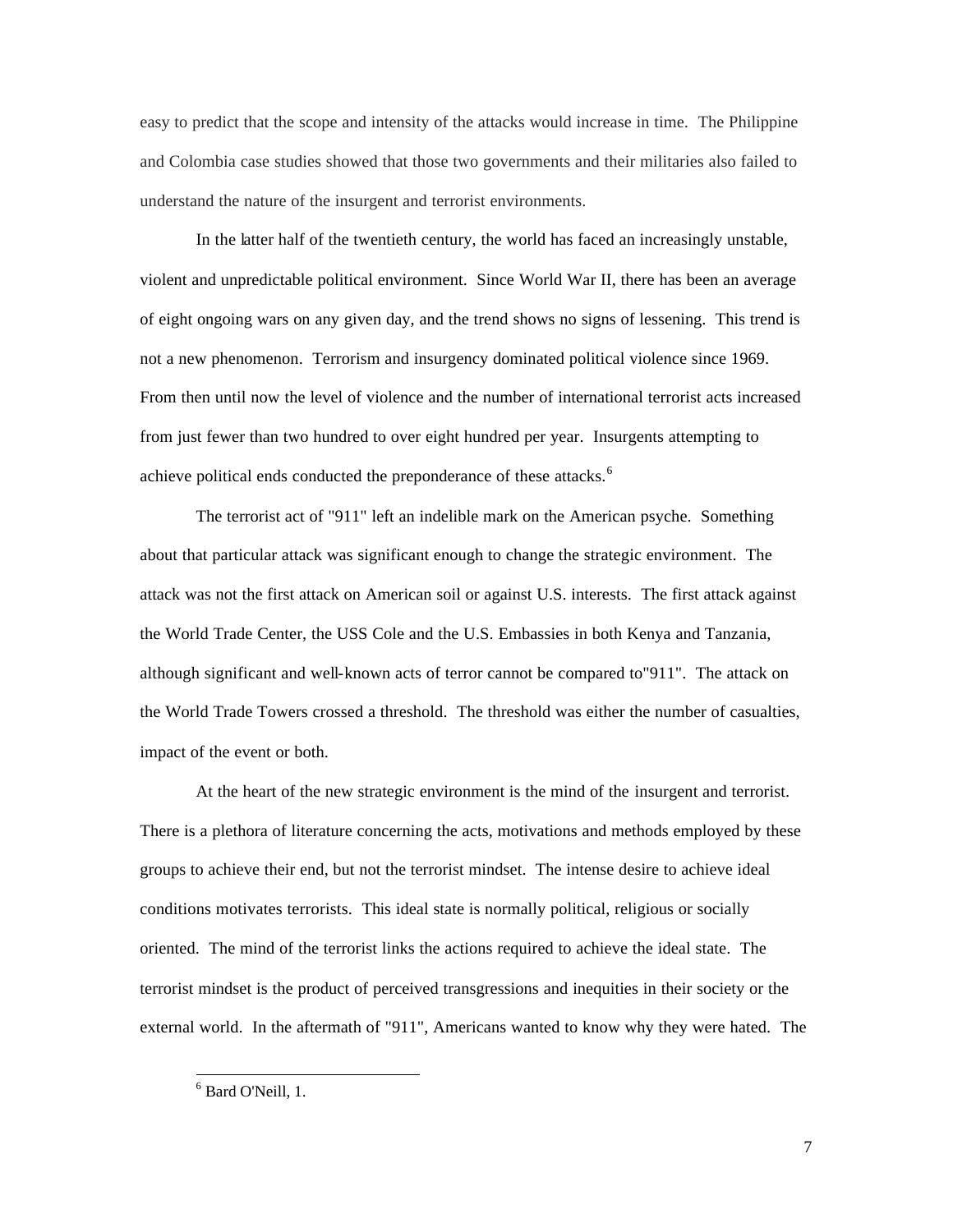answer is simple. Al Qaeda believes that American arrogance and imperialism created the current decline in the Arab world. America is therefore the obstacle to the ideal state. It is all too easy to view terrorists as religious fanatics without understanding their point of view. The western mind sees the world through a distorted lens. Western culture does not understand the logic of the terrorist's actions or the perceived grievances, which they choose to solve through violence. Nor do the terrorists understand Western beliefs and views toward terrorist actions and motivations. Terrorists see themselves as deliverers of justice for the slighted. They are also hypersensitive to attacks against their core beliefs and humiliations directed against their cause or actions. They view themselves as the protectors of their ideology, beliefs or society and not as terrorist.

The extreme motivations of terrorists justify their actions and results. Rushworth M. Kidder, a prominent researcher of terrorism, has identified seven key characteristics of terrorists:

- 1) Oversimplification of issues
- 2) Frustration about the inability to change society
- 3) A sense of self righteousness
- 4) A utopian belief in the world
- 5) A feeling of social isolation
- 6) A need to assert his own existence
- 7) A cold blooded willingness to kill

Given the seven characteristics, terrorism is an absolutist approach to resolving a political problem. Terrorists today have become more ruthless, violent and cunning. This combined with an increasing anti-western bias further compounds the level of complexity in combating terrorism. <sup>7</sup>

The terrorist and insurgent mentality is but one aspect of this complex problem. The other aspect involves the conditions that motivate a person take up arms against an international political body or against its own government. As mentioned earlier, people have taken up arms and rebelled against the ruling political authority in the past. People are not inherently

<sup>&</sup>lt;sup>7</sup> Paul B. Davis, 23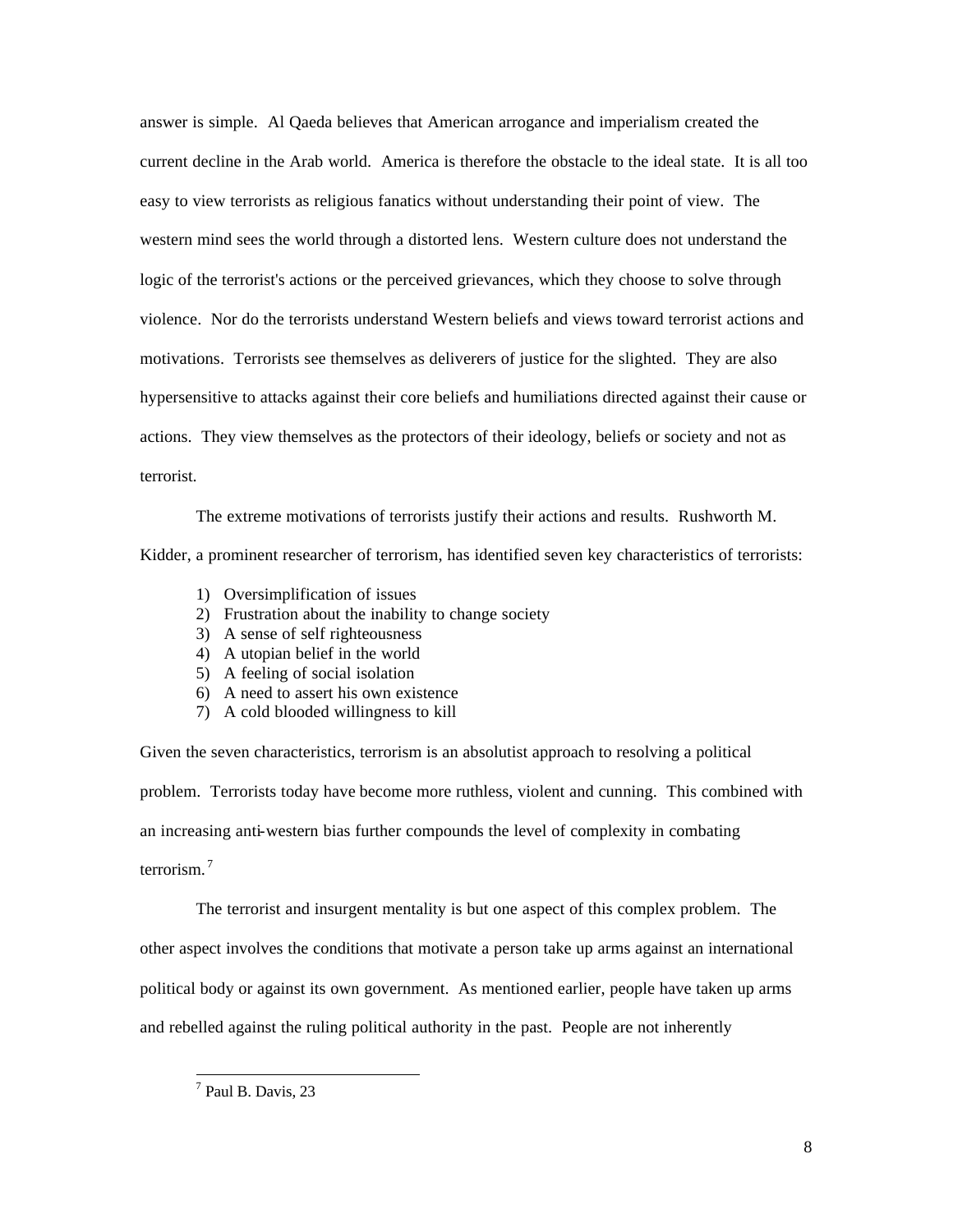aggressive, but rather have the capacity for violence that manifests itself by course of social conditions. Social conditions alone will not result in political violence. A causal sequence of political violence links social conditions to the actualization of political violence. Ted Robert Gurr's *Why Men Rebel* offers a theory of political violence. The affected populace or a small group, in the case of insurgencies, must develop a level of discontent. Discontent is a function of perceived relative depravation. It is important to define relative deprivation, because it is the underlying cause of social and political violence. Relative deprivation is a perceived discrepancy between a person's value expectations and their value capabilities. Value expectations are the goods and conditions of life to which people believe they are rightly entitled. Value capabilities are the goods and conditions they think they are capable of attaining or maintaining, given the social means available to them. Deprivation motivates people to violence. The intensity level of discontent is proportional to the level of political violence. The politicization of that discontent and the actualization of violent action against political objects and actors are the other two aspects that provide the framework for a theory on political violence.

The model of relative deprivation is tempered by societal variables, which may or may not provide the final catalyst to political violence. Gurr notes societal variables that affect the focus of discontent against a political body or agents are: the cultural and sub-cultural sanctions for overt aggression, the extent and degree of success of past political violence, the articulation and dissemination of symbolic appeals justifying violence, the legitimacy of the political system, and the kinds of responses it makes and has made to relative deprivation.

The current view in the war on terrorism portrays a contemporary movement inspired, motivated and justified by radical religious doctrine. Muslims are not alone in believing in martyrdom or mass murder. Other groups commit acts of murder against pagans, heathens and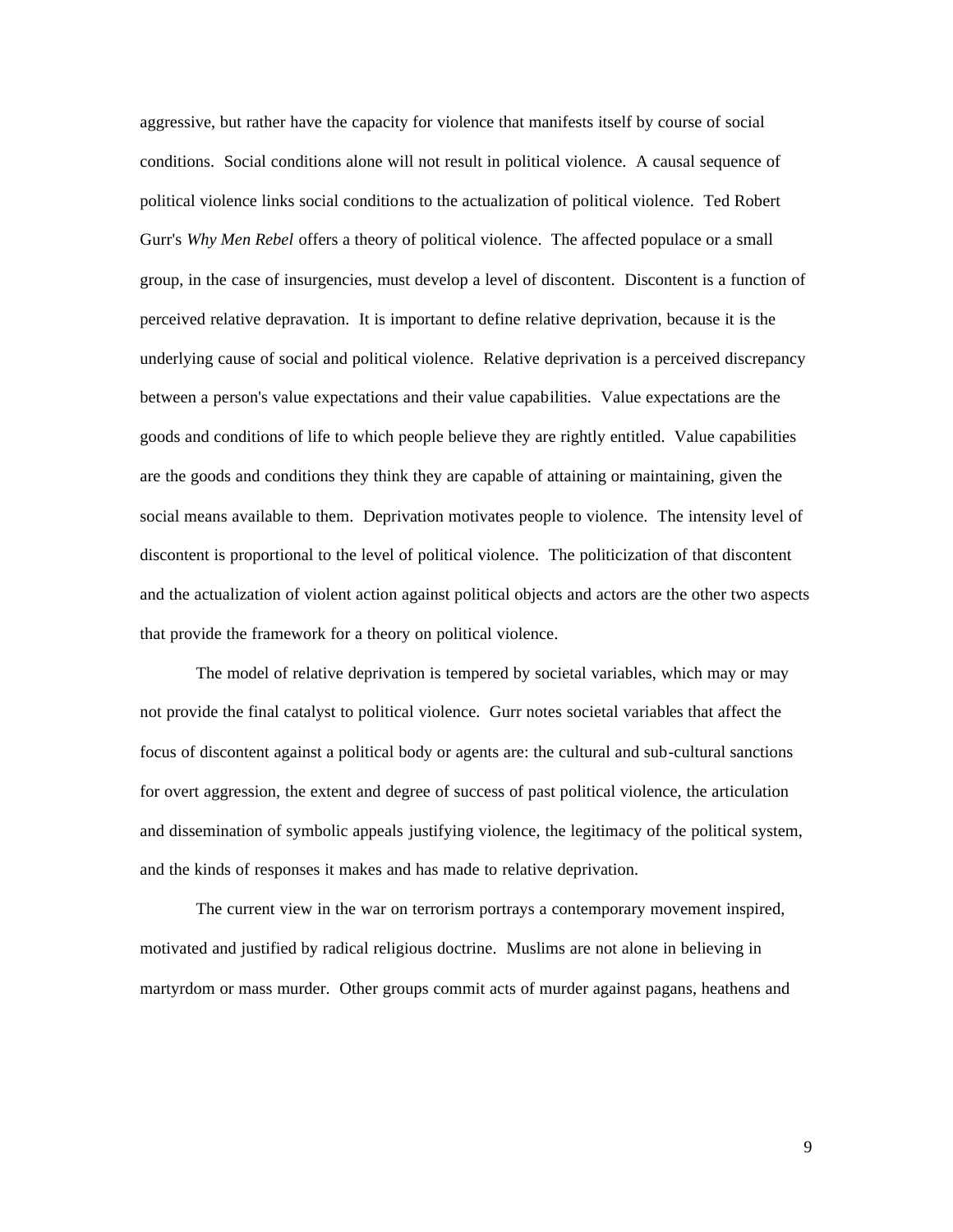infidels in the name of God and religion. This mindset will result in future acts of terrorism that are more violent, directed against mass civilian targets and designed to rival the attacks of "911".<sup>8</sup>

In the end, the military must digest the nature of insurgencies and terrorism to develop mission success criteria. For this to happen, a change in the mental model for planning operations is the key to success. Military forces are not combating a distinct military structure based upon either Soviet or U.S. military doctrine. The adversary does not have a standard order of battle or a specific doctrine. Their doctrine is found in their ideology. This ideology, however, refuted by western information operations, is impervious to kinetic or psychological targeting. There is no specific or readily identifiable center of gravity to attack. Their center of gravity is embedded in their ideology, which is linked to their perception of relative deprivation. The mere fact that their perception of relative deprivation is not tied to physical requirements, but ideological requirements. This increases the need to understand fully the adversary rather than refute his beliefs. Students of insurgency often take a very simple approach to determining the center of gravity. They tend to believe that the people are the center of gravity in insurgencies and terrorisms. This is an oversimplification of the complex environment. Despite the operation environment's level of complexity and dynamics, there is a set of principles applicable to defining success criteria in terrorism and insurgencies.

# **MANWARING PARADIGM**

"War is a matter of vital importance to the State; the province of life or death; the road to survival or ruin. It is mandatory that it be thoroughly studied".

Sun Tzu, *The Art of War*<sup>9</sup>

During the Vietnam, the American leadership failed to understand the nature of the conflict in which they fought. As the war went on, the leadership tried to turn the nature of the

 $\frac{1}{8}$  Ibid., 22-23.

<sup>9</sup> Samuel B. Griffith, trans, *Sun Tzu: The Art of War* (New York: Oxford University Press, 1963), 63.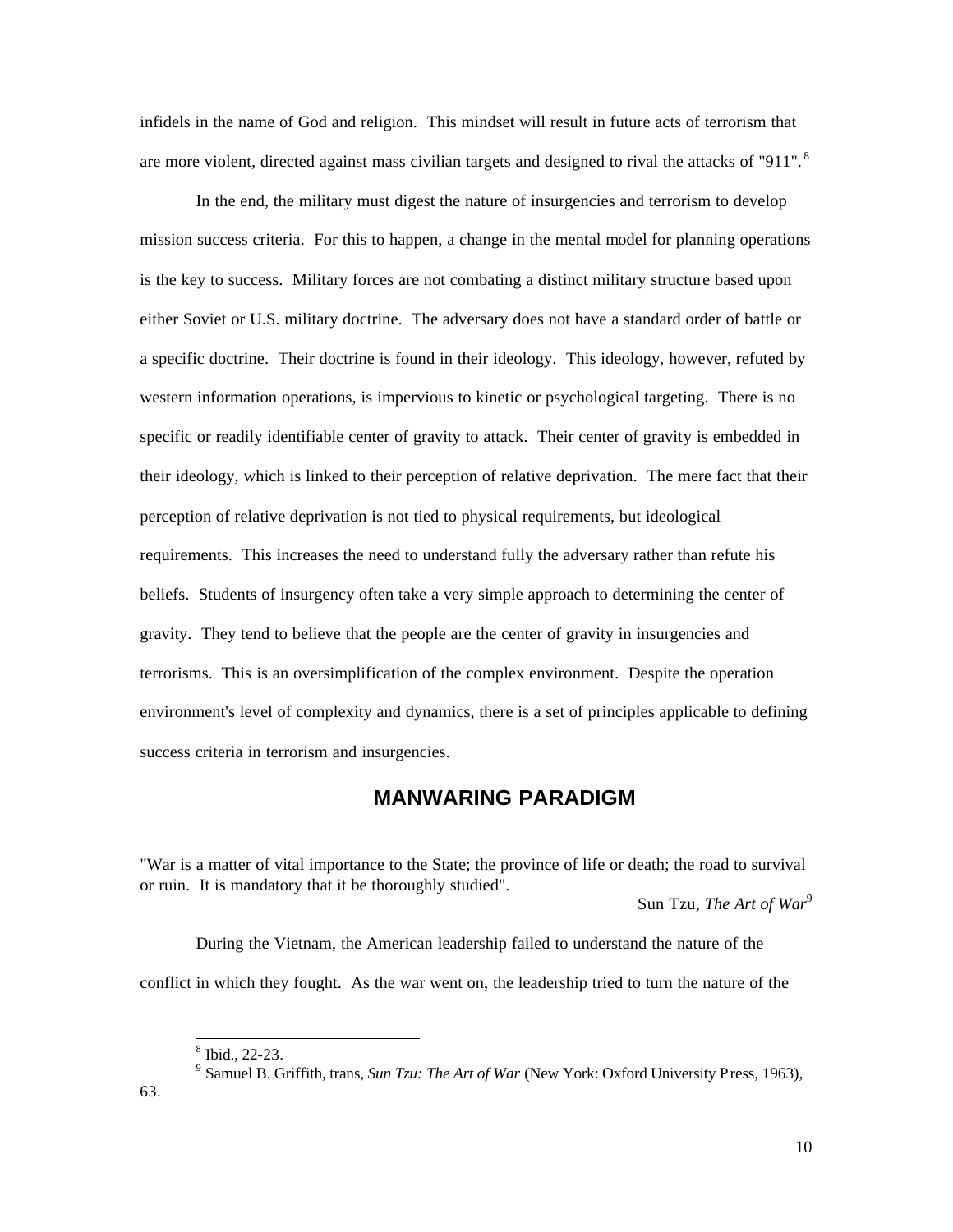war into something that it was not. In the end, the failure to understand the nature of the conflict and the operational environment led to the strategic defeat of the U.S. military in Vietnam. The American response was to kill the enemy, but failed to realize that the war was lost before it even started. The U.S. military did in fact inflict a large number of casualties, yet the enemy continued to fight. Secretary of Defense Robert S. MacNamara concluded that the Vietnamese did not value life. MacNamara's belief was based upon the Pentagon's quantitative metric for defining success in the war. The metric for evaluating success was the "body count". General Vo Nguyen Giap refuted MacNamara's conclusion. Giap stated that the high level of casualties were acceptable because they were fighting a war of liberation and not a conventional war of attrition.<sup>10</sup>

In the aftermath of the Vietnam War and the developing global instability, the military wanted to know what variables were instrumental to winning or losing insurgencies. Then Vice Chief of Staff of the U.S. Army General Maxwell Thurman initiated one such study in 1984. General Thurman wanted a theoretical model based upon the study of 43 post-World War II insurgencies that could predict the success or failure of an insurgency.<sup>11</sup> The U.S. Southern Command's Small Wars Operations Research Directorate's (SWORD) research and analysis resulted in the development of the SWORD model, also known as the Manwaring Paradigm. The paradigm revealed six principles important to the success or failure of insurgencies. These variables are:

- 1) Legitimacy.
- 2) Organization.
- 3) Military and other support to a targeted government.
- 4) Intelligence.
- 5) Discipline and capability of the armed forces.

<sup>10</sup> Max G. Manwaring, *Internal Wars: Rethinking Problem and Response*, (Carlisle Barracks: Strategic Studies Institute, U.S. Army War College, September 2001). 5.

 $11$  Ibid., 17.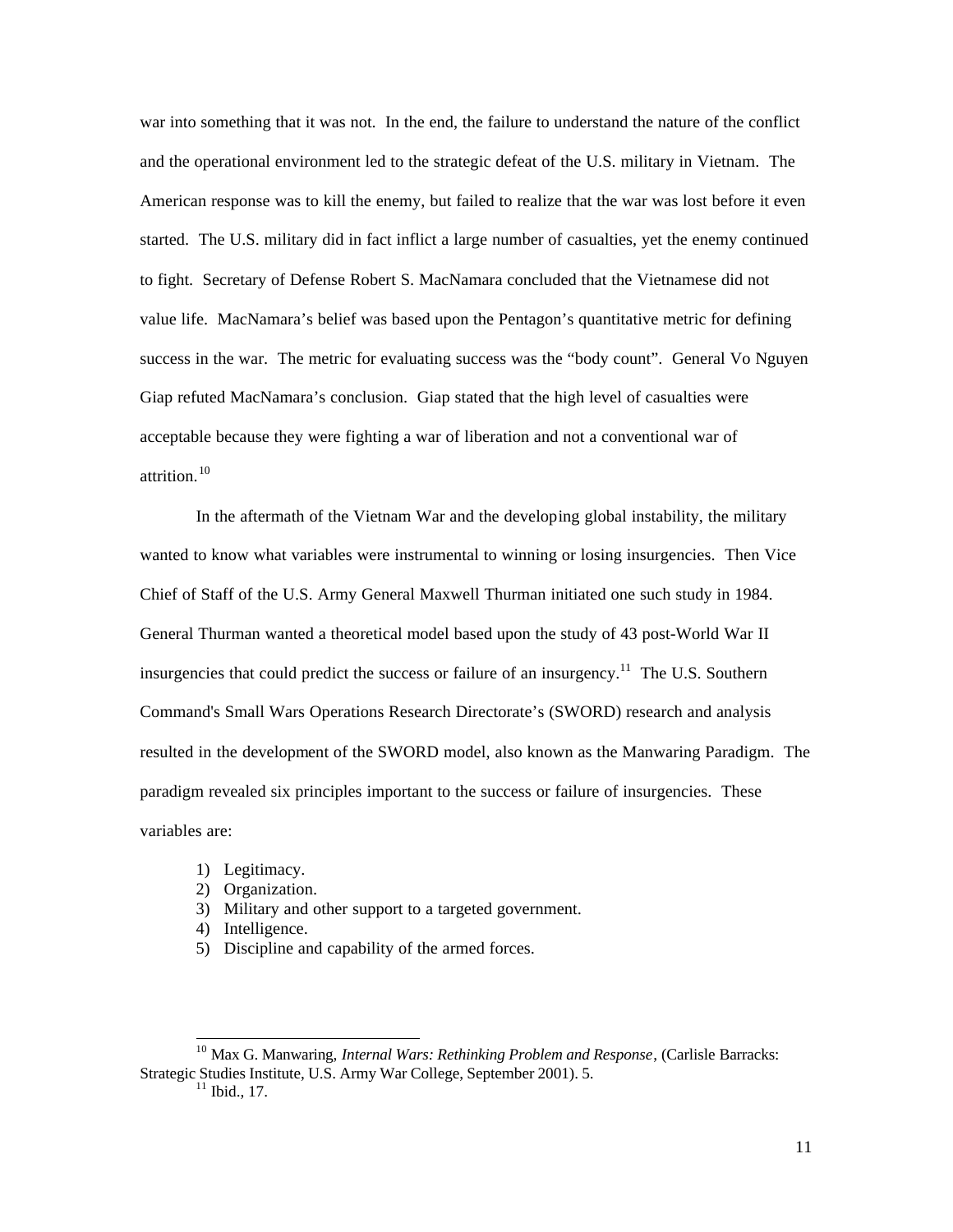#### 6) Reduction of outside aid to insurgents.  $^{12}$

This paradigm is contrary to the operations conducted in Vietnam, in that it does not view victory in this type of war as simply the sum of the number of tactical battles and enemy losses. It also shows that sheer military power weighted against a smaller force does not guarantee success on the battlefield.<sup>13</sup> In the words of Sun Tzu, "In war, numbers alone confer no advantage. Do not advance relying on sheer military power."<sup>14</sup>

#### **Legitimacy**

Manwaring believes that legitimacy is the most important principle in the model. Legitimacy, or lack thereof, is central to an insurgent's ability to undermine the authority of the government and sustain its movement. Governments involved directly or indirectly in counterinsurgencies that fail to understand this dimension will fail.<sup>15</sup> As mentioned previously, the Manwaring paradigm was based upon the analysis of 43 post World War II insurgencies. Historically, those post World War II insurgencies were communist based ideologies: Marxist, Leninist, Maoist and Guevarist. These ideologies developed in the affected countries because the social and political conditions were set for political violence. Communist ideologies offered an alternative government that focused on the rights and needs of the lower social and economic strata. The affected governments' legitimacy was therefore a function of its response to relative deprivation. Perceptions of systemic inequalities or ideological differences are open to exploitation by insurgent forces. Perception management is, therefore, crucial to maintaining legitimacy. Insurgents use propaganda to portray the affected government as illegitimate and incapable of governing. Government actions tend to be repressive in nature, which feeds the

l

 $12$  Max G. Manwaring, "Toward an Understanding of Insurgency Wars: The Paradigm," in *Uncomfortable Wars: Toward a New Paradigm of Low Intensity Conflict,* ed. Max G. Manwaring, Westview Studies in Regional Security, ed. Wm. J. Olson (Boulder: Westview Press, 1991), 20-24.

 $13$  Ibid., 20.

 $14$  Griffith, 122.

<sup>&</sup>lt;sup>15</sup> Manwaring, 20.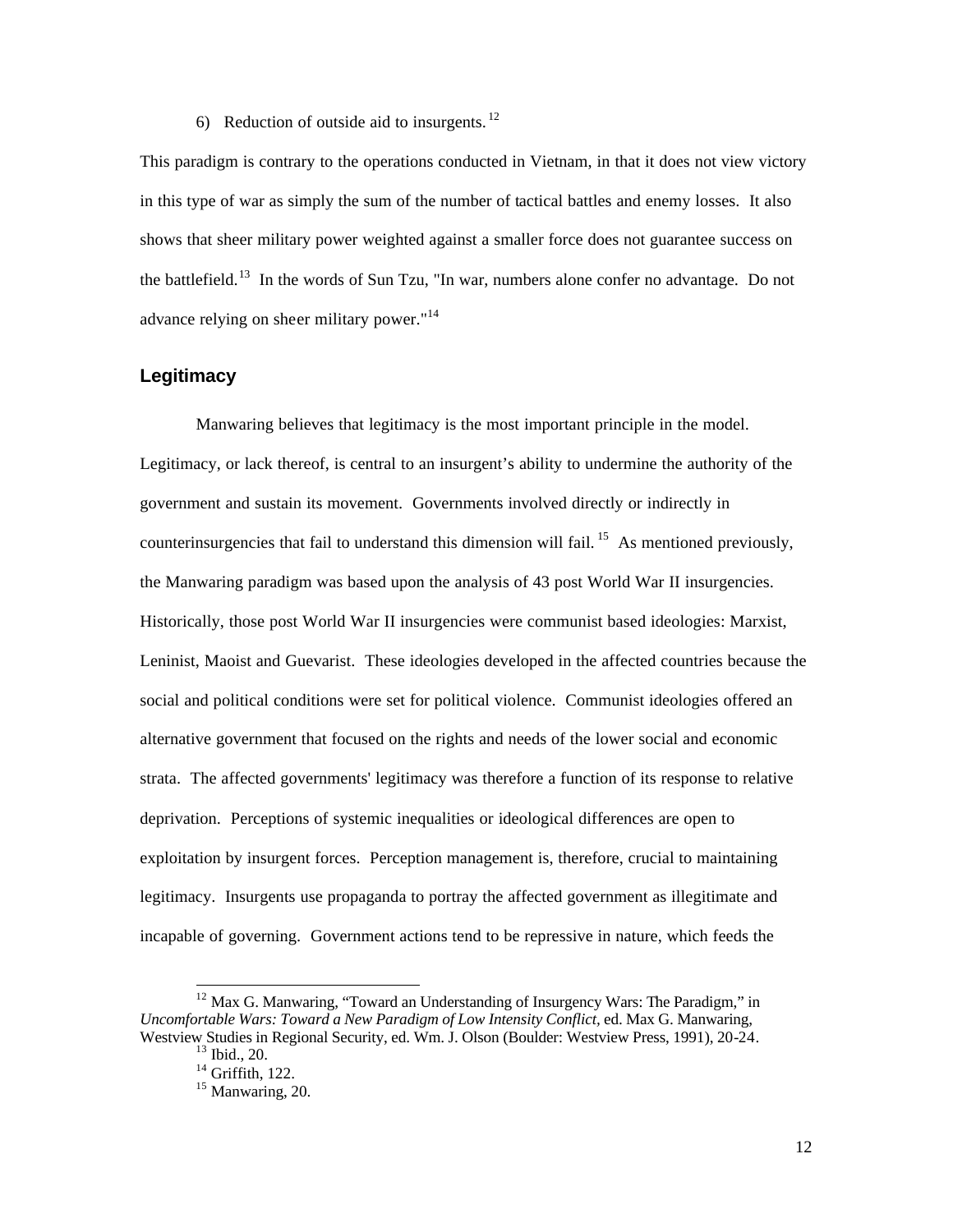insurgent's propaganda. The cycle of action, reaction and propaganda can lessen a government's moral authority in the struggle. In addition to focusing the paradigm on moral authority, the model should also include the government's response to relative deprivation. The greater the perceived relative deprivation, the greater the propensity for violence. The response to perceived deprivation is a crucial factor in the government's ability to maintain the support of the populace and prevent the insurgents from recruiting or gaining direct or indirect support for their cause. The government's response to relative depravation is measurable and serves as a decisive point along a functional line of operation.

#### **Organization**

In conjunction with legitimacy, a government must organize its various institutions and agencies to defeat the insurgency. When confronting an insurgency, a government must organize its agencies to not only respond to insurgent acts, but also structure its military to counter the internal threat. This requires organizations, which may or may not have habitual working relationships, to develop systems to organize, integrate and synchronize information and actions. This organization must also be empowered to implement the necessary changes and take action to secure the affected areas and effectively fight the insurgents. The organization must be developed at the highest level capable of establishing and enforcing policies and developing and refining a national campaign plan to defeat the insurgency and implement reforms.

#### **Military and Other Support to a Targeted Government**

Most affected governments need external support to organize structure and train its forces for counterinsurgency operations. The data from Manwaring's study shows that the best method for military support to a targeted government is the "train the trainer" concept. This course of action will maintain the government's current level of legitimacy. The intervention of foreign troops for combat operations is a sign that the government is in crisis and serves as a propaganda

13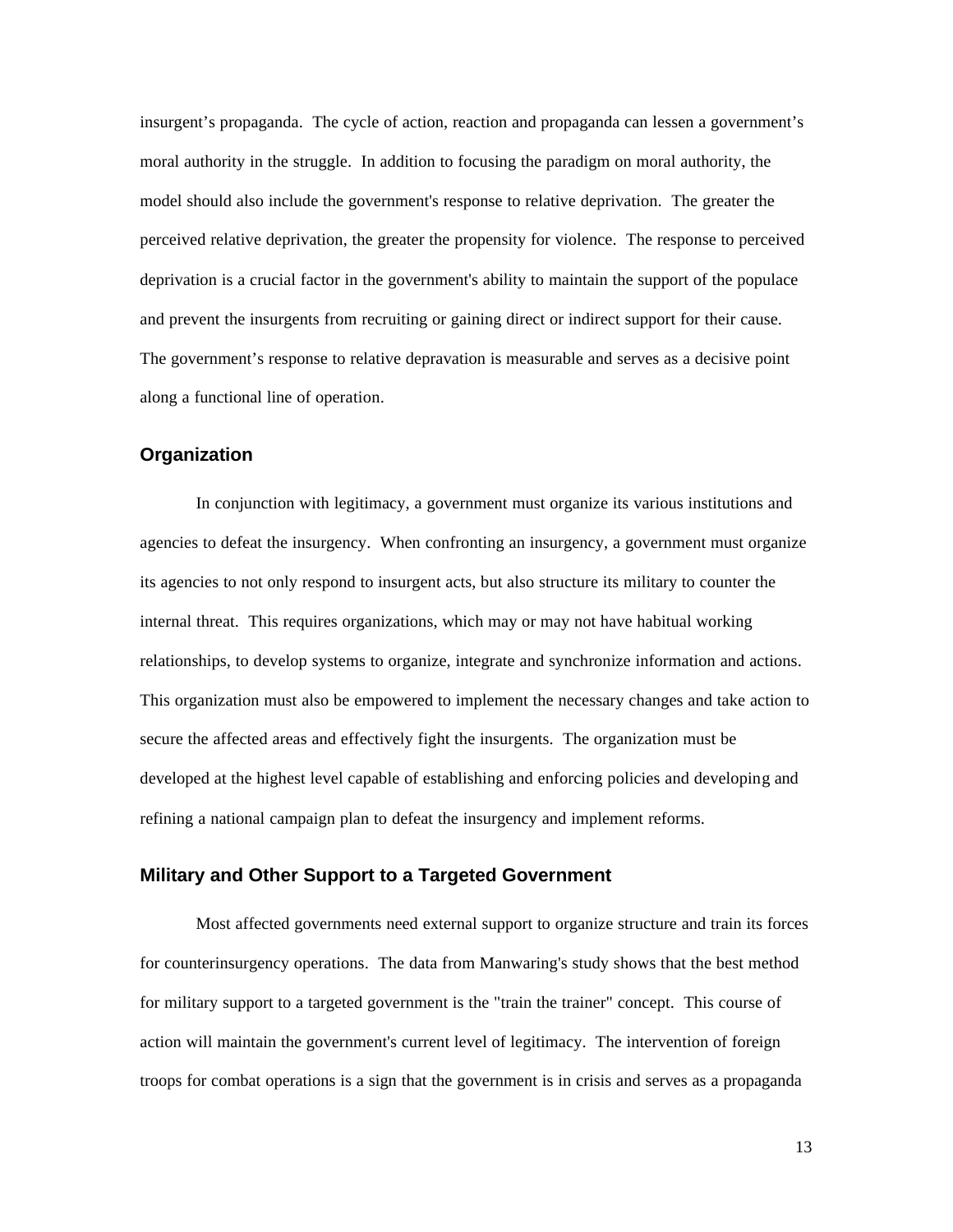tool for the insurgents. Support involves more than tactical combat training. The support must also focus on joint campaign planning, civil military operations and special operations. This support, however, comes with a price in most cases.<sup>16</sup> In the case of U.S. support under foreign internal defense (FID), three conditions must exist: the existing or threatened internal disorder is such that action by the U.S. supports U.S. national strategic goals; the affected nation is capable of effectively using U.S. assistance; and the threatened nation requests U.S. assistance.<sup>17</sup> U.S. military support to counterinsurgencies comes with strings attached. Human rights issues are a cornerstone of American values and shape our commitment to affected governments. Counterinsurgency operations are inherently brutal, so planners must balance the needs of the affected government versus the requirements to support the insurgency.

#### **Intelligence**

Intelligence operations are designed to locate, isolate and assist in the destruction of insurgent bases and personnel. If an intelligence apparatus is not in place or is ineffective, the insurgents are free to operate in the environment and exploit government weaknesses. Manwaring combines intelligence and psychological instruments into the same principle. The two are separate mechanisms for countering an insurgency and should be separate principles. Information operations in a counterinsurgency serve the purpose of refuting insurgent propaganda and shaping the behavior of the populace. If the effected government does not have an information apparatus that can target the segment of the population at risk, the ruling government may lose those people to the insurgents.

 $16$  Manwaring, 20-23.

<sup>&</sup>lt;sup>17</sup> Joint Publication 3-07.1. Joint Tactics, Techniques and Procedures for Foreign Internal Defense, (26 June 1996), viii.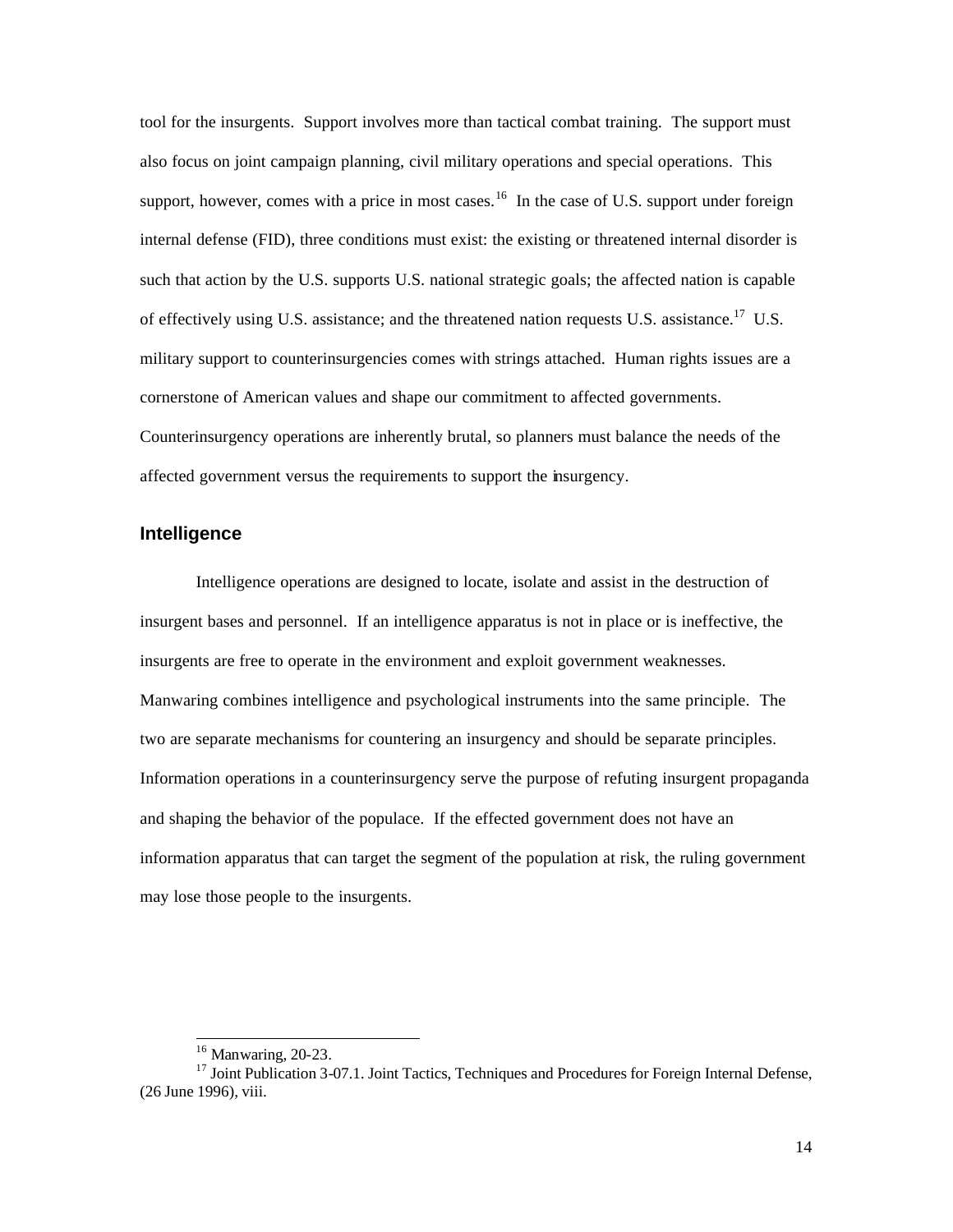#### **Discipline and Capability of the Armed Forces**

Manwaring believes that the affected government must have a highly trained, professional and equipped security force capable of rapid decisive operations to achieve the strategic objectives. Discipline plays a critical role in this effort. Insurgents and terrorists do not adhere to the rules of law, and conduct operations as they see fit. Insurgents temper their actions to a certain degree because of the impact their actions may have on their support base. Insurgents use terrorism as a tactic to prevent the populace from openly affecting their operations or to ensure support for their cause. Terrorists, on the other hand, purposely target the adversary's civilian populace. Military operations tend to be the most visible aspect of COIN operations. The military is a functioning arm of the government, and its level of discipline is a reflection of the government. Insurgent and terrorist operations frustrate military efforts, because the adversary can choose the time and place of the attack, and avoid decisive battle with a professional military. This frustration often leads to oppressive military actions directed at the civilian populace. In order to reduce support to the insurgents, military forces employ population resource control measures. These measures segregate the population and materiel resources from the insurgents. In doing so, militaries have historically used oppressive measures to achieve this segregation. This further erodes the legitimacy of the government and may increase support for the insurgents.

Military capability is the second aspect of the military support principle. The adversary is highly capable, and adaptive. The military, therefore, must develop the capability to counter this method of war. Developing a capable force is not a simple task. Conventional forces have historically under performed when combating insurgencies. It is, therefore, necessary to develop an unconventional capability to counter the insurgents. The capability should focus on small unit reconnaissance, raids, strikes and operations in an austere environment. The unconventional approach also requires a greater degree of trust between the leadership and its subordinates.

15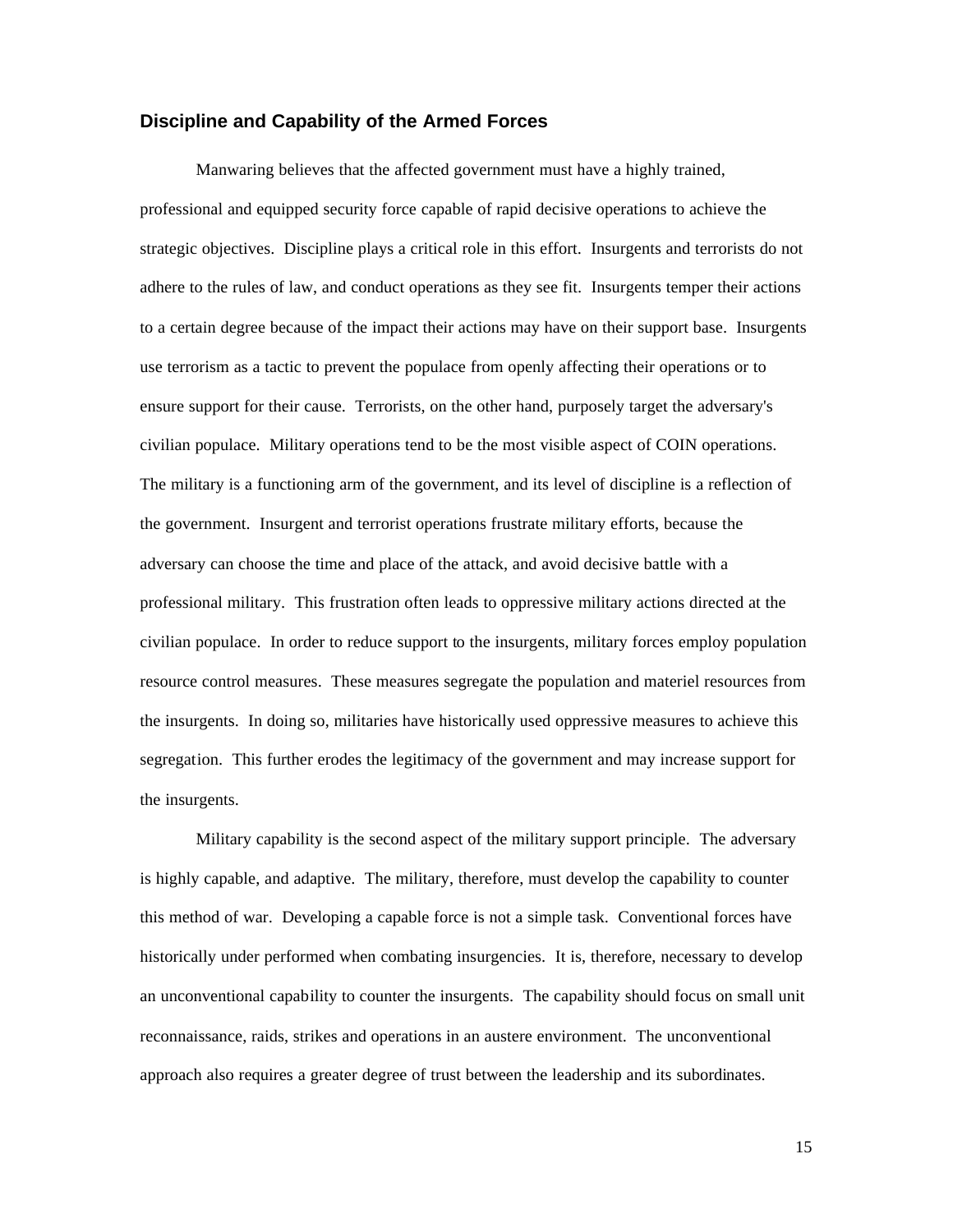#### **Reduction of Outside Aid to the Insurgents**

This dimension requires internal and external political, military and economic support to separate the insurgents from their base of outside support. This external support includes, arming and equipping, providing sanctuary, positive politicization of the insurgency, funding and combatants.<sup>18</sup> The analysis of insurgencies shows that there are two types of external support: direct and indirect. Direct support involves actively and knowingly providing material support to sustain the insurgents. Indirect support involves using civilian support without their knowledge. Reducing outside aid to the insurgents requires synergy and balance. The task is to separate the insurgents both physically and temporally. This principle supports the final destruction of insurgent organization. It is, therefore, necessary for the effected government to isolate the insurgent from the populace and second country governments defeat the movement.

# **THE HUKBALAHAP IN THE PHILIPPINES**

#### **Background**

The Philippine insurgency case study assessed the applicability of the Manwaring paradigm. The Philippine case study was an analysis of the Huk insurgency from 1946 to 1951. The case revealed principles similar to Manwaring's paradigm and the complexities of the operational environment. The Huk insurgency had two distinct periods. During the first phase of the counterinsurgency campaign, the Philippine government treated the problem as a law enforcement issue and not as a threat to national security and survival. The government failed to appreciate the threat, which resulted in its near collapse. The Philippine Constabulary (PC), known as the Military Police Command (MPC) was assigned the mission of destroying the Huks. There is no evidence to suggest that this campaign included actions and legislation to address the

<u>.</u>

 $18$  Manwaring, 23-24.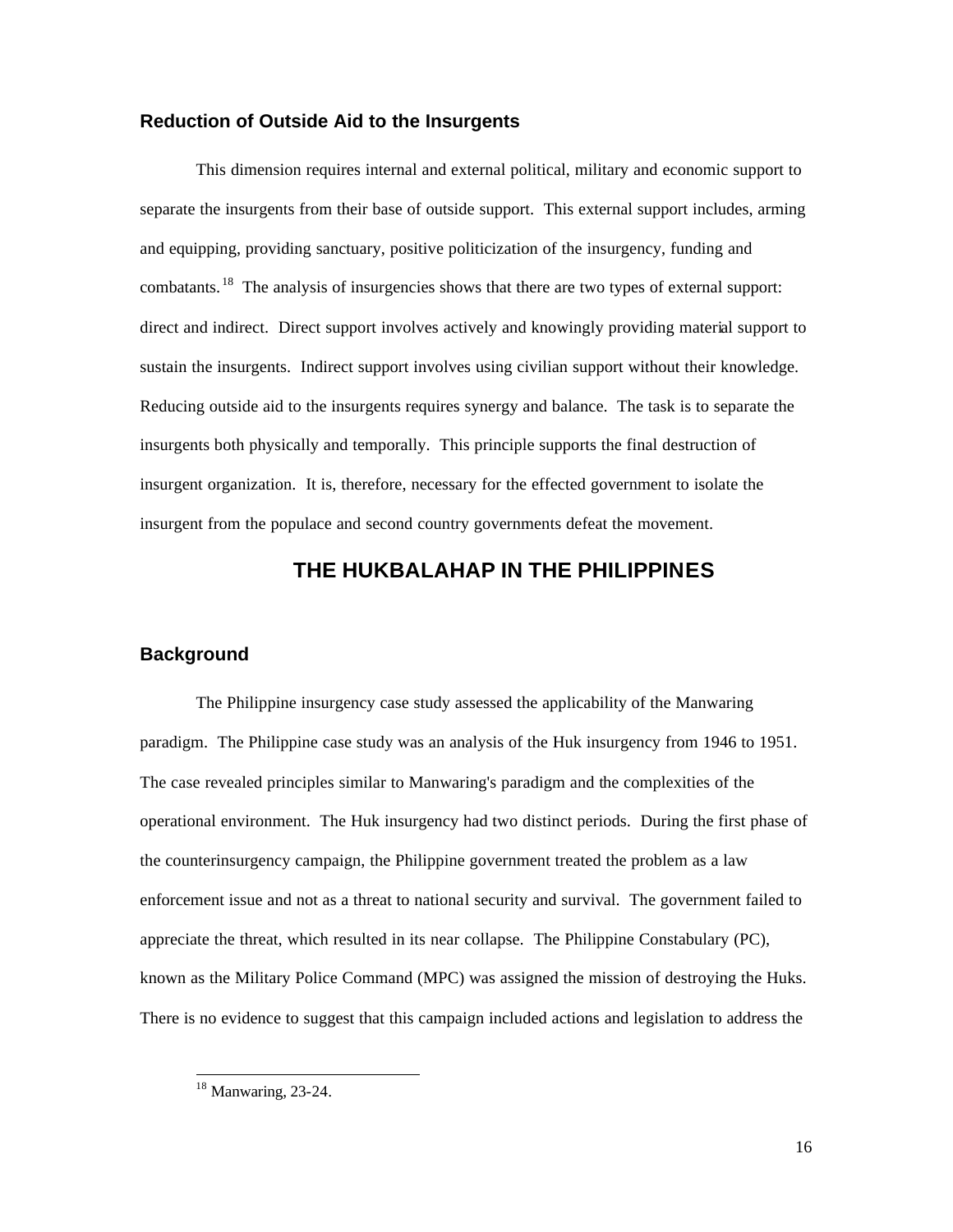social, political and agrarian issues that were at the center of the Huks' strategic aim. <sup>19</sup> In the second phase, the Secretary of National Defense, Ramon Magsaysay, implemented measures that changed the course of the insurgency. He developed and implemented a counterinsurgency campaign plan that led to the defeat of the Huks.<sup>20</sup> Through his actions and understanding the operational environment, he defined the Manwaring principles.

## **Phase One: A Government in Crisis**

The Nacionalista Party, under the leadership of Manuel Quezon and Sergio Osmena won the first Philippine Assembly elections in October 1907. The Nacionalista Party was very effective governing at the local levels, but was more concerned with personal interests and local policy than national governance. That turned out to be the Party's greatest mistake. The party, which dominated Philippine politics until World War II, failed to address issues of land reform, social reform, tenancy rights, population growth and the distribution of wealth. Philippine democracy failed to solve the issues of the Spanish legacy.

The roots of communism and socialism in the Philippines date back to the Comitern expansion of the 1920s. <sup>21</sup> The Comitern's intent was to establish secured footholds in English colonies in Asia. The ideology's nationalistic appeal combined with the effects of economic deprivation in the Asian colonies made its spread possible.<sup>22</sup>

The introduction and growth of the Socialist Party of the Philippines, in 1929, was largely due to the efforts of Pedro Abad Santos. His primary objective was to ensure that poor farmers benefited from the agrarian wealth. $^{23}$  The mechanism to spread this was the newly formed

<sup>&</sup>lt;sup>19</sup> A.H.Peterson, G.C. Reinhard and E.E. Conger, eds., Symposium on the Role of Airpower in Counterinsurgency and Unconventional Warfare: The Philippine Huk Campaign, (Santa Monica: RAND, RM-3652-PR, July 1963), 9

 $20$  Lachica, 21.

<sup>21</sup> Eduardo Lachica, *The Huks: Philippine Agrarian Society in Revolt*, (New York, Praeger Publishers, 1971), 82.

 $22$  Ibid., 90.

 $^{23}$  Ibid., 82.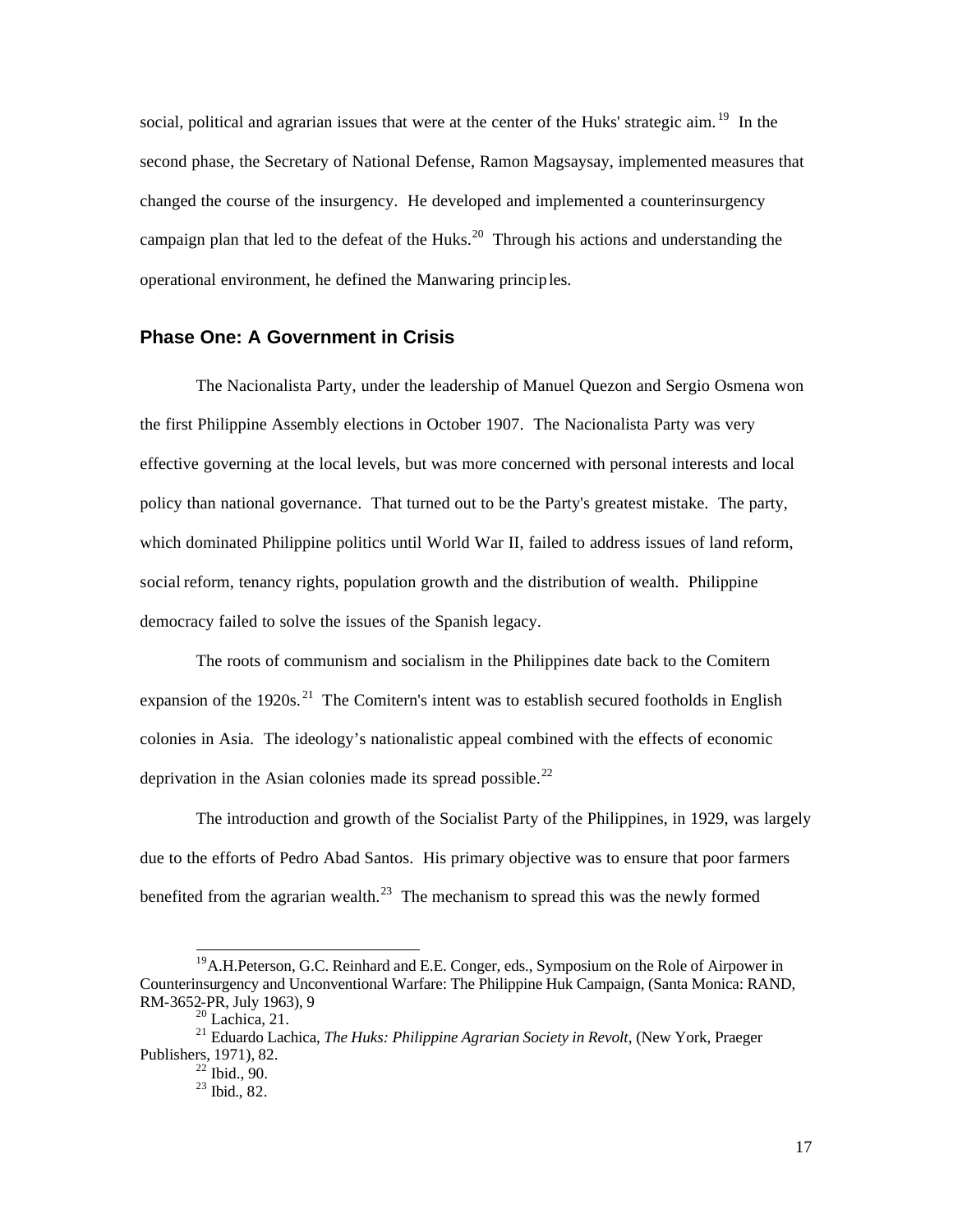*Partido Kommunista ng Philipinas* (PKP, Philippine Communist Party) in 1930. The PKP's political role in the 1930s was small because the Philippine government considered the party a subversive group, and many of its members were either imprisoned or exiled. Instead of drawing support from the peasantry, the PKP drew its support laborers. Evangalista, a ranking PKP leader, believed that the urban proletariat would serve as the mass for a revolutionary movement in the Philippines.  $24$ 

In 1929, Jacinto Manahan, a former prominent member of the PKP, broke ties with the communist party and formed the *Kalipunang Pambansa ng mga Magbubukid sa Philipinas*  (KMPK). Manahan left the PKP because he felt that it did not advance the peasant's cause.<sup>25</sup> Luis Taruc organized the *Aguman ding Maldang Talapaobra* (AMT) in 1932, and later became the Secretary General of the Socialists Party.<sup>26</sup>

Before the Japanese invasion of the Philippines, several small groups formed together to oppose Japanese fascism. The three most prominent groups were the League for the Defense of Democracy, the Communist Party (PKP) and the Friends of China. These groups were clearly anti-Japanese, and they organized boycotts of Japanese stores and goods. The boycott's intent was to slow down the Japanese occupation of countries. The three groups also held fundraisers to collect money, food and clothing for China. $27$ 

After the Japanese invasion in 1941, representatives from the League for the Defense of Democracy, the PKP and the Friends of China met in Manila to discuss further actions. The meetings ended with two key decisions concerning the defense of the Philippines. The first was that the groups would set aside their ideological and political differences in order to establish a united front against Japan. The second decision authorized the top leadership of the PKP, Pedro

<u>.</u>

<sup>24</sup> Benedict J. Kerkvliet, *The Huk Rebellion: A Study of Peasant Revolt in the Philippines,*  (Berkley: University of California Press, 1977), 50.

 $<sup>5</sup>$  Lachica., 100.</sup>

 $^{26}$  Ibid., 89.

 $27$  Kerkvliet., 96.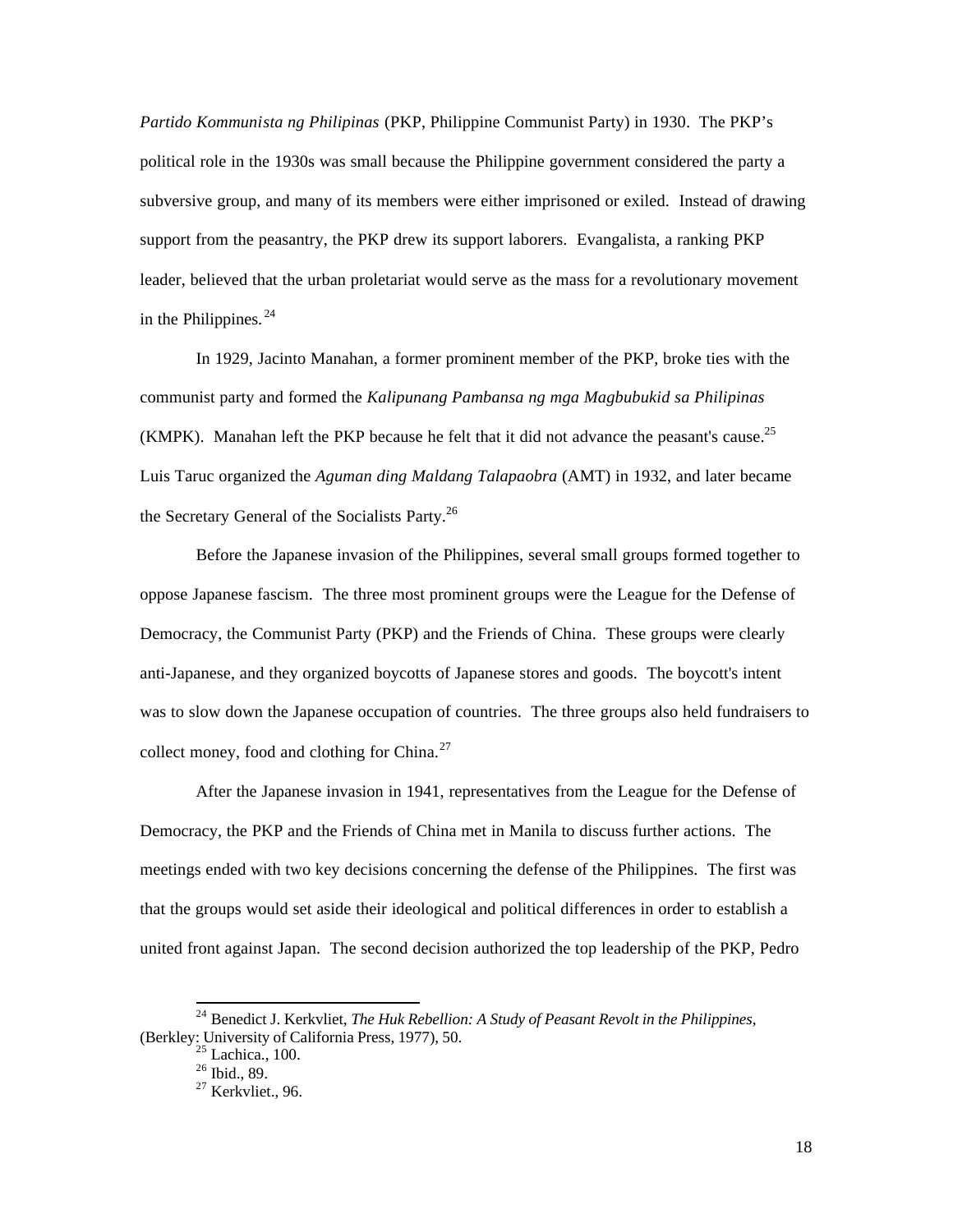Abad Santos and Crisanto Evangelista, to announce their "national unity for an Anti Japanese Front". The two were also authorized to recommend to President Manuel Quezon and American High Commissioner Francis B. Sayre that they begin to organize and train civilians to fight against the Japanese. The representatives reasoned that both Evangelista and Santos should make the recommendation because the government would not expect the PKP to support the war effort. If the PKP were giving its support, the laborers and peasants would follow suit. In short, the PKP pledged its allegiance to the Philippine and United States governments.<sup>28</sup>

Quezon and Sayre refused their offer of support in the defense of the Philippines. The two feared that a national led communist resistance to the invasion would lead to a communist takeover after the war. Their fears were not groundless. The AMT and PKP supporters were urged to form communist governments in areas liberated from Japanese occupation. This order implied a strong and centralized underground movement without hinting that the Communists were best suited and capable to lead the entire resistance effort.<sup>29</sup> Despite the government's refusal to accept assistance, the PKP urged all "anti-fascists" organizations, including the AMT and KPMP, and labor unions to prepare for a massive guerilla war against the impending Japanese invasion.<sup>30</sup> The PKP assumed command and control of the KPMP and AMT after the invasion. $31$ 

The Japanese invasion of the Philippines in December 1941 enabled a small number of untrained and disorganized communist rebels to become an effective fighting force because it allowed them to expand their base of support. The Japanese occupation of the Philippines allowed the PKP to further its cause under the cover of "patriotic freedom fighters" against a numerically superior force. Evangelista knew that he did not have the mass and unity at the time of the invasion to fight the Japanese, so he took to the Luzon Mountains with a small band of

 $28$  Ibid., 97.

 $29$  Lachica., 103.

 $30$  Lachica., 103.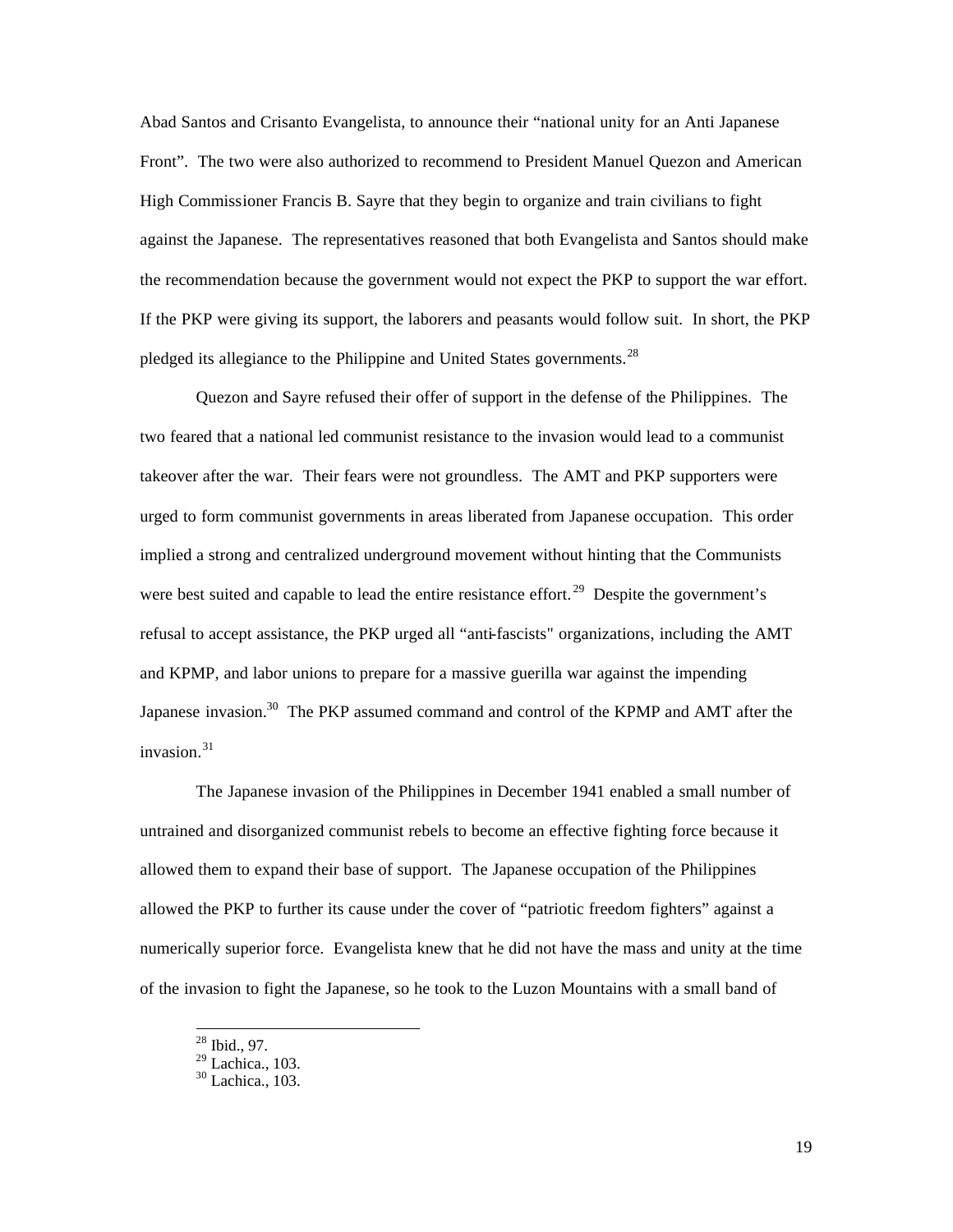activists. He established his base of operations in Mount Arayat, which provided his small force space and time to form a unified force and to plan for operations against the invaders.  $32$ 

On 10 December 1941, Evangelista issued a manifesto that declared the PKP's support of the Commonwealth of the Philippines and the United States in their defense of the Philippines. Given the resistance force's weakness, Evangelista directed limited ambushes and raids against the Japanese-controlled Philippine Constabulary Police, whose mission was to suppress opposition in the countryside. Evangelista's limited attacks served four important purposes. First, it allowed the PKP to acquire arms and ammunition, which were always in short supply. Second, it convinced many of the constabulary to join the resistance effort to avoid execution. Third, the operations showed the peasants that there was an organized resistance movement, which prevented many of the villages from accepting total Japanese domination. Finally, the limited offensive operations intimidated the constabulary, because the resistance forces could strike at any time and fade back into the countryside. $33$ 

On 29 March 1942, the PKP merged with the remaining socialists and peasant organizations and formed *Hukbo ng Bayan Laban sa Hapon* (Hukbalahop or Anti-Japanese Army). The newly formed resistance organization selected a four-person military committee. The committee had two missions: waging the guerilla campaign against the Japanese, and seizing power after the war. Luis Taruc was selected as the first Huk commander or "El Supremo".<sup>34</sup>

The basis of the Huk fighting forces was the squadrons. These squadrons consisted of 100 men, led by a commander, an executive officer and an intelligence officer. These squadrons were further broken down into platoons and squads. Two squadrons formed a battalion, and two or more battalions formed a regiment. Each regiment was operationally responsible for one of the five geographically based military districts. The Military Committee in conjunction with the PKP

 $31$  Greenberg p13.

 $32$  Lawrence M. Greenberg p 13.

 $33$  Ibid., 14.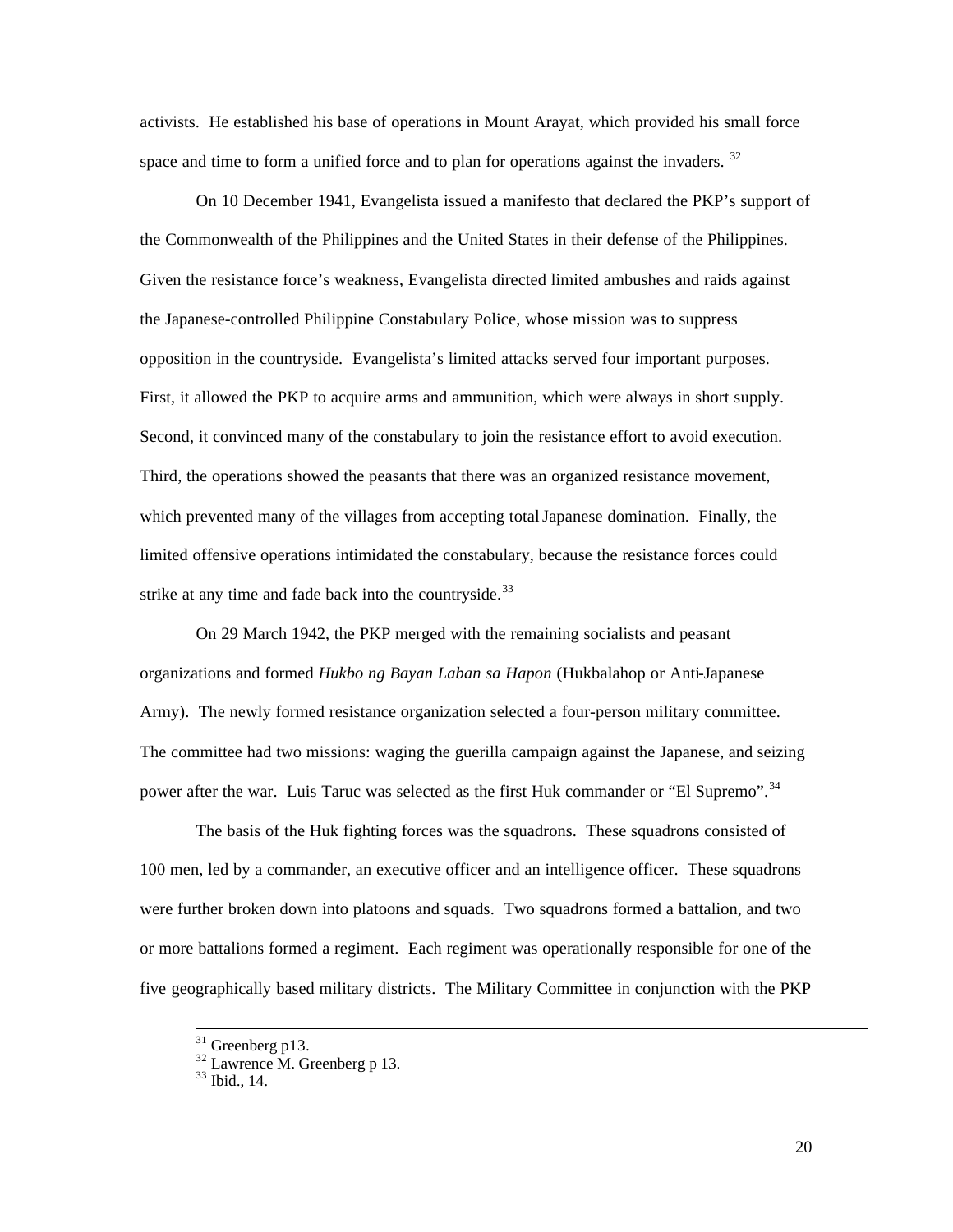formed the Huk General Headquarters (GHQ). Luis Taruc served as the chairman and Casto Alejandrino served as the vice chairman. Political officers were placed at all levels of command to advise the commanders on matters pertaining to civil affairs and indoctrination.<sup>35</sup>

In addition to their military and political capabilities, the Huk clearly understood that they needed auxiliary support to remain a viable force. The Japanese were indirectly responsible for providing the auxiliary support base. The Japanese established neighborhood organizations within occupied villages to facilitate communication with the occupying forces. People with the Huk resistance secretly converted these associations into Barrio United Defense Corps (BUDC). This allowed villagers to appear as if they were obeying the demands of the Japanese government, while in reality, they were procuring and distributing supplies, money and information to the guerillas  $36$ 

The Huk recruitment objectives progressed more slowly than desired, primarily due to the efforts of the United States Army Forces Far East (USAFFE) guerilla units. The U.S. successfully recruited the majority of support because their presence was well known on the islands, as well as, their superior training and organized logistical system. Despite recruitment problems, the Huks still emerged after the war with a 15,000 man, well armed, and well trained force, fully capable of overthrowing the Philippine government. <sup>37</sup>

By February 1945, Manila had been liberated, and the Huks had killed approximately 25,000 Japanese and Filipino collaborators and had fought in over 1,200 combat missions. Their strength had swelled to at least 5,000 men, 10,000 lightly armed reserves and about 25,000 unarmed reserves.<sup>38</sup> The unresolved issue was the air of suspicion that the U.S. held towards the

 $34$  Ibid., 15.

 $35$  Greenberg., 20.

<sup>&</sup>lt;sup>36</sup> Kerkvliet., 94.

 $37$  Greenberg., 16.

<sup>38</sup> Kenneth M. Hammer, "Huks in the Philippines," *Military Review*, (April 1956), in *Modern Guerilla Warfare: Fighting Communist Guerilla Movements, 1941-1961*, ed. Franklin M. Osanka, (New York: Free Press, 1967), 179.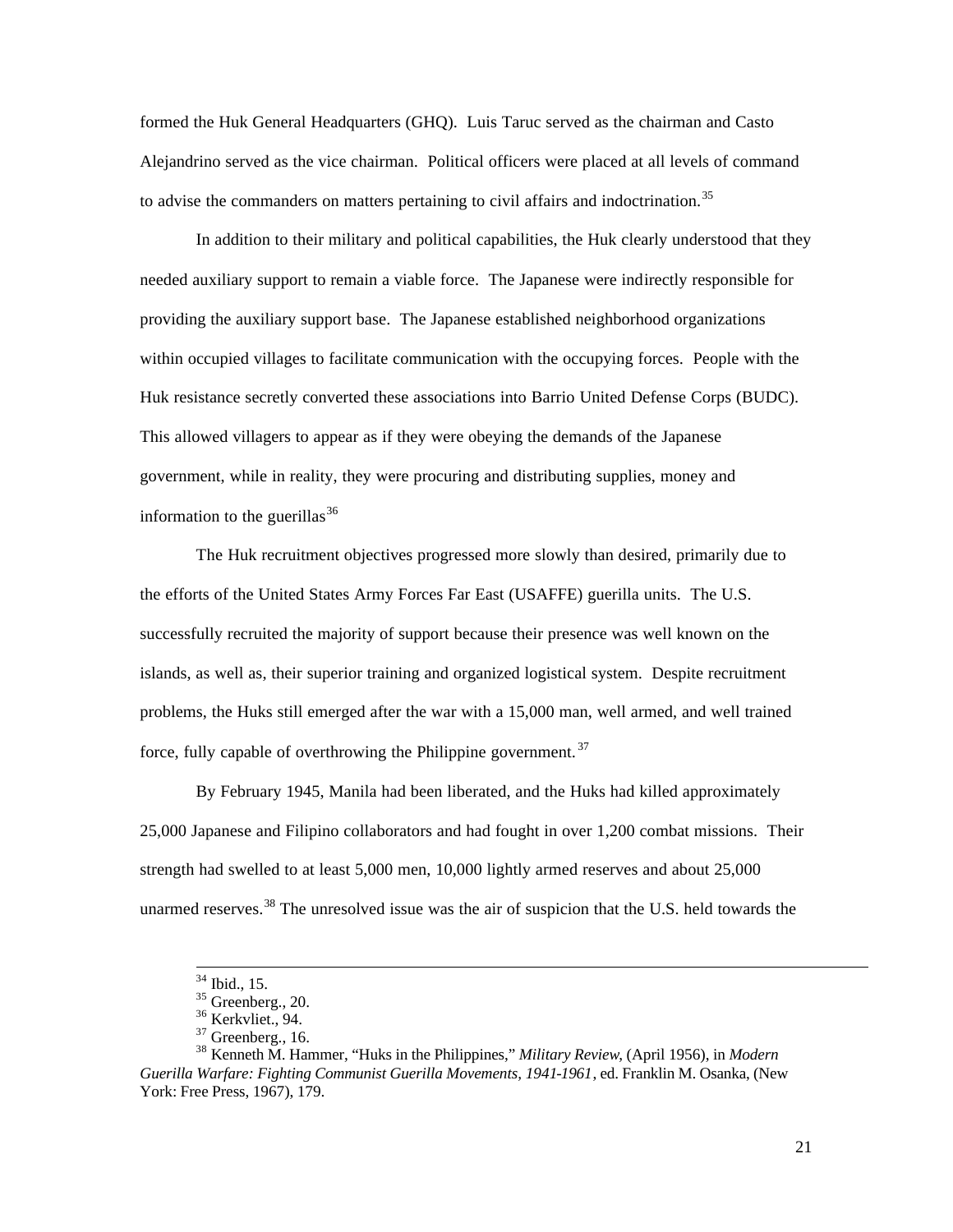Huk. An October 1944 report released by General MacArthur's headquarters, GHQ Southwest Pacific Area (SWPA) portrayed the Huks as thieves and murders, who were willing to take up arms against USAFFE forces. The US perception of the Huks shaped U.S. policy in the Philippines from 1945 forward.<sup>39</sup> The U.S. showed no interest in recognizing the Huk's contribution to the war, nor did they receive rewards for their efforts. The US Army exacerbated the Huk resentment by is continued hostility toward Huk fighters due to their Marxist beliefs.<sup>40</sup> The final blow to the Huks came with the arrest and seven-month imprisonment of Taruc and Alejandrino by the U.S. Army Counter Intelligence Corps. The men were arrested on charges of sedition and murder, but were later released when no evidence supported the charges. Taruc and Alejandrino took advantage of their arrests and lack of back pay. They immediately reclaimed command of the Huks and continued with their movement. The Huk political and economic movement then focused on landlords, the constabulary and the Philippine Army. Their goals were the elimination of any collaborators from positions of power, a broadening of democracy in the Philippines through greater worker representation and independence from the U.S. $^{41}$ 

The Huks and the PKP transformed into the Democratic Alliance (DA) in June 1945. The DA was designed to legitimize their communist aspirations in the post-war Philippines by participating as a legal and sanctioned political organization.<sup>42</sup> On the agrarian front, Mateo del Castillo and Juan Feleo combined the KPMP and the AMT to form the *Pambansang Kaiasahan ng mga Magbubukid* (National Peasants Union, PKM).<sup>43</sup> Luis Taruc, foreseeing Philippine independence in accordance with the Tydings-McDuffie Act, knew that he could use the DA to

 $39$  Greenberg., 27.

 $^{40}$  Hammer., 179.

<sup>41</sup> Ibid., 180.

<sup>&</sup>lt;sup>42</sup> Greengerg., 28.

 $43$  Lachica.,  $119$ .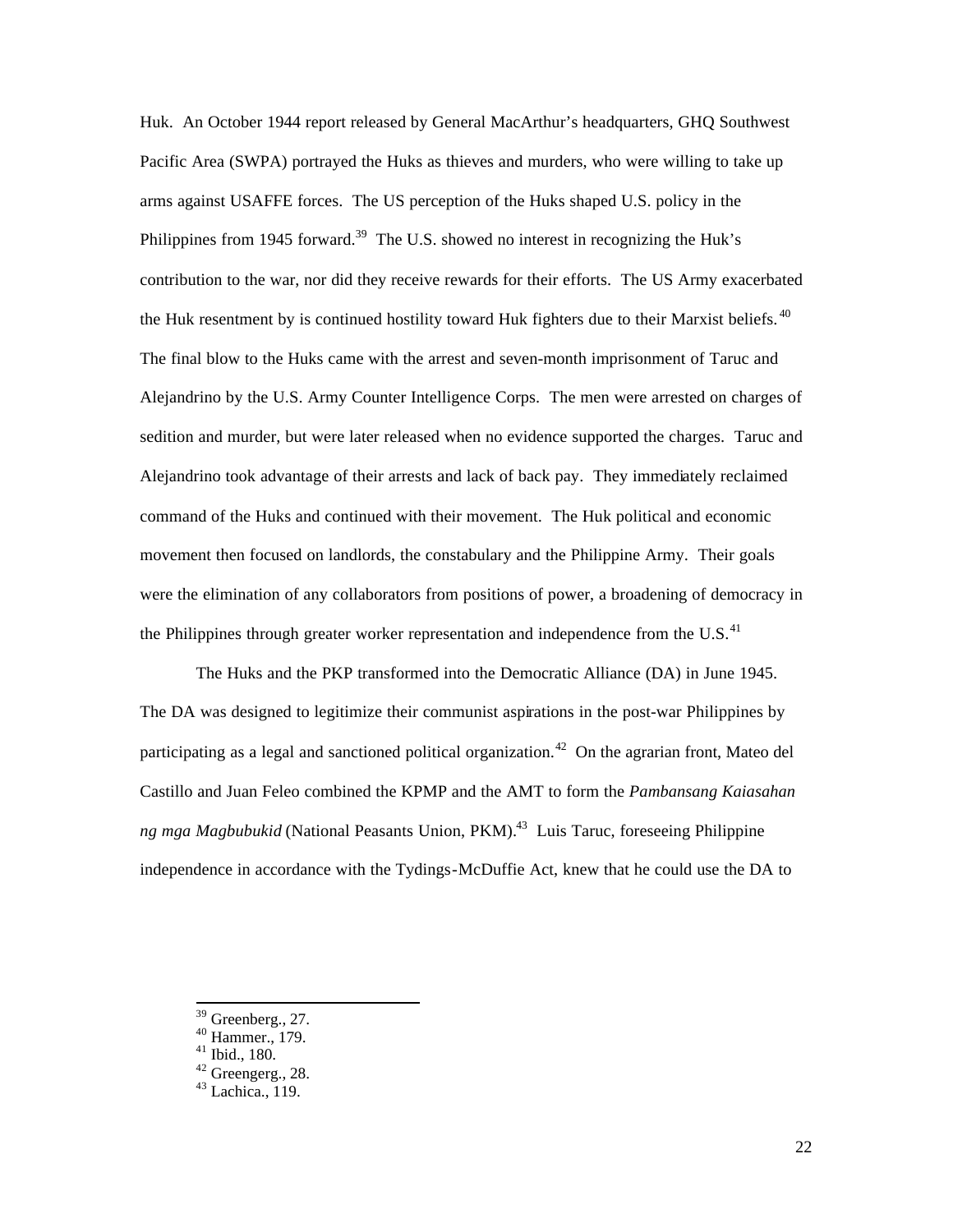establish a base of power within the political system. This in turn would enable achievement of his final objective, seizing control of the Philippine government.<sup>44</sup>

The DA scored an impressive victory in the 23 April 1946 elections. All DA candidates in Central Luzon won congressional seats; two of which went to Taruc and Alejandrino. The DA's success, however, was short lived. Accusations of election fraud ran rampant due to reports of pre-election violence in the districts won by the DA. These accusations caused a Liberal controlled Congress to approve legislation nullifying the elections. The DA presented their case before the Supreme Court, but the legislation upheld the election results, and the DA congressional seats were lost. <sup>45</sup>

The ejection of the DA from Congress created heated tensions in Central Luzon. President Roxas (elected 23 April 1946) attempted to placate the peasants by allowing them to commission their own representative. Roxas' attempts, however, were short lived. On 24 August 1946, uniformed personnel apprehended and executed Juan Feleo and other DA representatives. The assassination of the representatives and the ejection from Congress were the final provocations for the Huks. An insurgency was now the only means by which to achieve the objectives of the DA. <sup>46</sup>

At the beginning of the insurgency, the Huks were composed of three types of people: political (communists and socialists), former wartime guerilla fighters, and a small criminal element. Luis Taruc would have preferred to separate the movement from the criminal element, but the current situation required him to select recruits from anywhere. This reliance on selecting and retaining the diversity among the Huks proved to be detrimental in the 1950s when the government executed an effective counterinsurgency campaign.<sup>47</sup>

l

 $44$  Greenberg., 28.

 $45$  Lachica., 121.

<sup>46</sup> Ibid., 121.

 $47$  Greenberg., 47.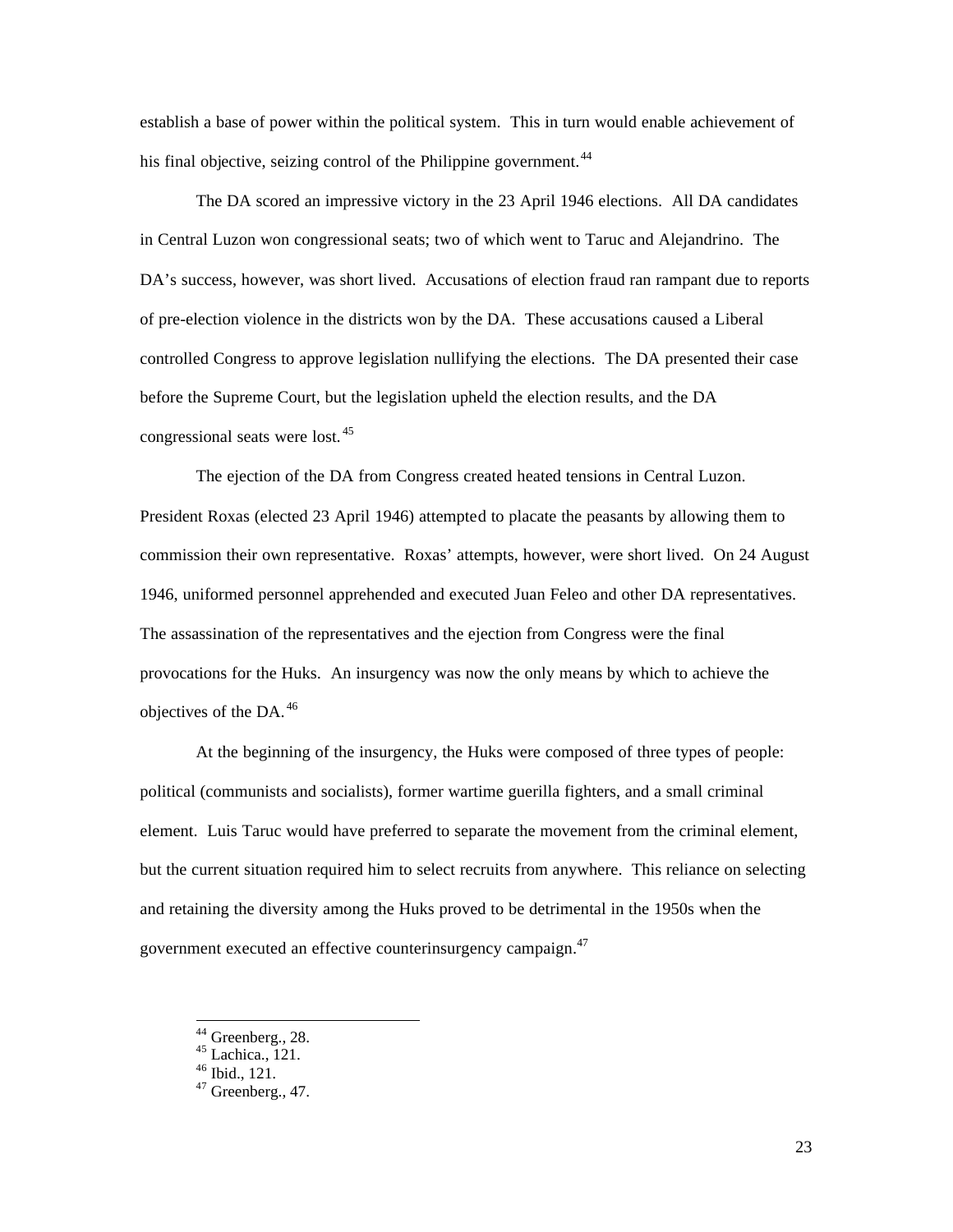In response to the Huks taking up arms and declaring war on the Philippine government, President Roxas swore to put an end to the insurrection within sixty days. Roxas made the declaration without an appreciation of the Central Luzon situation and the capabilities of his military force. The Military Police had been demobilized and were undermanned. It was also not trained to conduct operations against the Huks' unconventional fighting tactics.<sup>48</sup> The MPC was not organized to conduct COIN operations in support of the government. In the post WW II Philippines, the MPC primary task was law enforcement. The government selected the MPC for this task because they saw the Huks as a criminal organization and not an insurgent group. The Manwaring paradigm principle of organization was not present during this phase oft the COIN operation. The MPC's lack of training, capabilities and brutality resulted in the deaths of numerous innocent civilians, which only fanned the anti-government sentiment.

President Roxas attempted to alleviate the situation by implementing land reform legislation to appease the Huks. The Agrarian Commission implemented a crop-sharing law that returned 70 percent of the harvest to the peasants. This legal gesture did not appease the Huks at all, because their aim was the overthrow of the government.<sup>49</sup> In February 1947, Luis Taruc outlined Huk "minimum terms of peace":

- 1) The immediate enforcement of the bill of rights, especially the right to assemble, freedom from arbitrary arrests, ending of cruel and unjust punishment, trial by unprejudiced judges.
- 2) Dismissal of all charges against Huks, MPs, and civilian guards. Release all political prisoners.
- 3) Replacement of fascists-minded officials in municipal and provincial governments and the Municipal Police Command in the provinces affected by the agrarian unrests.
- 4) Restoration of all Democratic Alliance congressmen to their seats
- 5) Implementation of President Roxas' land reform program beginning with a foolproof 70-30 crop distribution law and leading toward eventual abolition of tenancy.<sup>50</sup>

<sup>1</sup> <sup>48</sup> Lachica, 21

<sup>49</sup> Ibid., 121.

<sup>50</sup> Kerkvliet, 171.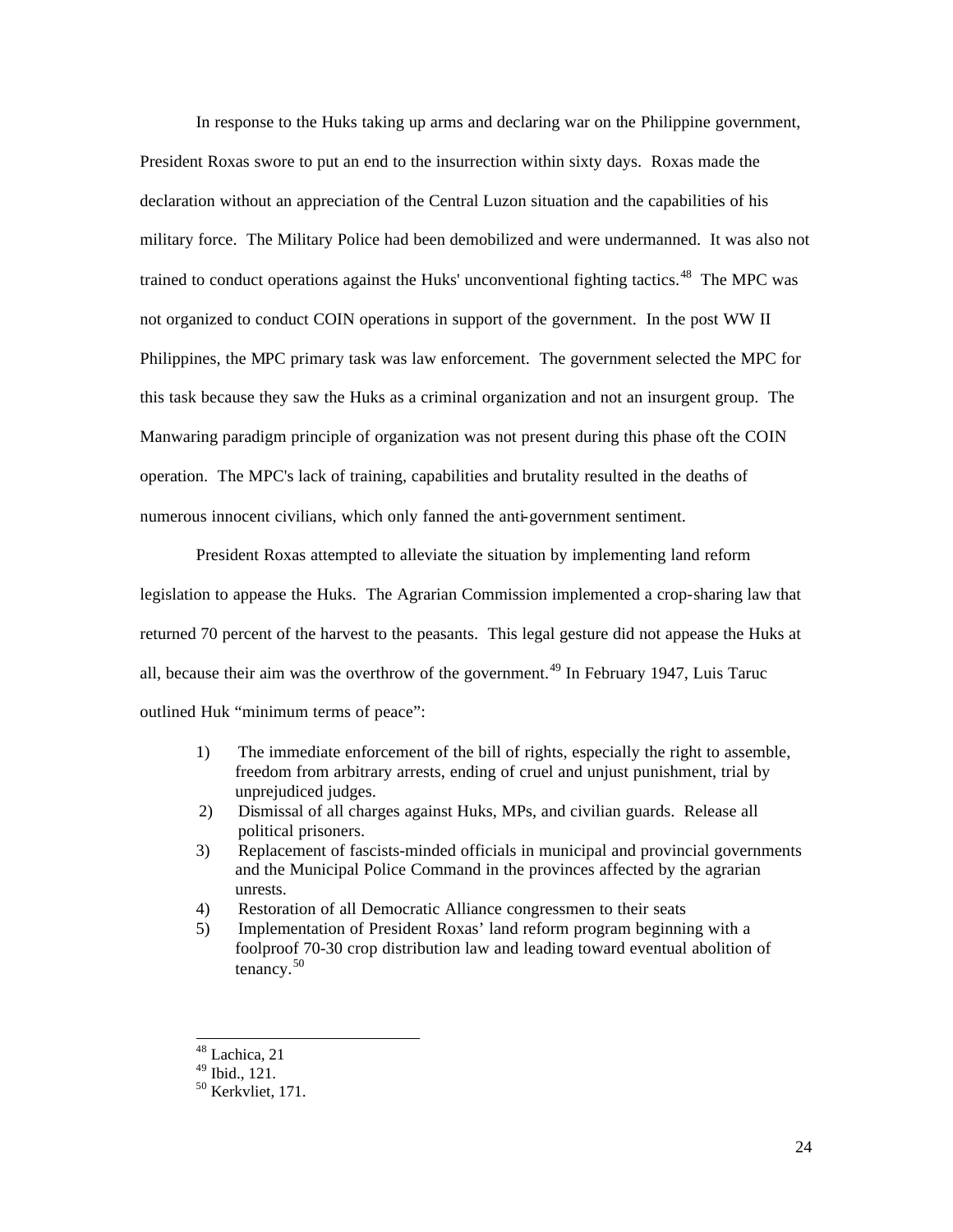The Huk's surrender conditions included general amnesty, disbandment of the armed forces, and re-seating the DA in Congress. These impossible demands left Roxas no other course but the "mailed fist" approach to ending the insurgency.

In May 1947, Roxas declared open season on the Huk insurgents. The Philippine Military Police Command, reorganized after the war with the Police Constabulary, joined Civil Guards to hunt the Huks wherever they hid. This gloves off approach to fighting the Huks without regard for rules of law, led to disaster. These government-sanctioned troops pursued the Huks and spread terror throughout the countryside. They were responsible for stealing food and other needed supplies, but most notably, they indiscriminately tortured or intimidated Filipinos. The use of indiscriminate force against the guerillas and the populace created a situation in which the people were more inclined to support the Huks. The unintended consequence of these actions was increased direct and indirect popular support for the Huks.<sup>51</sup> The increased popular support for the Huks was the first sign the government was losing legitimacy and moral authority.

In response to these actions, the Huks returned to their protective guerilla environment deep in the Mount Arayat (Huklandia) region. Just as this environment protected the insurgency from the Spanish, Americans, and Japanese, it would once again protect them from the Philippine government. During this strategic defensive, the Huks managed to create an effective intelligence network that permeated Philippine government agencies and the population. The intelligence network coupled with an ineffective adversary, and their PSYOP program further fueled the Huks' success.<sup>52</sup> The period of hit and run tactics went from 1946-1948. The government's attempt to counter the guerillas through numerous offensive operations was ineffective against this unconventional threat. The key facet of this failure was their inability to produce affects in the Central Luzon region (Huklandia). $53$ 

 $51$  Greenberg, 45.

 $52$  Ibid., 49-52.

 $^{53}$  Kerkvliet, 174-178.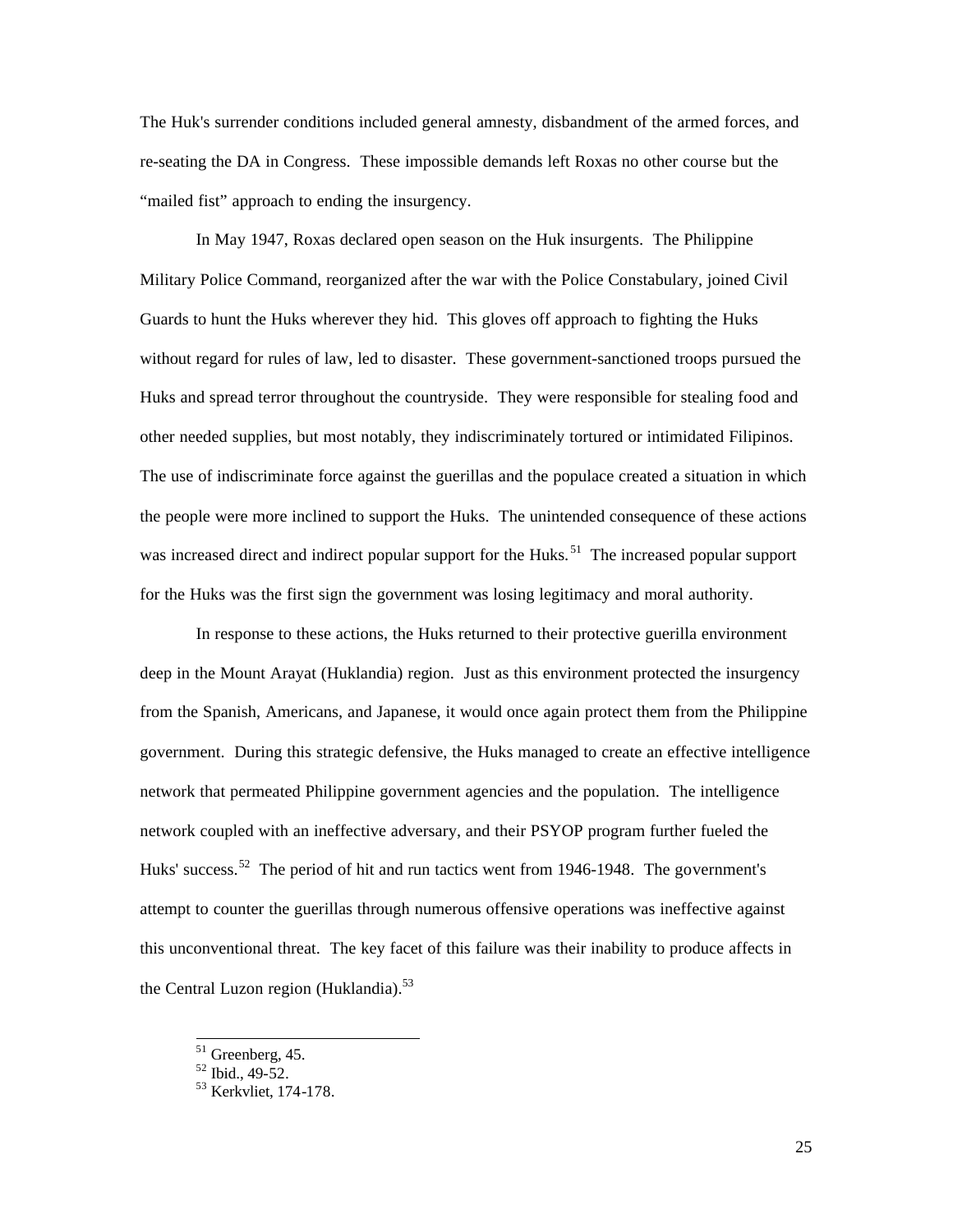A turning point in the political turmoil came when President Roxas died in April 1948. His vice president Elpidio Quirino replaced him. Quirino attempted accommodation in lieu of confrontation to end the insurgency. Despite Taruc's dictatorial demands, Roxas agreed in principle for the sake of agrarian peace to end the fighting until a permanent settlement could be reached. Taruc regained his position in the Philippine congress and collected two years of his salary and allowances.

The period of peace lasted only two months. Taruc accused the government of negotiating in bad faith and not seriously addressing agrarian needs. In response, he returned to the hills and vowed that the Huks would not surrender until the agrarian issues were settled. The Huks also renamed themselves as the *Hukbong Magpapalaya ng Bayan* (HMB: People's Liberation Army). $54$ 

Taruc knew that the agrarian issues would not be settled as long as Quirino was the president. He found a political partner in Senator Jose P. Laurel. Laurel was the former wartime president and was the Nacionalista candidate for the presidency in the November 1949 elections. The HMB, despite its anti-collaboration beliefs, were willing to ally with the Nacionalistas to ensure the overthrow of Quirino<sup>55</sup>. President Quirino was re-elected in what became known as the bloodiest and most scandalous election in Philippine history. The attempt to maintain Quirino in power through fraud further exacerbated the problems. The Filipinos lost faith in the election process and the promise of land reform. The 1949 election debacle is important because it was the government's chance to regain some level of legitimacy. Manwaring states that legitimacy was a crucial principle in the paradigm, and the Philippine government lost its moral authority because of the elections. The 1949 elections marked a pivotal point in the insurgency. The Huks now had the moral authority for action. The government was morally corrupt, and the Huks represented a viable alternative. The election results also provided the Huks with a powerful

26

 $\overline{a}$ <sup>54</sup> Lachica, 122.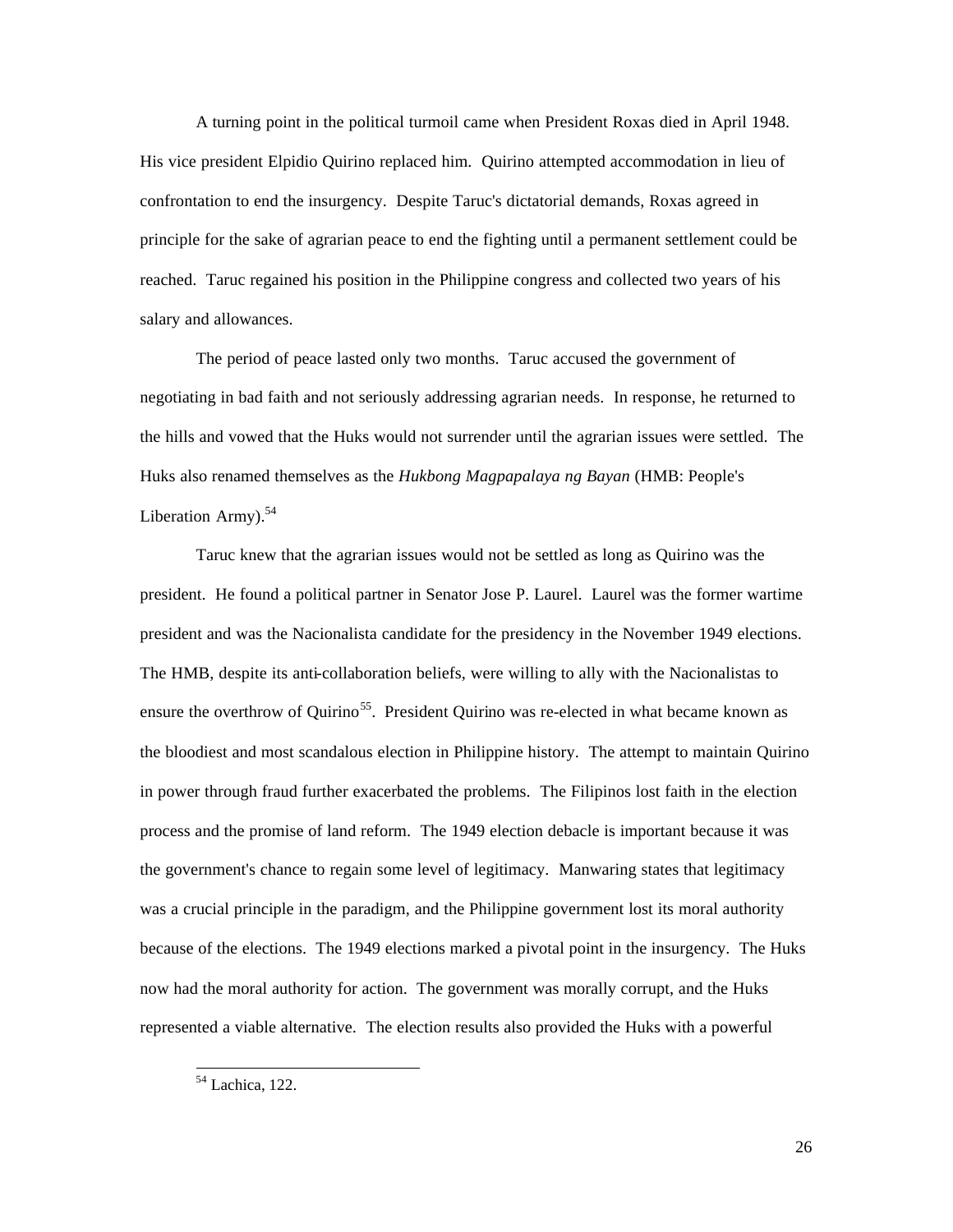propaganda message. The HMB used these grievances to their advantage and integrated the issues into PSYOP themes to gain additional support for their cause. The HMB also stepped up their attacks against government forces and institutions while the government's control and legitimacy eroded to near failure.<sup>56</sup> The conditions presented a situation favorable to overthrow. Insurgents need tangible factors to show that the current situation is far from their perception of an ideal condition. The Philippine government gave the Huks the needed tangible factors to support their ideal condition, which was a communist based government. The 1949 elections and governmental terrorism provided tangible factors.

Another sign of the Philippine government's near collapse was the ongoing financial crisis caused by corruption and nepotism. This condition further supported the HMB cause and reinforced the belief that the government was incapable of fulfilling its constitutional duties. Additionally, corruption in government and a state of near governmental collapse bolstered the communists' call to immediate action in light of the "revolutionary situation". In January 1950, Jose Lava, CPP leader, called for the overthrow of the Philippine government, and advanced the timetable for the overthrow by nearly two years.<sup>57</sup> This change in the timeline called for a "geometric expansion" of the HMB from 10,000 to 172,000 fighters by September 1951 and for the establishment of "provisional revolutionary governments" in liberated towns and barrios. The party also planned for the transformation of the HMB from a guerilla force to a regular army force when the time was right. <sup>58</sup>

The Philippine government placed its moral authority and legitimacy in jeopardy at the very outset of the Huk rebellion. President Roxas immediately declared the Huks a criminal organization and tasked the MPC with the mission of destroying them. This course of action did

1

<sup>55</sup> Ibid., 123.

<sup>56</sup> A.H.Peterson, G.C. Reinhard and E.E. Conger, eds., Symposium on the Role of Airpower in Counterinsurgency and Unconventional Warfare: The Philippine Huk Campaign, (Santa Monica: RAND, RM-3652-PR, July 1963), 15.

 $57$  Greenberg, 63.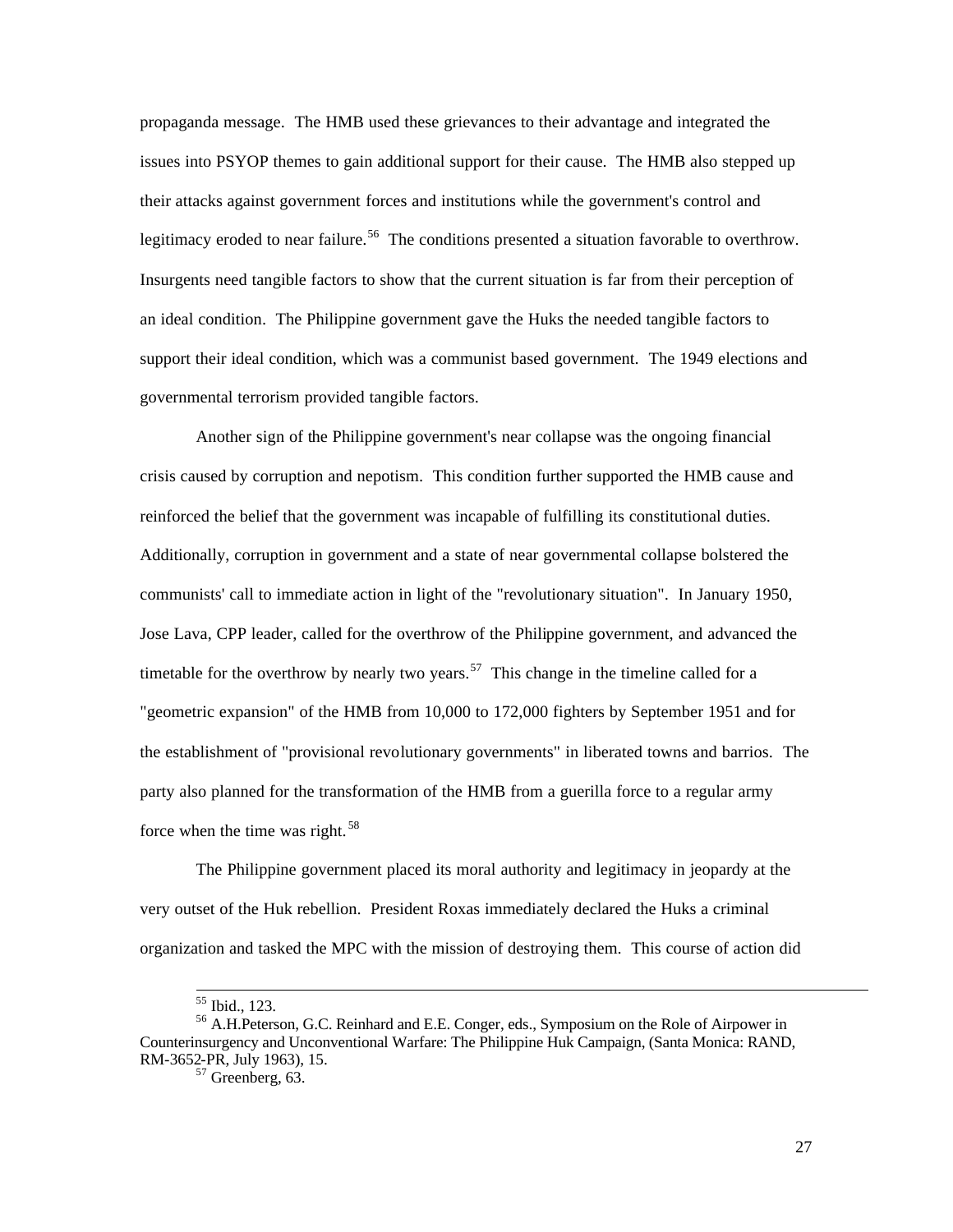not address the underlying social and economic conditions, the primary cause of the insurgency. In its endeavor to destroy the Huks, the government committed acts of terror against the population, which it was sworn to protect.

The government further undermined its legitimacy by manipulating the 1949 elections. These elections, called the bloodiest in Philippine history, further alienated the populace. Events supported the HMB's propaganda messages and created a greater base of support. In conjunction with this problem, the government suffered from corruption, nepotism and was in the middle of a financial crisis. The financial crisis meant that the government did not have the means to address any social issues to end the insurgency even if it chose to do so. The more relevant consequence of the financial issue was the government's inability to pay its military forces and equip them. If the government failed to pay the military, it would lose the military's support. This would seal the government's fate.

#### **Phase Two: Defeating the Huks**

On 29 March 1950, the HMB launched simultaneous attacks in two towns and 15 barrios. The HMB immediately seized the San Pablo City and destroyed a PC outpost. The second wave of attacks occurred on 26 August. The guerillas successfully overran Camp Macabulos and looted the military bases stocks. While the HMB was reveling in their success, the government was quickly formulating plans to counter and defeat the insurgency.

The Philippine government finally admitted, given the new insurgent offensive, that the PC was incapable of defeating the insurgency. Quirino transferred 3,000 PC troops back to the regular army, placed the PC under the army's operational control and transferred the counterinsurgency responsibilities from the Department of the Interior to the Department of National Defense. By far, Quirino's most ambitious move was to accept the resignation of the

<sup>58</sup> Lachica, 127.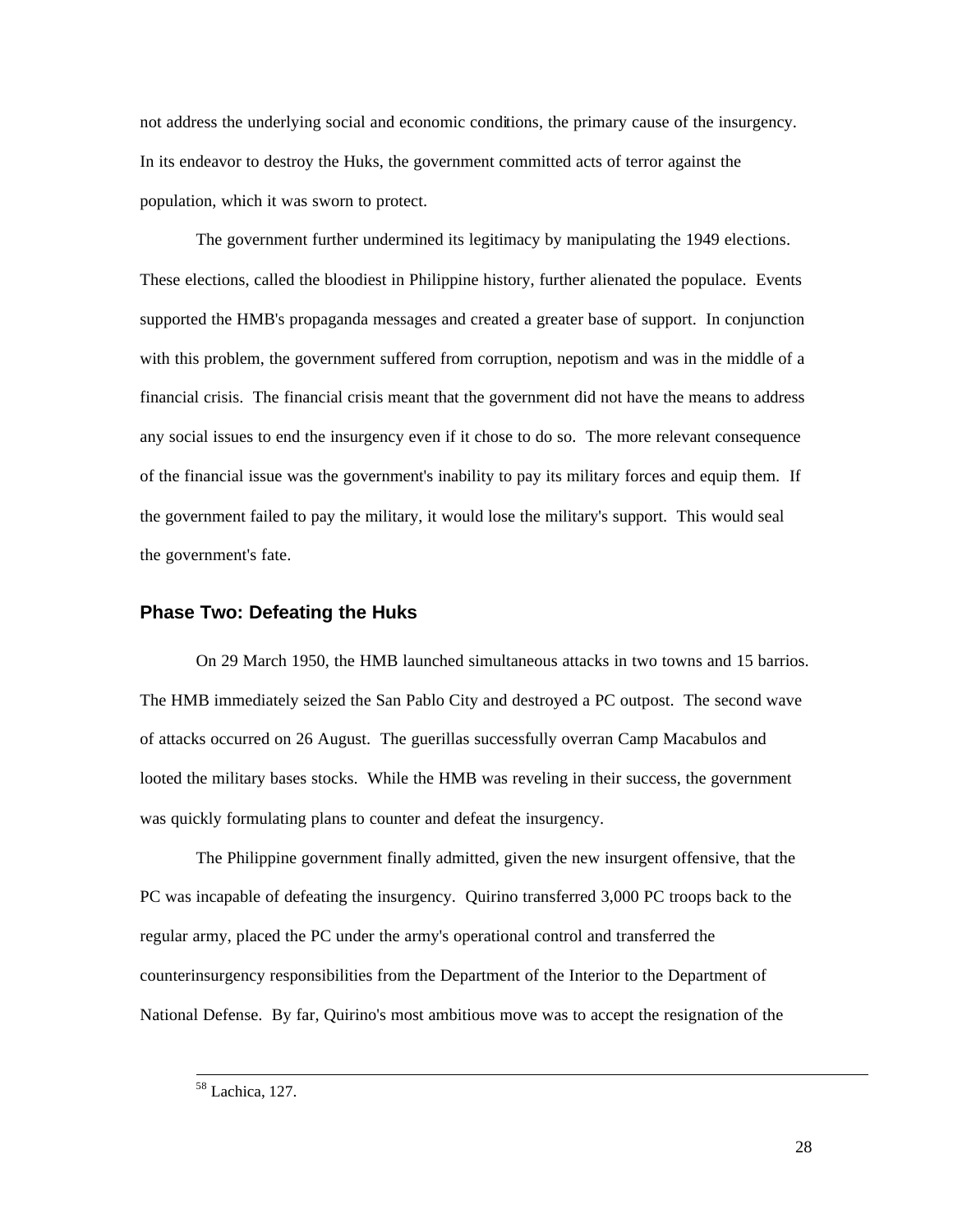defense secretary, and to appoint Ramon Magsaysay to the position.<sup>59</sup> Magsaysay was also an excellent choice because the critical Philippine press viewed him as incorruptible.<sup>60</sup>

The new defense secretary had a background as a guerilla fighter, but lacked formal military training.<sup>61</sup> Before WWII, Magsaysay worked as a bus company manager in Manila. At the outbreak of hostilities, he quit his job and joined the Philippine 31st Division. After the fall of Bataan, he joined a USAFFE guerilla unit as a captain. He distinguished himself throughout the war and later commanded the Zambales Military District with nearly 10,000 guerilla fighters under his command. Magsaysay was elected to the House of Representatives and served on the House Committee on National Defense after the world. It was in this capacity where he fought for veteran's rights and compensation for war service.

In 1950, while Magsaysay was the Chairman of the Armed Services Committee, he traveled to the U.S. to obtain financial assistance for his beleaguered government. His trip was important for two reasons. First, he received \$10 million from the Truman Administration, which allowed the Philippine government to pay its troops and solicit information for cash. Second, he met and befriended LTC Edward G. Lansdale. Lansdale was an U.S. Air Force intelligence officer, and had operational experience in the Philippines. This friendship was important because Lansdale was to become Magsaysay's personal Joint U.S. Military Advisory Group (JUSMAG) advisor. Magsaysay understood the important role that the U.S. could play in ending the Huk insurgency. At this point, the government lacked the financial means to pay its soldiers and reorganize the force to counter the insurgency. The military support to the Philippine government included materiel, training and advisors. Upon his return to the Philippines, Magsaysay reported to Quirino that the American government had a low opinion of the Philippine government

<sup>59</sup> Ibid., 130.

<sup>60</sup> Hammer, 181.

 $61$  Lachica, 130.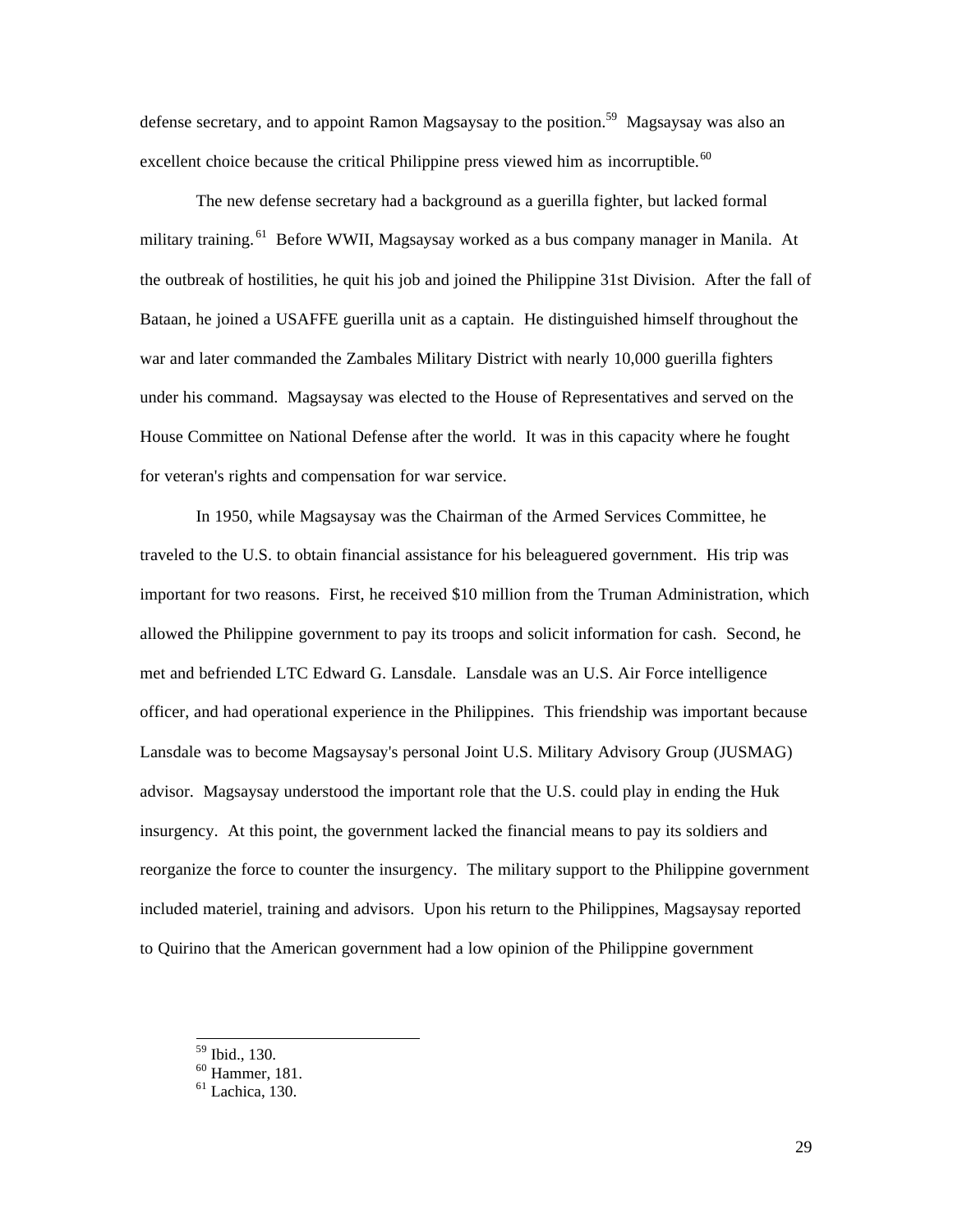because of the corruption within the government and the deteriorating social conditions. Quirino ignored the report and told Magsaysay to restrict his attention to military matters.

The deteriorating situation and pressure from MG Leland Hobbs, Chief JUSMAG, prompted Quirino to approach Magsaysay and offer him the position as Secretary of National Defense. Magsaysay agreed to accept the position if he were given a "free hand" in fighting the  $HMB<sup>62</sup>$  Magsaysay first went to work at reorganizing the military and its leadership, and regaining the military's legitimacy.

Magsaysay first relieved the Chief of the PC and the Chief of Staff of the Army. Other high ranking officers who were reluctant to take field assignments were relieved as well.<sup>63</sup> These officers contributed to the problem, because they failed to enforce discipline within the military as evidenced by the level of corruption and acts of terrorism against the populace. Their acts directly contributed to Philippine government's loss of legitimacy. He saw the military as the primary institution that could defeat the Huks and restore the government's legitimacy. He then visited army units and promoted aggressive leaders to command positions. He also relocated some BCTs to different areas within the Philippines to break up suspected corrupt relations that formed between the military and the local populace. These visits were also intended to assess the morale, leadership, equipment and training of army units. To raise the morale of the troops, he used the funds from the U.S. to raise the salary of enlisted troops by threefold. The increase in pay to one peso a day may not seem significant, but it gave soldiers the necessary funds to pay for their daily rations instead of stealing from the peasants.<sup>64</sup>

In a further effort to regain the trust of the populace, he instituted a free direct telegraph service in the villages. This service allowed villagers to send complaints of military misconduct directly to the government and was a step towards restoring discipline within the military. Within

 $62$  Greenberg, 80-81.

 $63$  Ibid.,, 83.

 $^{64}$  Ibid., 85.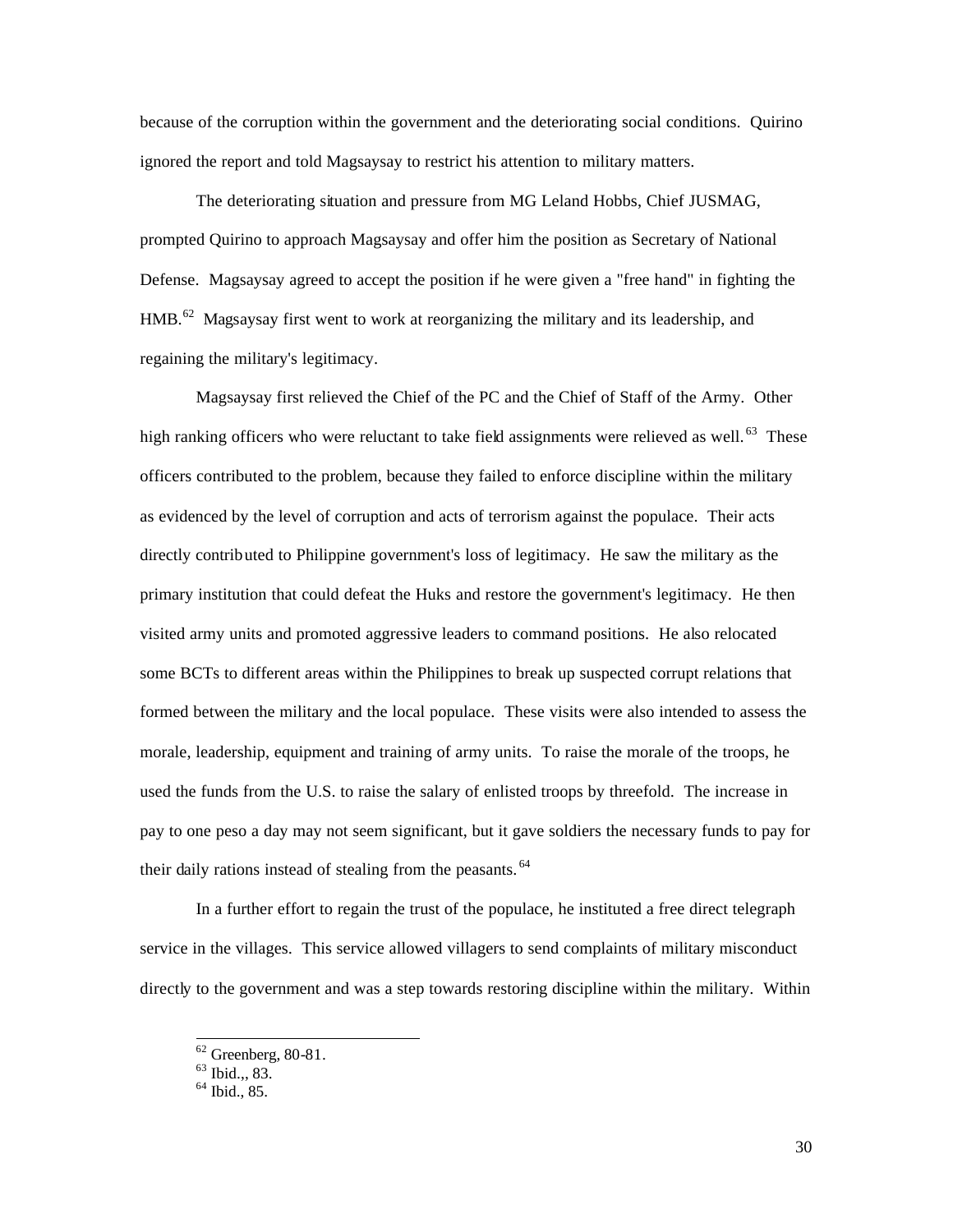a matter of months, the outlook and discipline of the AFP improved to an acceptable level.<sup>65</sup> The next challenge for Magsaysay was to improve the capability of the AFP.

The AFP needed relief from the ongoing combat operations to implement organization changes. The break came by way of pure luck. Tarciano Rizal, a Huk informant, fell into Magsaysay's hands. Rizal was willing to cooperate with the government and offered information, which would reveal the location of the CPP Politburo in Manila. On 18 October, Rizal's tip led to the arrests of the communist members. The arrests not only demoralized the movement, but also separated Manila from the Huks, thereby leaving the insurgents half-blind and isolated in the mountain region.<sup>66</sup> The arrests also prompted Magsaysay to get Quirino to issue a proclamation suspending the writ of habeas corpus for the duration of the campaign. That step allowed the government to hold captured guerillas for longer than twenty-four hours without prima facie evidence. By doing so, it not only allowed the AFB to build a case for convicting guerillas, but also prevented them from returning to their guerilla units.<sup>67</sup>

To fight the HMB militarily, Magsaysay advocated a change in tactics and operations. He was still favored large offensive operations, but this problem required a focus on small unit tactics to achieve the desired affects. The Huks had the initiative because they were able to defeat an untrained and undisciplined MPC. The MPC was woefully unprepared and untrained to execute Roxas' "mailed fist" course of action. As with many untrained forces conducting COIN, the Huks, demoralized and defeated the MPC in every engagement. This disparity in capability caused fear and frustration within the armed forces. The fear was so pervasive that soldiers would not venture from the roads or conduct night operations. In their frustration, the military turned to terrorizing the populace as a method to deny support to the Huks. The military was guilty of robbery, rape, murder, bribery, and other crimes committed against the populace.

<sup>65</sup> Ibid., 86.

<sup>&</sup>lt;sup>66</sup> Lachica, 131.

 $67$  Greenberg, 129.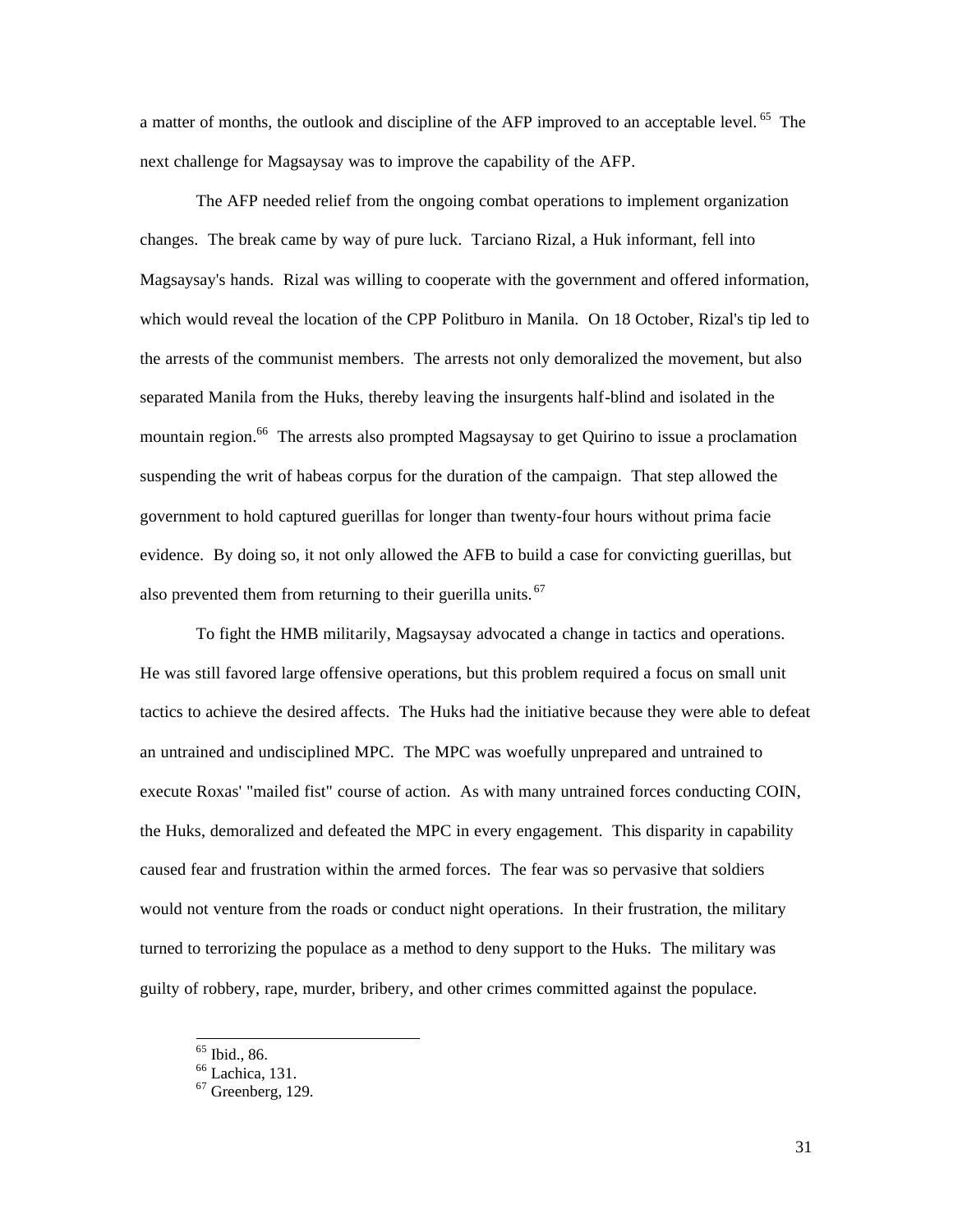Magsaysay knew that the military was important to restoring a security to the Philippines. He developed a two-pronged approach defeat the Huks, and to regain the confidence and trust of the people. Magsaysay conducted campaign planning at the national level to ensure synergy and synchronization of the efforts and monitoring.

Magsaysay placed the training focus on squad and platoon night patrolling and hit and run tactics. He believed that these tactics would place continuous pressure on the insurgents and focus intelligence efforts. In his speech to the Philippine General Staff, he educated his officers on the unorthodox methods of insurgents and how the AFP must adapt the military to defeat this threat.<sup>68</sup> Magsaysay bolstered these new tactics by building the AFP to meet the mission requirements. The force increased to 26 BCTs with four tactical level commands. With assistance from JUSMAG and financial aid from the Military Defense Assistance Program (MDAP), the force increased by 28,000 troops by 1955. The AFP required not only military capabilities, but also civic-mindedness. He knew that the terror tactics employed by the PC had to end immediately. From his days as a guerilla leader, he understood that the trust and allegiance of the population was vital to the guerilla campaign. Government attempts to aid the population could be destroyed in a single unjust act. He, therefore, assigned the military dual roles: ambassadors to the people and soldiers against the Huks. He also allowed peasants to utilize military counsel, free of charge, when disputes between landlords and tenants arose. The measure of success was evident months later, when children would run towards soldiers as they entered villages rather than away to hide. $69$ 

In addition to the combat aspects of the campaign plan, Magsaysay implemented economic measures and incentives further separating the populace from the guerillas and boosting the government's legitimacy. The first was the weapons buy-back program. Under that program, the government recovered over 15,000 weapons, 110,000 hand grenades and over 14 million

 $\overline{a}$  $68$  Greenberg, 87.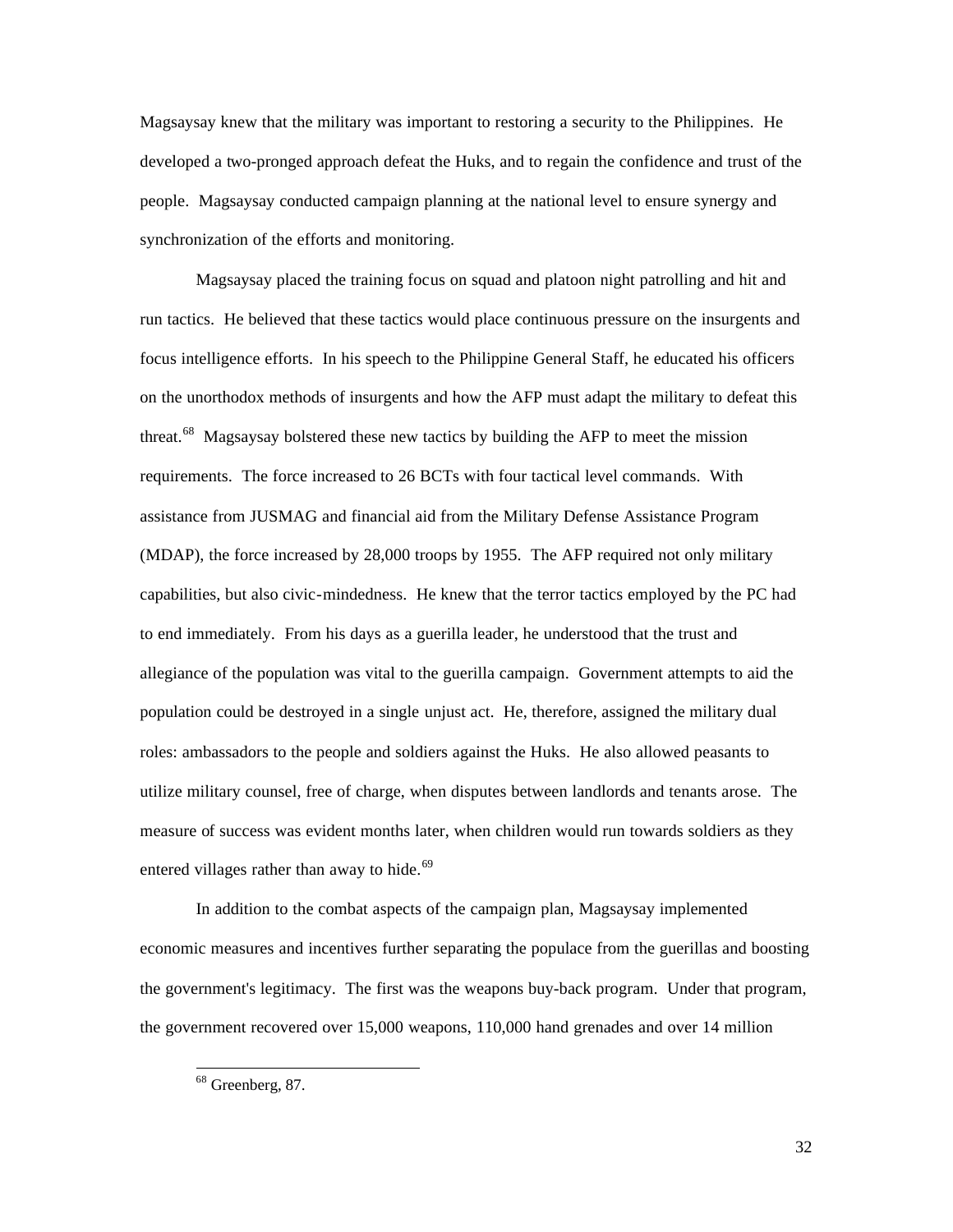rounds of ammunition within a four-year period. The second economic program was the Economic Development Corps Project (EDCOR).<sup>70</sup> EDCOR provided an alternative to involvement in the insurgency. Former guerillas received a plot of farmland, outside of the Luzon region, and provided the basic necessities to get their farms established. As part of the civic action program, the military controlled the project, and soldiers assisted in all aspects of helping resettled people.<sup>71</sup> The program was wildly successful and provided Magsaysay with an additional propaganda victory. He, and not the insurgents, was providing "land for the landless". $72$ 

In response to the October 1950 raid and arrest of the CPP Politburo, the HMB launched a series of raids, kidnappings and acts or terrorism. One notable raid by a Huk squadron in November 1951 indirectly supported the government's efforts to win over the population. A Huk squadron attacked and nearly massacred the entire village of Aglao despite the fact that the villagers had done nothing to anger the Huks. Word of the atrocity quickly spread throughout the region shocking the population. In an attempt to mitigate the psychological impact, Taruc tried and convicted the squadron commander, but the damage was done. The Huks never recovered from this incident.<sup>73</sup>

With the massacre at Aglao and other Huk raids, the AFP launched a new offensive. With information gathered in the October Manila raid, the AFP launched OPERATION SABER. The operations purpose was to show the Huks that the government was resolved to take the fight to insurgent strongholds, and that the government was taking the initiative by launching attacks when and wherever it chose. In conjunction with this operation, the military began severing lines of communication between villages and jungle safe havens. With information gained from

l

<sup>69</sup> Ibid., 88.

<sup>70</sup> Dana R. Dillon, "Comparative Counter-insurgency Strategies in the Philippines," *Small Wars and Insurgencies* 6, no. 3, (Winter 1995), 290.

 $^{71}$  Ibid., 89.

 $72$  Greenberg, 91.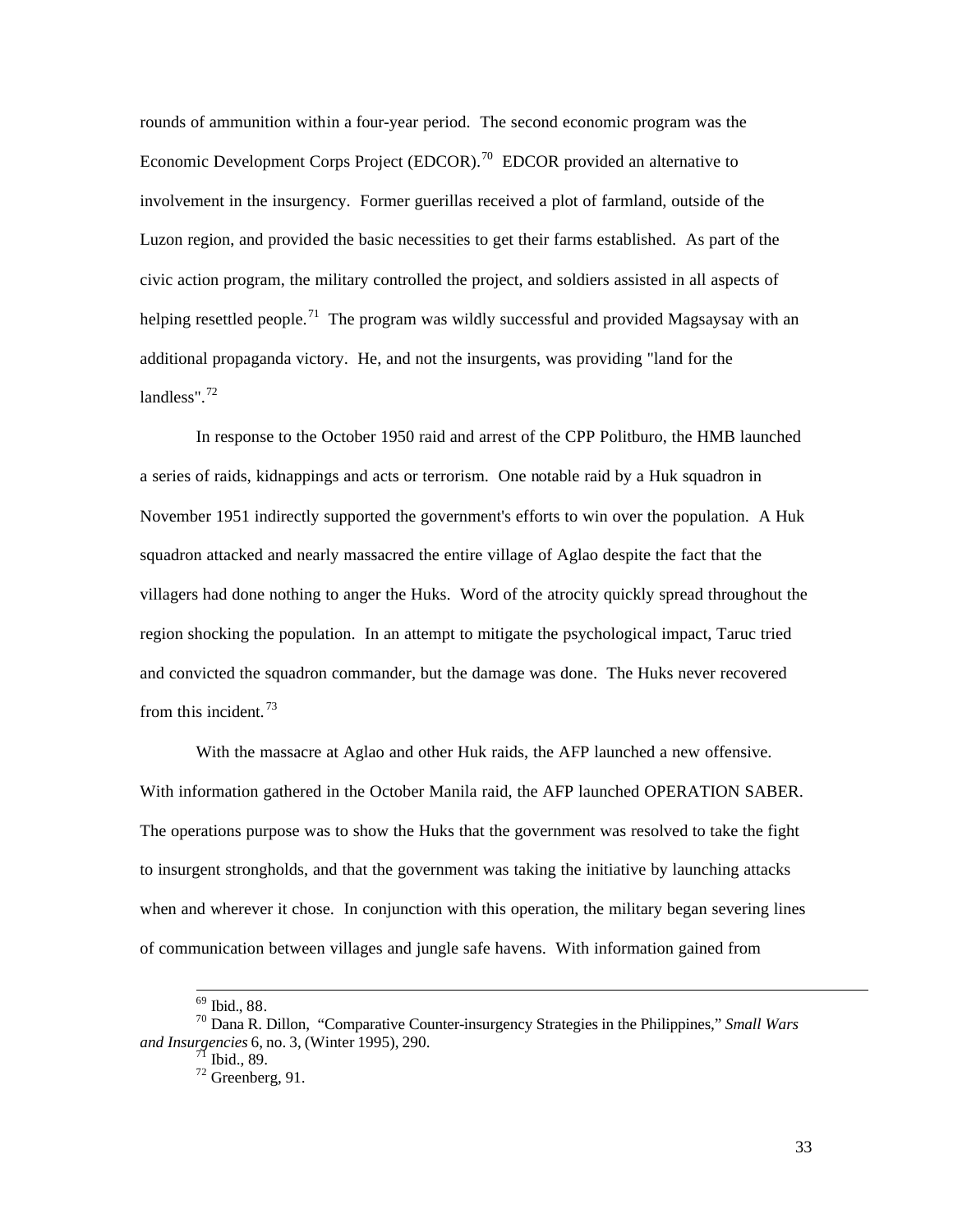infiltrations, informants and aerial reconnaissance, the military intended to separate the guerillas from their popular bases of support. The military also targeted farms, which produced crops for the Huks. These actions further isolated the guerillas, forced the Huks to protect their farms, and put them under continuous pressure. Targeting Huk farms effectively seized the initiative from the Huks. It is important to note, that these operations in conjunction with the start of the EDCOR program, which provided a chance for a peaceful life versus a hunted life.<sup>74</sup>

The Philippine government knew in 1951 that it could not h repeat the scandalous and violent 1949 elections. In a public statement, Magsaysay vowed that the elections would be honest and peaceful. He stuck to his word. In order to ensure the increased legitimacy of the election process, he increased military presence, deploying active duty, reserve and ROTC cadets to ensure the security of polling places and cast ballots. He also enlisted the assistance of JUSMAG officers to ensure further the legitimacy of the elections. Despite the Huks' concerted effort to disrupt the elections, there were minimal deaths. The surprising outcome of the elections was that Quirino's Liberal Party lost control of the Senate to the Nacionalista Party. Despite the success of the COIN campaign, many felt that Quirino had only implemented government reforms to stop the Huks, and not help the populace. The elections also showed the increased popularity of Magsaysay, because his interest lay in helping the people through governmental reforms. <sup>75</sup>

Magsaysay's increasing popularity and commitment to the people compelled him to run for the presidency as a Nacionalista Party member. In his resignation letter to President Quirino, he wrote that he could continue to hunt and kill Huks, but the problem remains the same: corruption, neglect, poverty, and land reform. In November 1953, Magsaysay won the election with the largest margin in Philippine history. After assuming office, he implemented the long

 $73$  Ibid., 129.

 $74$  Ibid., 130.

 $75$  Ibid., 133.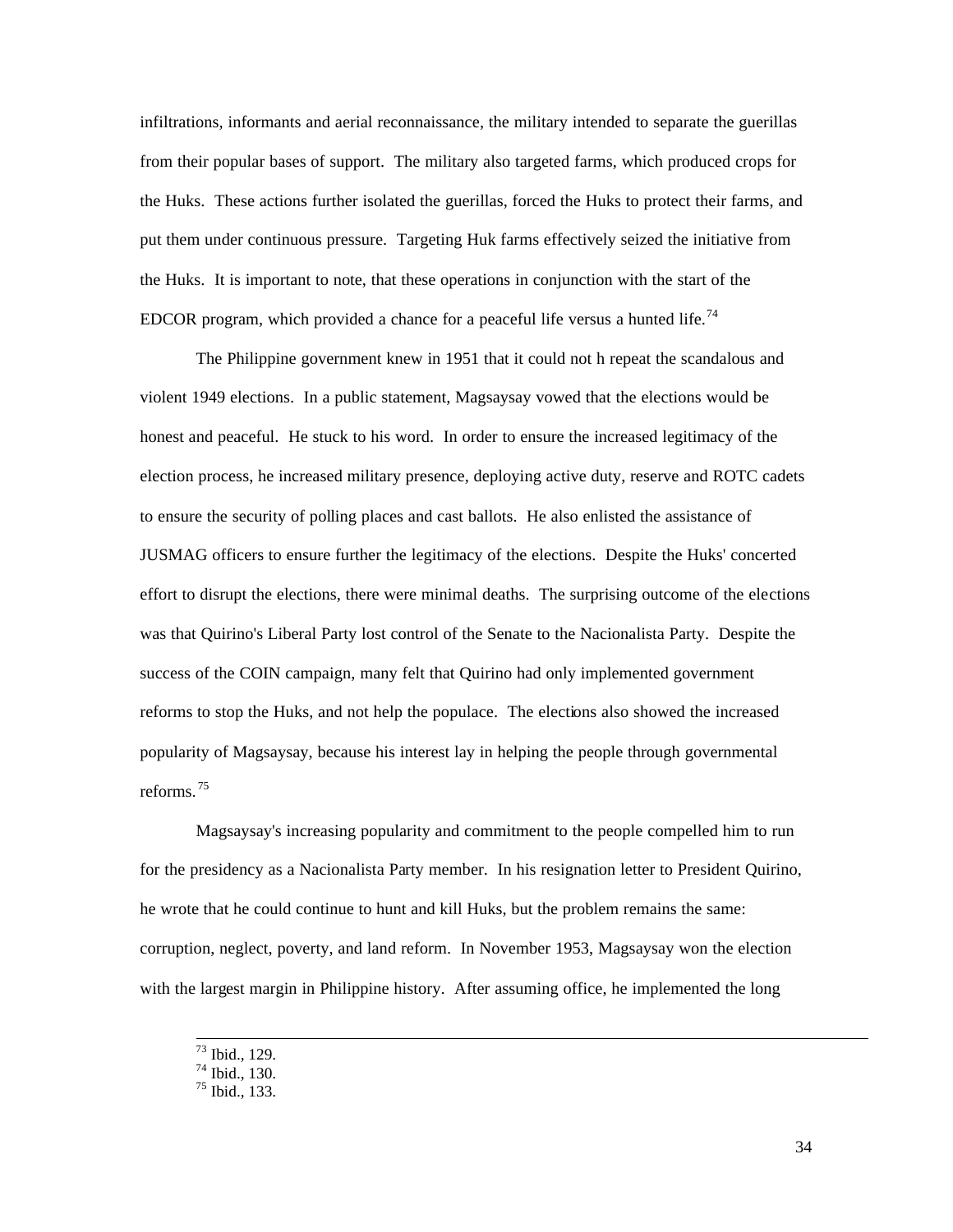desired land reforms and other economic reforms, while maintaining the EDCOR program. In an ironic twist, many peasants joined the Huks, and immediately surrendered, just to participate in the EDCOR program.  $76$ 

With the initiative firmly in the hands of the government, the military launched the largest anti-Huk operation of the campaign. OPERATION LIGHTNING-THUNDER consisted of 5,000 troops and lasted 211 days. At the conclusion of the operation, the AFP had captured 88 Huks, killed 43 and accepted the surrender of 44 while sustaining minimal casualties. The most significant outcome of the operation was the surrender of Luis Taruc and his Chief of Staff. Concurrent with this operation, the Second Military District conducted operations with similar success. The combat operations of 1954, combined with Magsaysay's civic programs and reforms, effectively ended the Huk insurgency in the Philippines.

The Manwaring paradigm principles were evident in phase two of the COIN operations. Magsaysay integrated the six paradigm principles to defeat the Huks, and restore order to the islands. Through his campaign design, he integrated a military offensive and civic approach to end the insurgency. Magsaysay enlisted financial and advisory support from the U.S to defeat the Huks. The financial aid package allowed him to pay salaries, which were in arrears, and to develop the capabilities needed to defeat the Huks. The financial aid package also allowed him to implement civic action programs as a measure to restore the government's legitimacy and moral authority. Magsaysay clearly understood that the AFP's terror tactics had to end. The security situation in the Philippines would further erode if discipline in the AFP was not restored. The military's discipline also translated to reducing external support to the insurgents. Popular support for the Huks decreased as relations between the populace and the military improved. This principle, in conjunction with intelligence source operations, isolated the Huks from the populace, and limited their operational reach.

<sup>76</sup> Ibid., 138.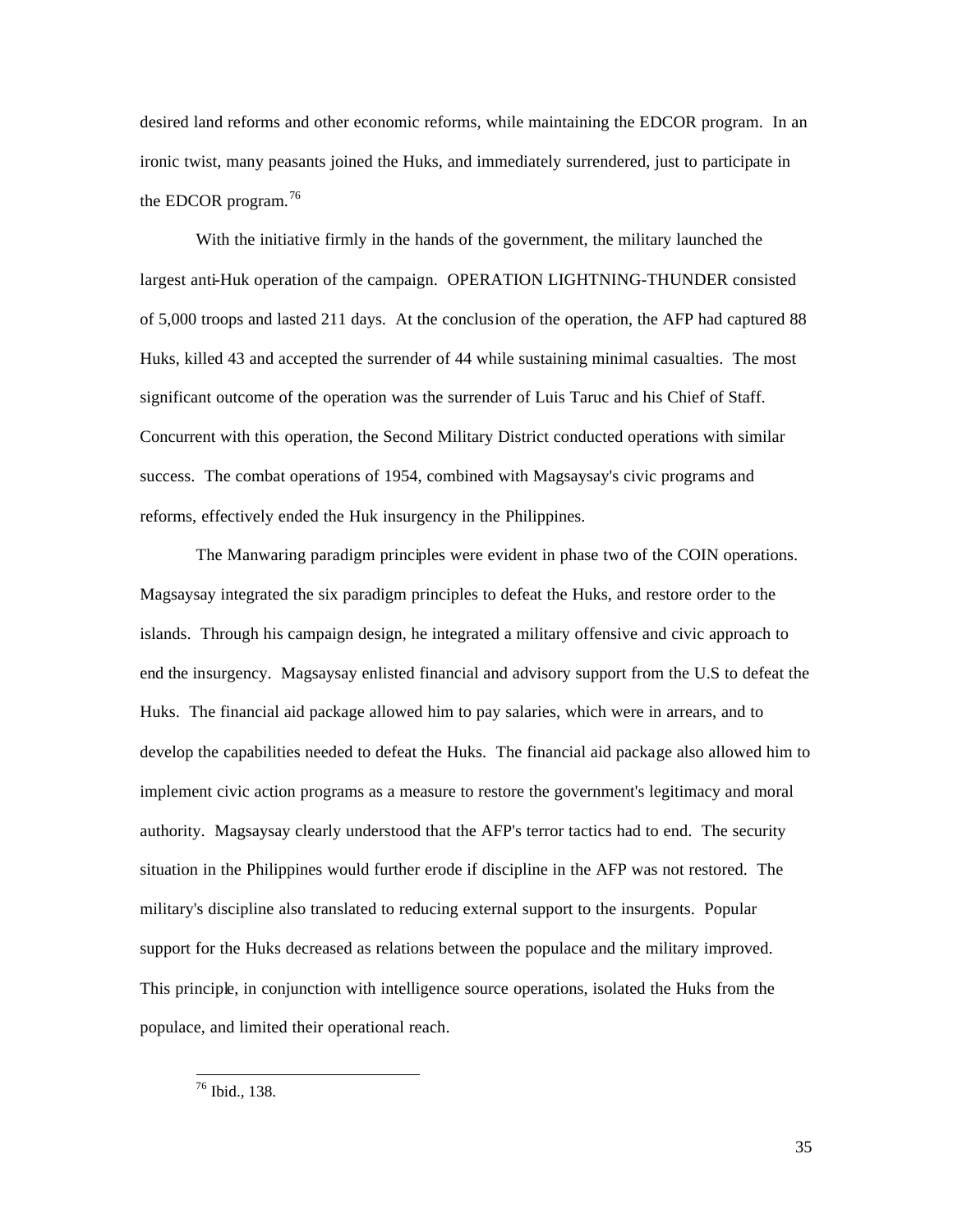## **THE FARC IN COLUMBIA**

### **Background**

The case study of the Revolutionary Armed Forces of Colombian (FACR) differs significantly from the Philippine case study. First, the duration of the Colombian insurgency has already exceeded the Philippine insurgency. The Philippine insurgency lasted only five years, while the Colombian insurgency has existed since 1966. Secondly, although both insurgencies were Marxist-Leninist based, the FARC arguably focused on drug trafficking profits. Lastly, analysis of the Colombian insurgency reveals underlying issues associated with the Manwaring paradigm. At issue are the principles of legitimacy and military and other support to the affected government.

In addition to the issues concerning the Manwaring paradigm, the Colombia case study also revealed political factors not fully appreciated by the Manwaring paradigm. The political considerations in determining success criteria often affect the tactical and operational level of war.

## **Revolution in Colombia**

The roots of the FARC insurgency date back Colombia's La Violencia, a national political process. La Violencia describes the political process in Columbia during the period from 1946 to 1964; the level of violence was highest from 1948 to 1953. La Violencia was the result of two related causes that set the stage for Fidelista and Guevarist revolutionary warfare. First, the elites of opposing parties sought to impose a national model for modernization. Second, local partisanship affected people from all races, class groups and large regions. In addition to these two factors, the Cold War fueled the liberal-conservative division throughout the social strata.<sup>77</sup>

 $77$  Safford, 345.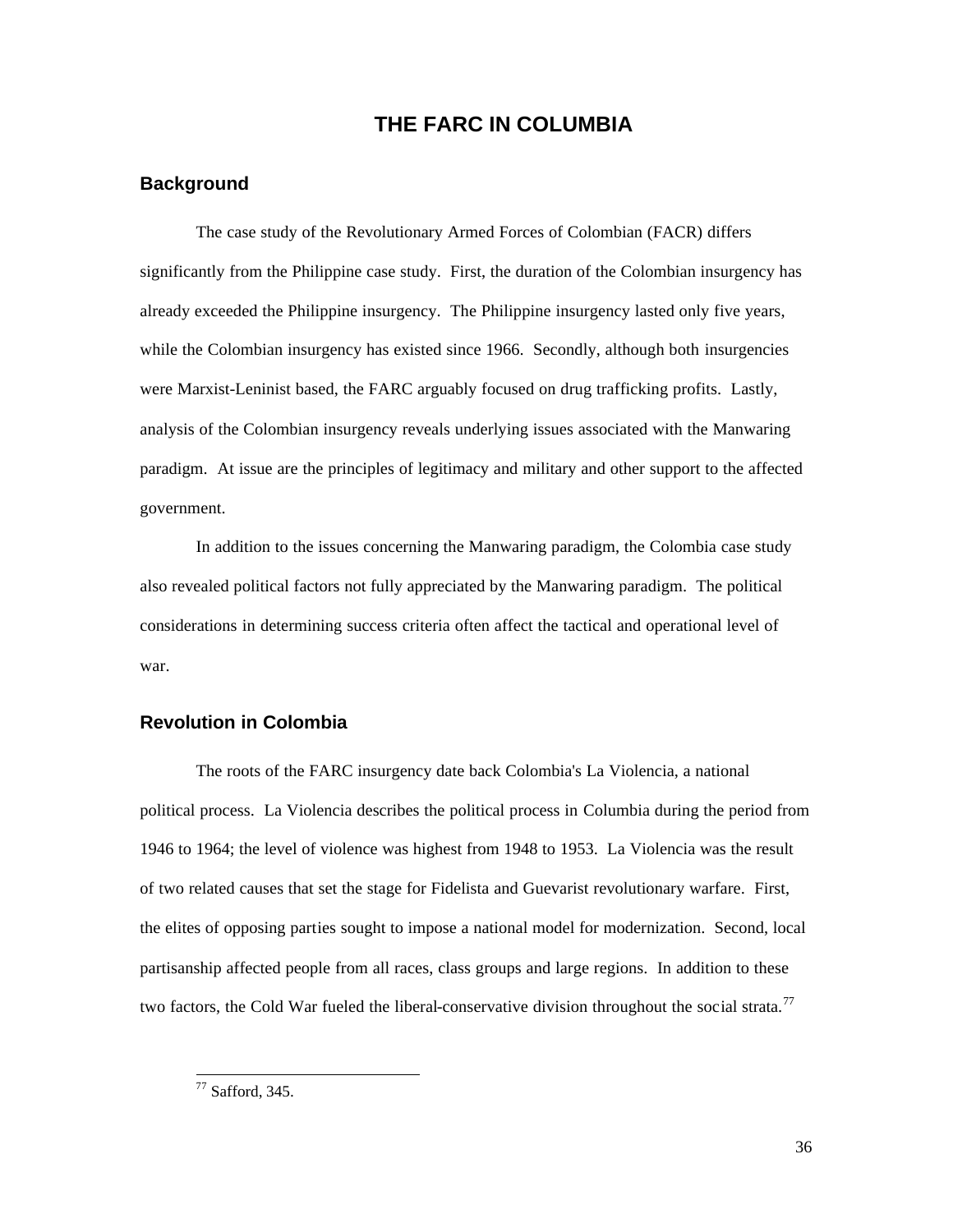The political measures to end La Violencia further divided the conservative and liberal parties and oppressed the population. President Laureano Gomez Castro lost popular support because of his oppressive measures, attacks on moderate Conservatives and the military. Gomez fell ill in 1951 and allowed his first president designate Roberto Urdaneto Arbelaez to become acting president. Although Urdaneto followed Gomez's policies, he refused to dismiss General Gustavo Rojas Pinilla. Pinilla was suspected of conspiring to overthrow the government, which later proved true. Pinilla, supported by moderate Conservatives, deposed the Gomez government. His first priority was to implement measures designed to end the Violencia, but his government eventually reversed course and pursued a policy of repression.<sup>78</sup> The policy of repression lasted over the next fourteen years and set the stage for a revolution in Colombia.

Fidel Castro regime saw the upheaval as the perfect opportunity to export revolution to the masses in Colombia. It was during this period of La Violencia that insurgencies rose in Colombia. Colombian Fidelistas returning from Cuba created the guerilla Army of National Liberation (ELN) in 1965. The following year, the pro-Moscow Colombian Communist Party (CPP) created the Revolutionary Armed Forces of Colombia (FARC). The next revolutionary group to enter the struggle was the Maoist group People's Liberations Army (EPL) in 1967. The final revolutionary group to form was M-19.<sup>79</sup>

The numerous insurgent organizations competed for popular support and resources. The FARC grew to become the largest and most capable organization despite this competition. The FARC leader, Manuel Maralunda Velez, widely known as Tirofijo (Sureshot), started his guerilla career during the early stages of La Violencia. He was a member of a liberal guerilla organization in Tolima, which was an epicenter of the political violence. In 1964, Maralunda

 $78$  Hanratty, 33-40.

<sup>79</sup> Anthony James Joes, Guerilla Warfare: A Historical, Biographical, and Bibliographical Sourcebook, (Westport: Greenwood Press, 1996), 146.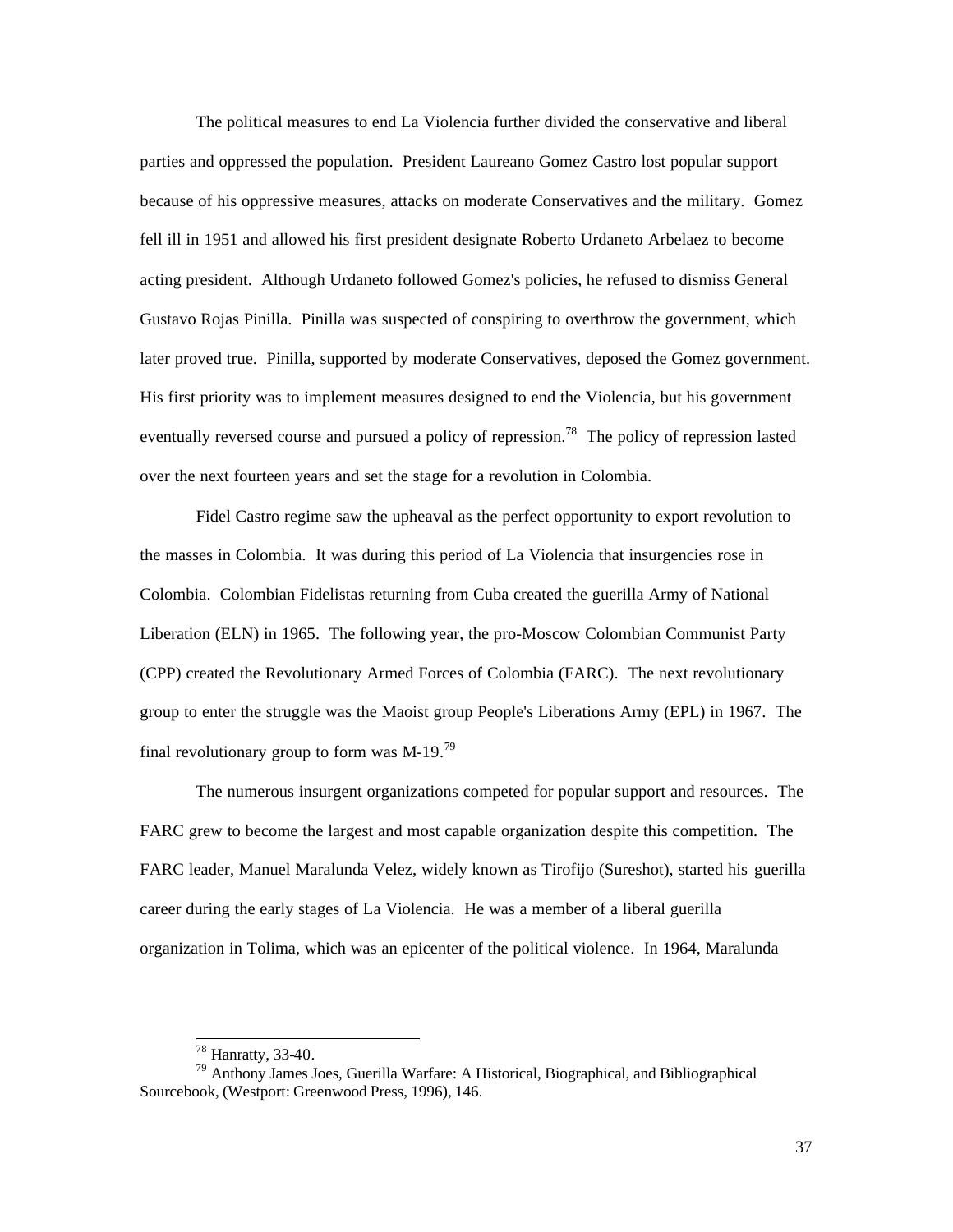helped establish a communist-oriented independent republic in Marquetalia.<sup>80</sup> The independent republic ended because of a May 1964 military attack on Tolima. According to the guerillas, a 16,000-man force sponsored by the U.S. government attacked 1,000 villagers. The survivors formed the FARC because they believed that armed conflict was the only way to achieve their political ends. <sup>81</sup>

The FARC's first priority was to ensure its survival. It had to gain control of territory and arm and equip its forces. The FARC's actions are indicative of past insurgent actions. An insurgency is most vulnerable during the strategic defensive, and operations are limited to gaining support, defense, territorial control and gaining resources. Their operations through the early 1980s were, therefore, limited in scope and intensity. In its early stages, the FARC focused its military efforts on small farm raids and ambushes against military forces. The objective of the offensive operations was to gain weapons, military equipment, food and other supplies. The FARC also targeted and attacked those viewed as government informants. The FARC lacked the operational and tactical reach to venture out of areas under their direct control. They did not achieve the operational capability to expand their guerilla front until 1969.

The FARC commenced its second guerrilla front in 1969 with the aim of expanding its influence into the Magdalena Valley. The guerillas later opened fronts in Uraba and Santander. The 1971 front in Uraba was strategically important because the FARC gained control of the Darien gap between Panama and Colombia. Their control of the Darien Gap isolated the Colombian government from Panama, and gave the FARC border access to a second country. In furtherance of their manifesto, the FARC established a general staff and a secretariat to provide political direction for their struggle.<sup>82</sup>

<sup>&</sup>lt;sup>80</sup> Angel Rabasa and Peter Chalk, Colombian Labyrinth: The Synergy of Drugs and Insurgency and Its Implications for Regional Stability (Santa Monica: RAND, 2001, MR-1339), 24.

<sup>&</sup>lt;sup>1</sup> Center for International Policy, "Colombia Project". Site at

http://www.ciponline.org/colombia/index.htm, accessed on 24 January 2004 <sup>82</sup> Rabasa, 24.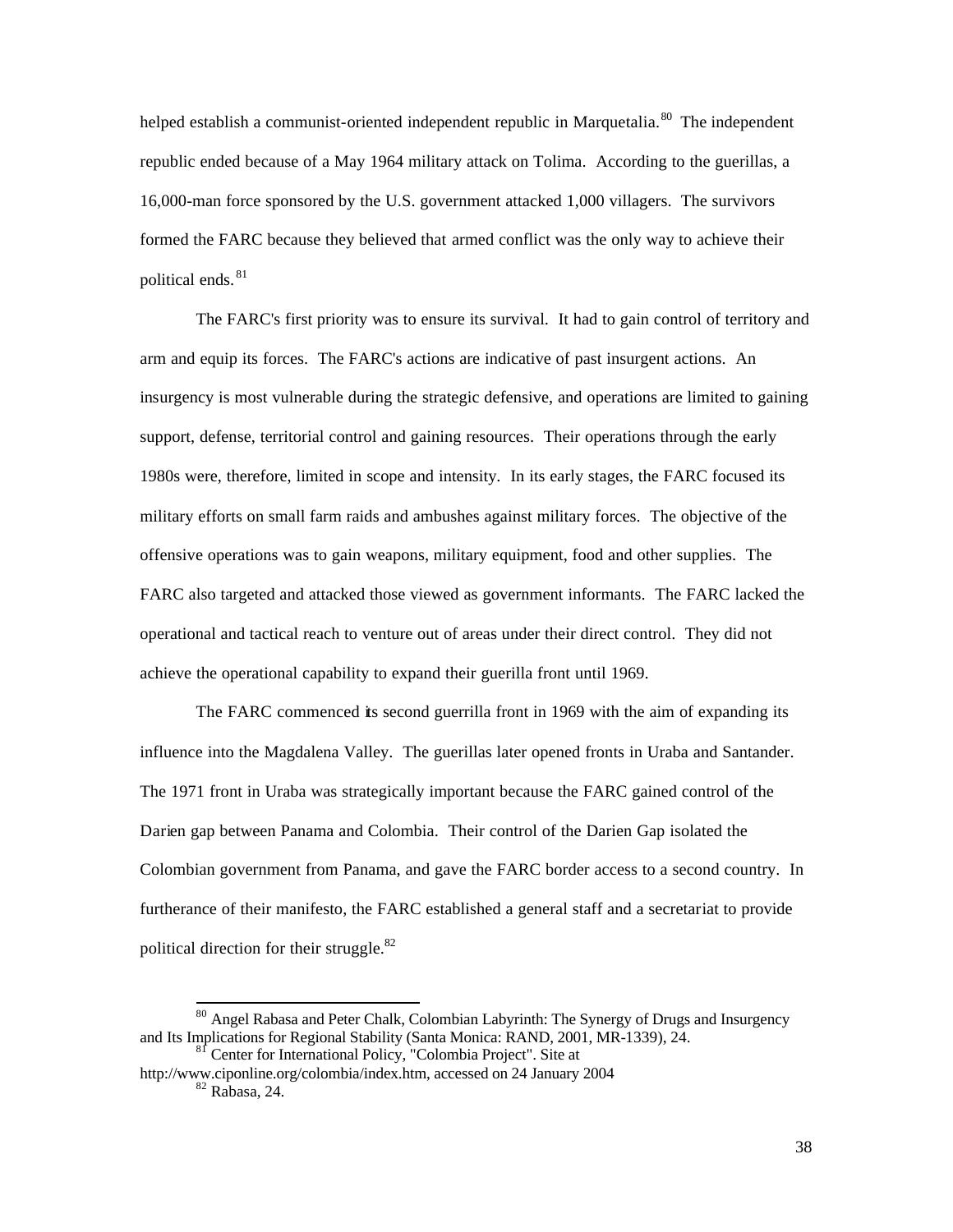The latter half of the twentieth century was marked by engagements between the military and the various guerilla groups. The weakness of the various guerilla numerous groups was their inability to unite and overthrow the government, despite similar leftist ideologies. Even in the face of success in countries such as Nicaragua and Cuba, where separate organization formed alliances; the groups in Colombia could not even form tactical alliances. The FARC distinguished itself from the other organizations by its ability to gain materiel and financial support. The FARC turned to kidnappings, and extortion to finance its requirements. Later in the 1980s they turned to drug trafficking as a means of financial support  $83$ 

The FARC expanded in the 1980s by gaining popular support and exploiting the drug trade. President Belisario Betancur initiated cease-fire negotiations with the FARC to head off their growth. The La Uribe accords permitted the FARC to form a legal political party called the *Union Patriotica* (UP). The UP contained disarmed guerillas, Gaitanists and former communists. The UP advocated anti-corruption, anti-drugs, and progressive land and economic reforms.<sup>84</sup> President Betancur believed that the insurgency was over, but he was wrong. The Colombian government failed to understand the objectives and end-state of the FARC. The Manwaring paradigm did not address this aspect of COIN. Marxist-Leninist insurgencies do not seek equal representation within the government. They desire a communist based government. The FARC's participation in the Columbian government was a means to its political end. The FARC negotiated from a position of strength, and it was, therefore, illogical to believe that the insurgency would end through negotiations. During the cease-fire, the FARC quietly expanded its influence and control over the eastern plains cattle market, the oil industry in Magdelana Valley and the gold industry in Antioquia.<sup>85</sup>

l

<sup>83</sup> Ibid., 146.

<sup>84</sup> Online News Hour. "Colombia's Civil War: Revolutionary Armed Forces of Colombia (FARC). Site at http://cocaine.org/colombia/farc.html, accessed on 23 January 2004.

 $85$  Rabas, 25.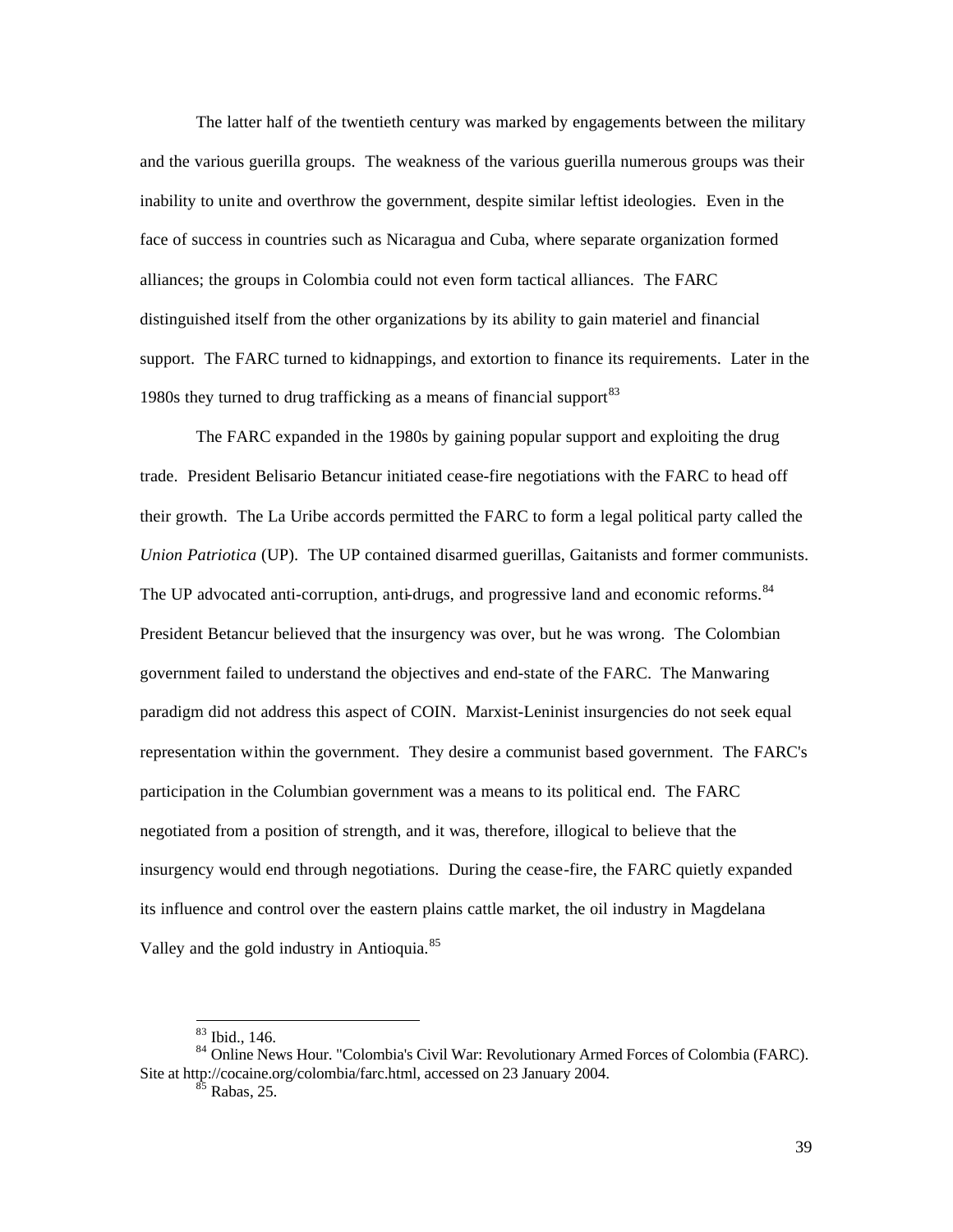The UP was very successful in winning national and municipal elections and party expansion. The party's popularity and belief in land and economic reform made it a target of right wing and paramilitary organizations. The two organizations began a systematic murder campaign against prominent UP leaders and committed over 3,000 murders. The assassination of a leading UP presidential candidate ended the period of relative peace. The FARC believed that their aims, once again, could not be achieved through the political process, and armed conflict renewed.<sup>86</sup>

The FARC continued its expansion after the failure of the Uribe accords. Their territorial expansion led into the coca producing areas of Colombia. The FARC viewed the drug trade as one of the major social problems in Colombia. The FARC wanted to expand, but did not have the financial resources to do so. Drug trafficking was the solution to the problem. During the seventh conference in 1982, the FARC developed a policy of taxing the drug trade in the areas and routes they controlled and recruited personnel from the lower end of the drug industry. The conclusions of the seventh conference also coincided with the movement of drug traffickers and their paramilitary forces into these cocoa producing regions and the economic dominance of drugs. The FARC realized that it could lose social support because of its involvement in drug trafficking. The agricultural migrants would pledge their support to the Colombian government if the FARC did not consider their needs. The FARC therefore assumed the responsibility of promoting and protecting the coca fields.

The FARC profited economically and militarily from the drug trade. In the 1990s, they added nine additional fronts and moved closer to Colombia's economic and population centers. From their initial 1966 strength of 350 guerillas, the force grew to 15,000 to 20,000 fighters with over 70 fronts by 2000.<sup>87</sup> According to 1998 Colombian government figures, the FARC and

1

<sup>86</sup> Online News Hour. "Colombia's Civil War: Revolutionary Armed Forces of Colombia (FARC). Site at http://cocaine.org/colombia/farc.html, accessed on 23 January 2004.

 $87$  Rabbas, 26.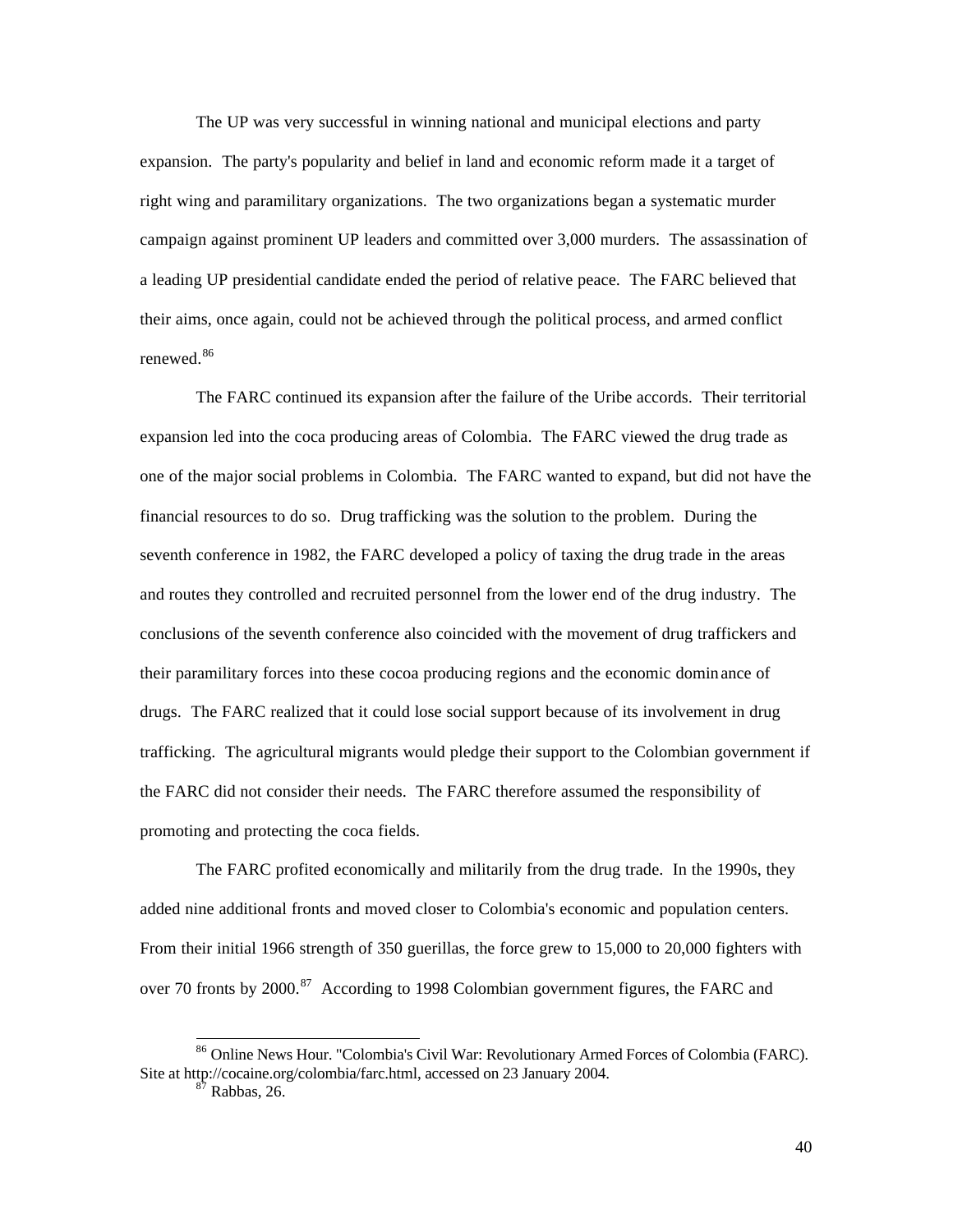various other organizations annually receive \$551 million a year from the drug trade, while receiving only \$311 million from extortion and \$236 million from kidnappings. These analysts also believe, without empirical evidence, the drug trade is in furtherance of the FARC's grand strategy.<sup>88</sup>

In a March 1999 interview with *El Tiempo*, Marulanda stated that advances in growth and capabilities brought the FARC to a new stage, which forced the Colombian government into negotiations. They would continue their struggle until the final victory. Colombian analysts believe the FARC has three strategic objectives. The first objective is to consolidate control over coca regions in the south and the east. The consolidation will allow the FARC to build-up their forces and expand into other regions of Colombia. The second objective was their expansion of operations throughout the entire country. This objective would force the Colombian government to disperse its forces throughout the entire country, thereby reducing its ability to maintain the initiative. The third objective was the isolation of Bogotá and other major cities. Bogotá relies upon a few easily interdicted roads for overland communications with other countries. The final objective is a large scale offensive to overthrow the government.<sup>89</sup> Marulanda's statements and the Colombian government's analysis led to the conclusion that the FARC was prepared to conduct a strategic offensive against the government. The FARC's ability to transition to a strategic offensive in the 1990s created a crisis in the Colombian government.

The central point of the crisis was the government's inability to exercise control and authority within its territorial borders. In other words, its sovereignty was in question. There are four components to a sovereign nation: exercise complete political control authority over its national sovereignty, monopolizes the instruments of the legitimate use of force, controls its borders and conducts foreign policy with other nations, which recognize its authority. The Colombian government only controls the last two components of sovereignty. The Colombian

 $\overline{a}$ <sup>88</sup> Ibid., 32.

41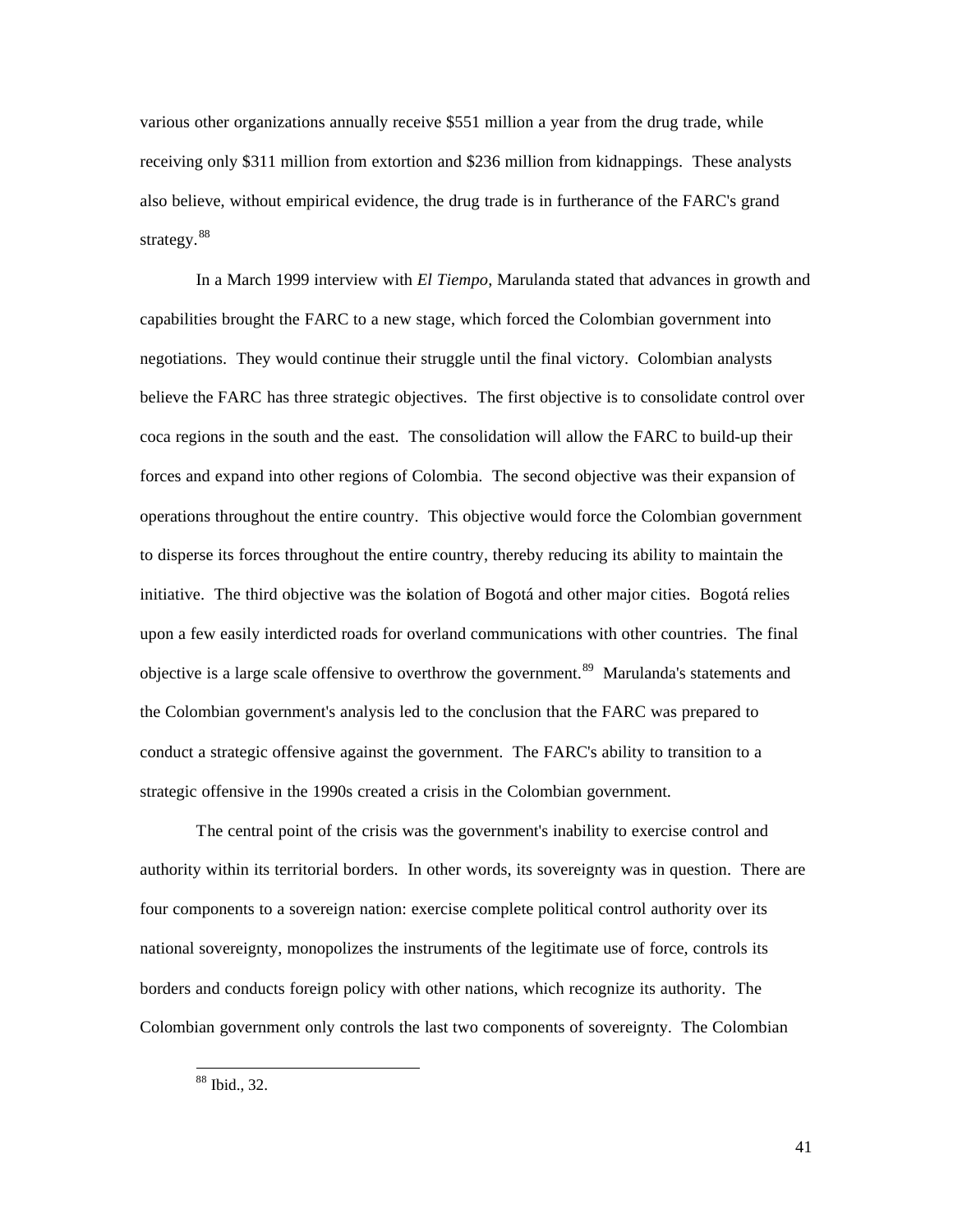government's failure is not in its perceived legitimacy, but in its inability to exercise the four components of sovereignty, which Manwaring paradigm's does not address. National sovereignty has four components: "a sovereign state" should exercise complete political control and authority over its national sovereignty, monopolizes the instruments of the legitimate use of force, controls its borders and conduct foreign policy with other nations which recognize its authority."<sup>90</sup> The government has failed to exercise complete control and authority over its national sovereignty. The FARC's controls the southern region of Colombia (estimated at  $40\%$ )<sup>91</sup>. The government also failed to monopolize the instruments of the legitimate force. The government is competing for the right to control the southern region with the FARC, the ELN, paramilitary units and drug cartels. There are currently five competitors vying for internal political control. The FARC, UAC, ELN, criminal gangs and the drug cartels are all fighting to exercise control and authority, which only serves to compound the problem and decrease the likelihood of a peaceful settlement. <sup>92</sup> The Manwaring paradigm describes a government's legitimacy as crucial to success in COIN operations. The Colombian government is suffering from a lack of control and law enforcement, not legitimacy. The government effectively controls 60% of the territory, with the FARC enjoying approximately 5% popular support from the populace. Manwaring's proposition on legitimacy does not account for components of sovereignty, which should be included in the paradigm.

Another aspect of the government's problem is the military's inability to secure these affected regions. In mid-2002, Colombia only had 60,000 to 80,000 soldiers to fight against the

l

<sup>&</sup>lt;sup>89</sup> Rabassa and Chalk, 39-45.

<sup>&</sup>lt;sup>90</sup> Marcella Gabriel, The United States and Colombia: The Journey from Ambiguity to Strategic Clarity, (Carlisle Barracks: Strategic Studies Institute, U.S. Army War College, 2003), 7, Richard L. Millet, *Colombia's Conflicts: The Spillover Effects of a Wider War*, (Carlisle Barracks: Strategic Studies Institute, U.S. War College, 2003), 4.

<sup>&</sup>lt;sup>91</sup> Marcella Gabriel, The United States and Colombia: The Journey from Ambiguity to Strategic Clarity, 16.

 $92$  Marcella Gabriel, The United States and Colombia: The Journey from Ambiguity to Strategic Clarity, (Carlisle Barracks: Strategic Studies Institute, U.S. Army War College, 2003), 8, Richard L. Millet,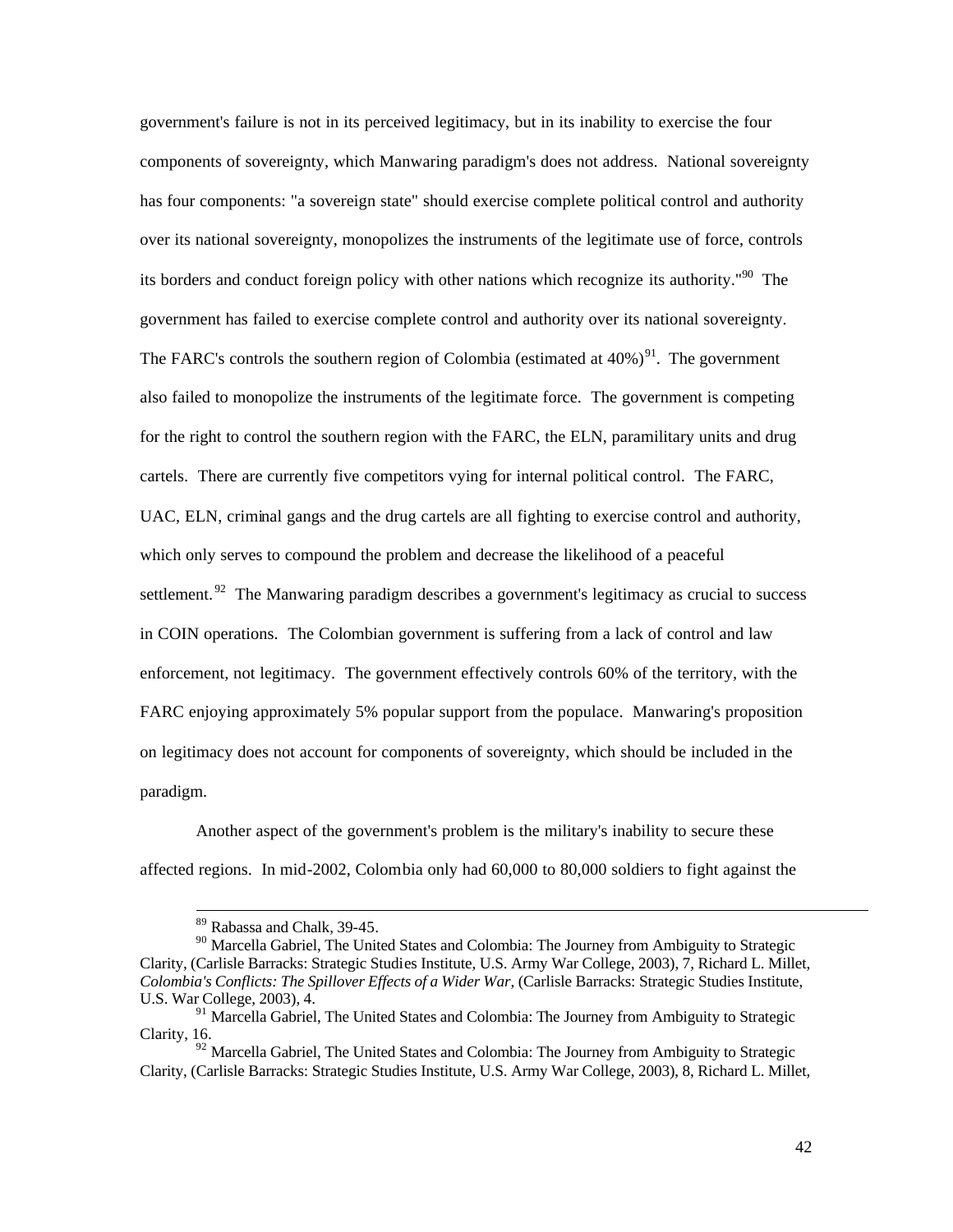three guerilla organizations and the drug cartel. Along with defeating the FARC, the military must also protect the electrical, gas, road and communications infrastructures from attack, and effectively patrol over 18,000 kilometers of roads and waterways. The military's size is a function of the government's historical political ideology. Colombian elites have traditionally preferred a weak central government and weak military to ensure their place in the social strata. This resulted in a military force that was under-resourced, undermanned and too dispersed to secure the country.<sup>93</sup> Colombia's military weakness and lack of capability is the result of design and financial commitment. The fear of military coups prevented an expansion and required funding to ensure an adequate presence throughout the country and defeat internal threats. The military's primary problem is that its adversary shares near parity in terms of funding and capability<sup>94</sup>.

Insufficient funding was evident during President Ernesto Samper's administration when internal violence increased. Instead of increasing military funding, the government reduced it. This created a condition in which the military lacked the adequate resources to accomplish its mission. Colombia is divided into five military regions commanded by the armed forces. Each regional commander is under the authority of the Minister of National Defense. The Colombian government did not organize a national campaign to defeat the insurgents. Each of these five regional commanders, with their assigned forces is conducting their own COIN campaigns against the FARC and other insurgent organizations. In addition to the lack of unity of effort at the national level, the armed forces failed to consider the benefits of joint operations. Plan Colombia was the answer to developing an organized national effort to defeat the FARC.<sup>95</sup>

Colombia's Conflicts: The Spillover Effects of a Wider War, (Carlisle Barracks: Strategic Studies Institute, U.S. War College, 2003), 4.

 $<sup>3</sup>$  Ibid., 10.</sup>

 $94$  Marcella, 12.

 $95$  Marcella, 20.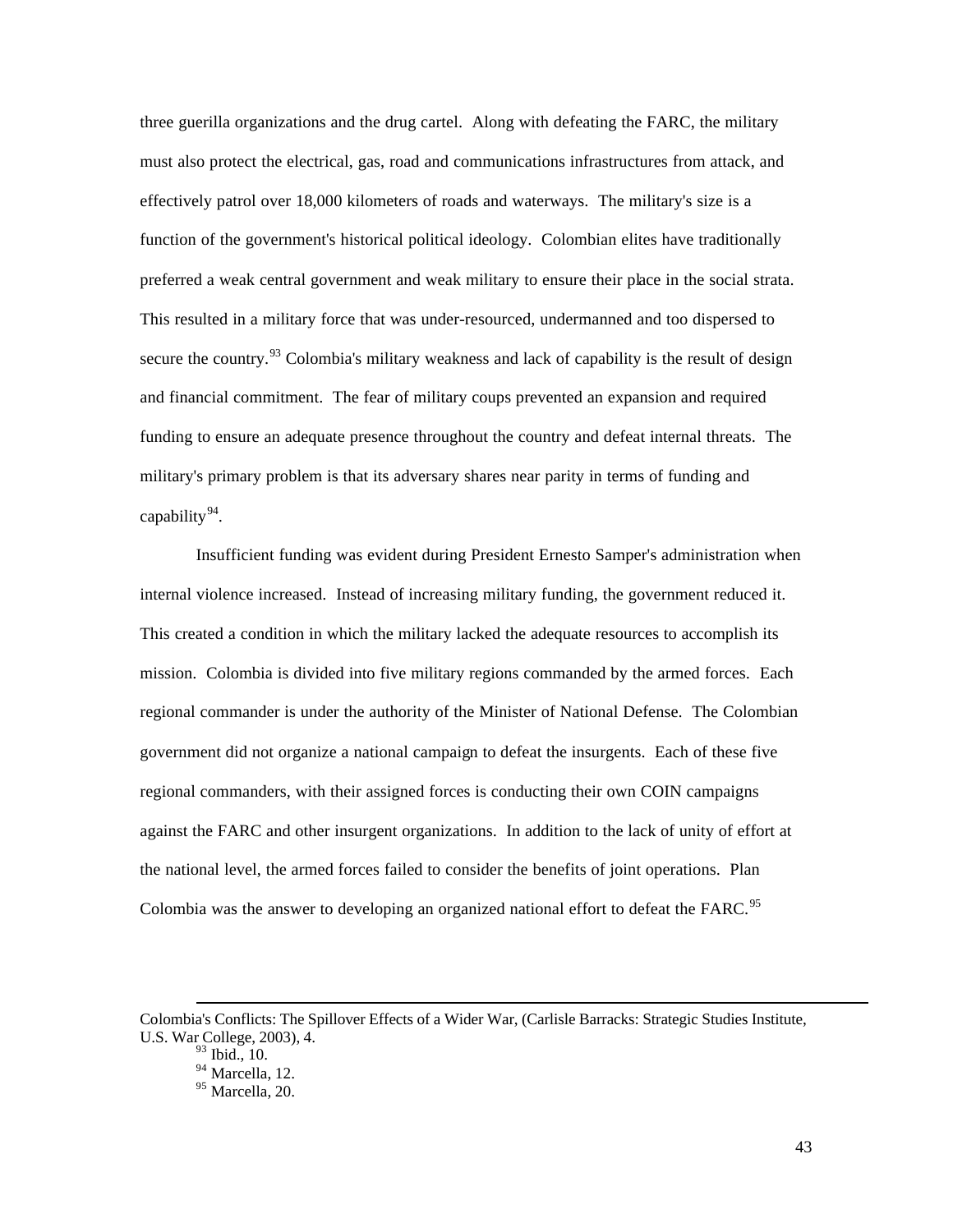#### **Plan Colombia**

In conjunction with the U.S. government, President Andreas Pastrana formulated Plan Colombia. The plan has ten elements, which address economic, government and judicial reforms, peace negotiations, strengthening the military, counter-narcotics operations and social assistance and reforms. The plan purpose is to break the links, which perpetuate the cycle of violence and discord within Colombia. Profits from the drug trade sustain and increase the capability of the FARC and other organizations, which results in the continuing presence of paramilitary forces. Diminishing or eliminating the drug trade would eliminate the guerilla's resources, thereby preventing them from conducting attacks. This in turn would invalidate the reason for the existence of paramilitary defense forces. These results would further provide the impetus for the guerillas to negotiate a peace settlement, because they would have little reason to wage war against the government and themselves. The FARC insurgency represents a departure from past insurgencies in that outside aid for the insurgents does not come from the populace  $96$ . The FARC does not enjoy a high level of populace support (2% to 4% populace support). The FARC uses force to recruit members into its organizations. It also uses terrorism directed against the populace to ensure its unhindered drug industry and societal compliance. The FARC's involvement with the drug trade has taken them away from their ideological message and aim. This prevents them from effectively using propaganda as a means to question the government's authority.<sup>97</sup> The FARC's primary financial support comes from drug trafficking. The United States' interest is primarily the interdiction and reduction of drug trafficking.<sup>98</sup>

U.S. policy states that the security of Colombia is of vital interest to the United States. The U.S. policy toward Colombia supports the U.S. concern for controlling the illegal cultivation and exportation of cocaine and heroin. The pervasiveness of the drug trade was not only harmful

<sup>&</sup>lt;sup>96</sup> Marcella, 20.

 $97 \text{ Marcella}, 20.$ 

<sup>98</sup> Marcella, 20.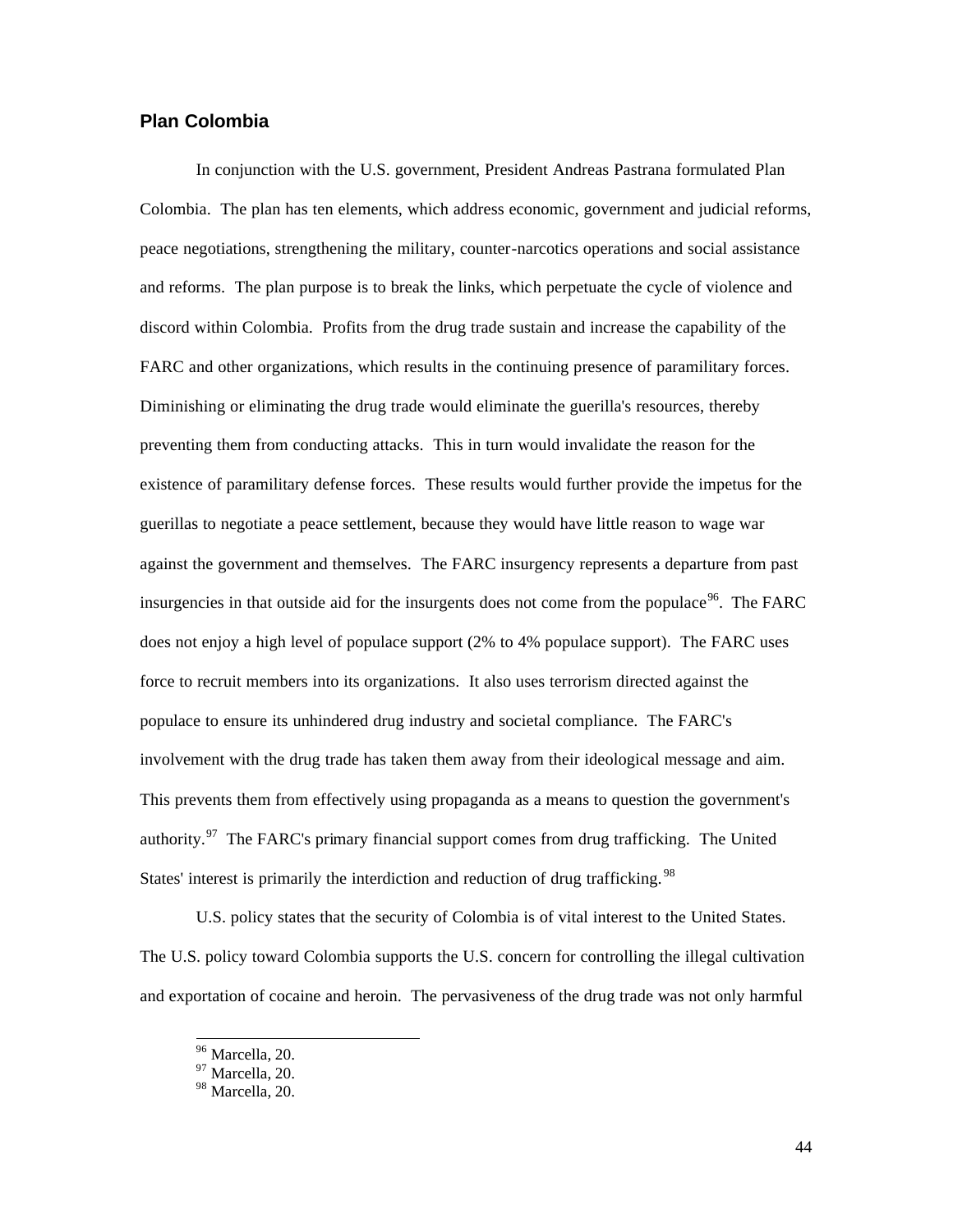to the social structure of Colombia, but had a tremendous negative impact in communities throughout the U.S. The Drug Enforcement Agency (DEA) estimated that Colombia produces over 80% of the world's cocaine supply and three percent of the world's heroin supply. The U.S. consumes over seventy percent of the drugs produced in Colombia. These two facts alone make the security and stability of the Colombian government a vital U.S. interest. The links between drug trafficking and guerilla activities and paramilitaries are well known. Through the drug trade profits, these organizations have developed the capability to control numerous regions throughout Colombia. This control of the rural areas further increases the marginalization of the population within the controlled regions. For these reasons, the Reagan and Clinton Administrations pledged support to counter drug trafficking in Colombia and foster peace.<sup>99</sup>

The counter-drug theory is supported by mutually reinforcing initiatives, which incorporate other initiatives by drug consuming countries such as the U.S. Critical to the plan's success is the establishment of a secure environment to support the other elements of the plan. In addition to an undermanned and over-tasked military, the Colombian military is struggling to conduct joint and unified operations. The Colombian Army controls the country's five military districts. These district commanders have historically conducted COIN operations independently, which is the reason the effort is disjointed. The guerillas, having near military parity, have either successfully defended their territory or moved into other military districts to prevent defeat.<sup>100</sup>

The near military parity between the FRAC and government forces affects Colombia's "Southern Strategy"; a direct attack against the FARC's center of gravity. The strategy supplements the ongoing efforts to interdict drugs and chemical precursors, to eradicate coca and poppy field and destroy coca labs. Seizing control of the Putamayo region, a major coca-

l

<sup>99</sup> Congress, Senate, Committee on Foreign Relations, *U.S. Policy Toward Colombia: Hearing before the Committee on Foreign Relations*, 106th Cong., 3rd session., 6 October 1999.

<sup>100</sup> Gabriel Marcella and others, *Plan Colombia: Some Differing Perspectives*, (Carlisle Barracks: Strategic Studies Institute, U.S. Army War College, 2001), 3, Hanratty, 281.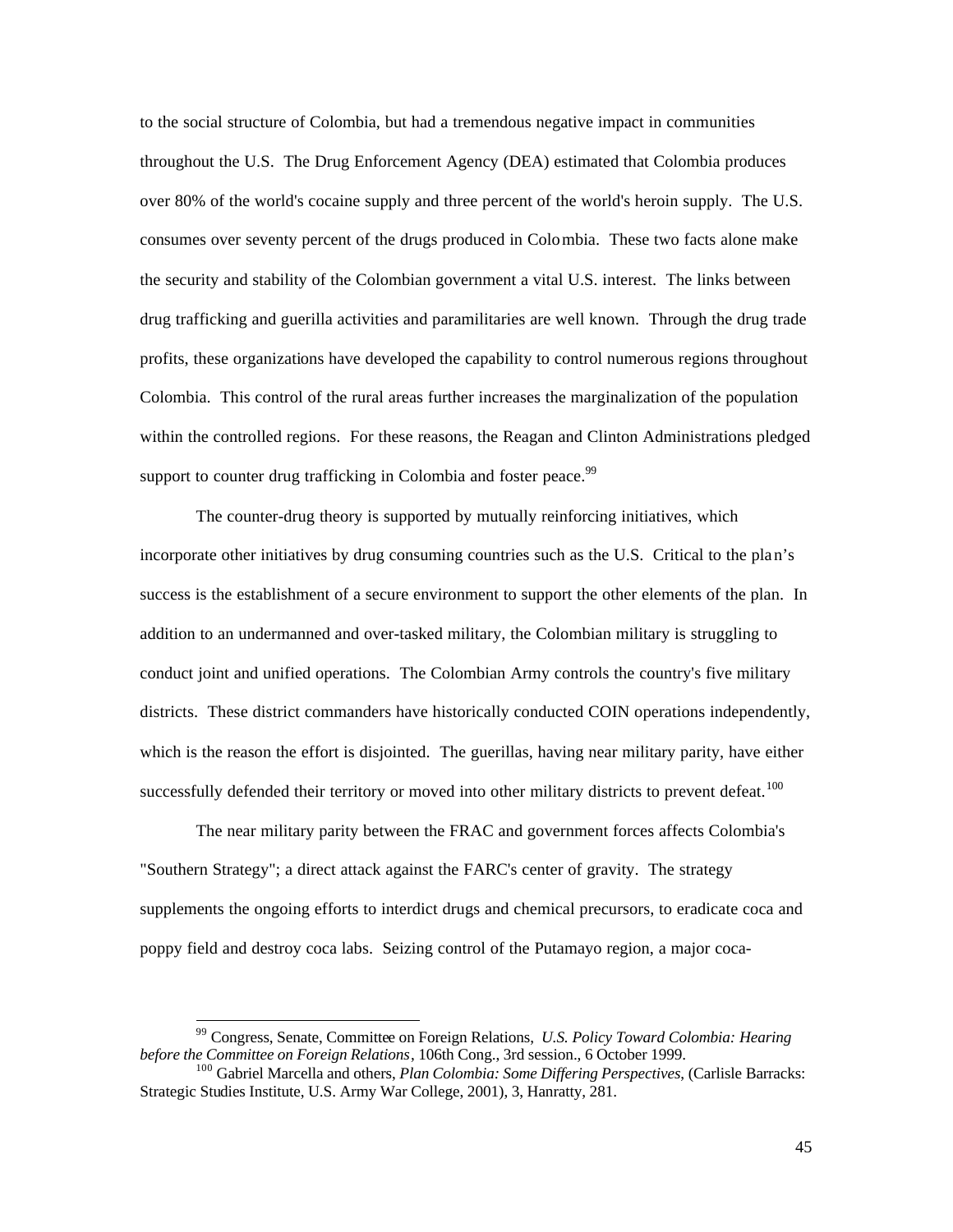producing region, is the first phase of the strategy. The second phase of the campaign is an expansion of the counter-narcotics operation to encompass the entire country.<sup>101</sup>

#### **U.S. Support to Plan Colombia**

The U.S government is the primary provider of military support to Colombia. In conjunction with U.S. security interests in Colombia, the U.S. pledged support to fight international drug trafficking. The original plan envisioned a total contribution of \$5.7 billion, of which the U.S. pledged \$1.3 billion over a five-year period. Colombia pledged \$4 billion (\$3.5) billion in U.S. foreign assistance) with Europe providing the rest. The U.S. allocation of funds encompassed all elements of Plan Colombia, but came with conditions.

Manwaring's paradigm defines military support to the targeted government in terms of military funding, materiel, training and other resources. The paradigm does not address the nature of the supporting government's policies and objectives. The U.S. government has placed conditions on the military support to Colombia. These conditions include investigation and possible prosecution for alleged human rights abuses by the military and paramilitary, development of a JAG corps and development of a strategy to eliminate all poppy and coca production by 2005. The human rights concern is a byproduct of the 1997 Leahy Amendment. This amendment "prohibits military assistance to foreign militaries that violate human rights with impunity". This creates a question of practicality given the nature of COIN operations. History has shown that human rights violations occur within the context of such operations. Even the well-trained and disciplined U.S. military was guilty of human rights violations in Vietnam.<sup>102</sup>

The human rights violations in Colombia, however, were appalling. From 1993-98, the Colombian Commission of Jurist and human rights groups indicated that security forces, paramilitary groups and the guerillas were involved in political killings, disappearances and

 $101$  Rabasa, 64.

 $102$  Rabasa, 63.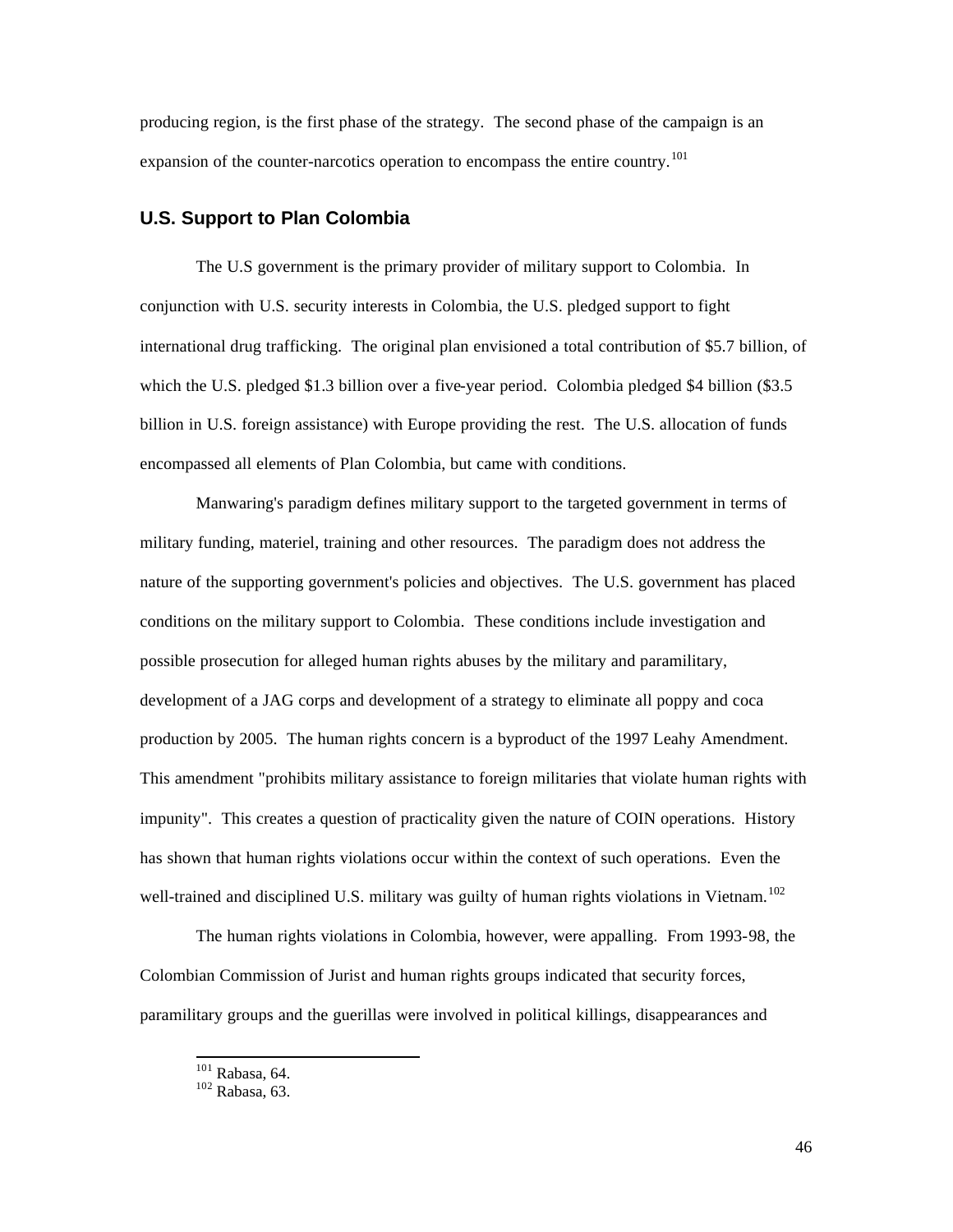social cleansings. It is important to note that over this five-year period, killings by the military had declined, while guerilla and paramilitary killings increased annually. This shows that there is a correlation between the increasing drug trade and measures taken to ensure production and the paramilitary's response.<sup>103</sup>

The military assistance program to Colombia helps them execute their "Southern Strategy" by training and equipping its new counter-narcotic battalions. In addition, this assistance provides programs designed to improve the Colombian Navy's ability to control traffic along the country's 18,000 km navigable waterways. U.S. aid will also support improvements in radar, airfields and intelligence collection capabilities. The strategy to eliminate drugs is the primary support for military operations without considering the adaptability of the FARC and other insurgent organizations in Colombia.

A turning point in U.S. support to Colombia's counter-narcotic campaign occurred after the 911 terrorist attacks. The Bush Administration's recognition of Colombia's complex and deeply ingrained security problems marks a major change in U.S. assistance to Colombia. This problem is a function of the Colombian government's inability to exercise its authority within the confines of its border. The inability to control the five regions has allowed guerillas and drug traffickers to violate the sovereign borders of its neighbors. The government's weakness created an environment in which, illegal activities occur with impunity and only adds to the societal degradation of those regions. These factors foster the conditions, which breed terrorism.<sup>104</sup>

The COIN operation to eliminate the FARC and other insurgent organizations is ongoing and no end is in sight. The FARC's decision to use drug trafficking as a source of financial support marked a key turning point in the insurgency and methods of external support to the Colombian government. The government's critical failure in the campaign is its inability to

<sup>103</sup> Ibid., 63, Gabriel Marcella and Donald Schulz, *Colombia's Three Wars: U.S. Strategy at the Crossroads*, (Carlisle Barracks: Strategic Studies Institute, U.S. Army War College 1999), 9.  $104$  Marcella, 1.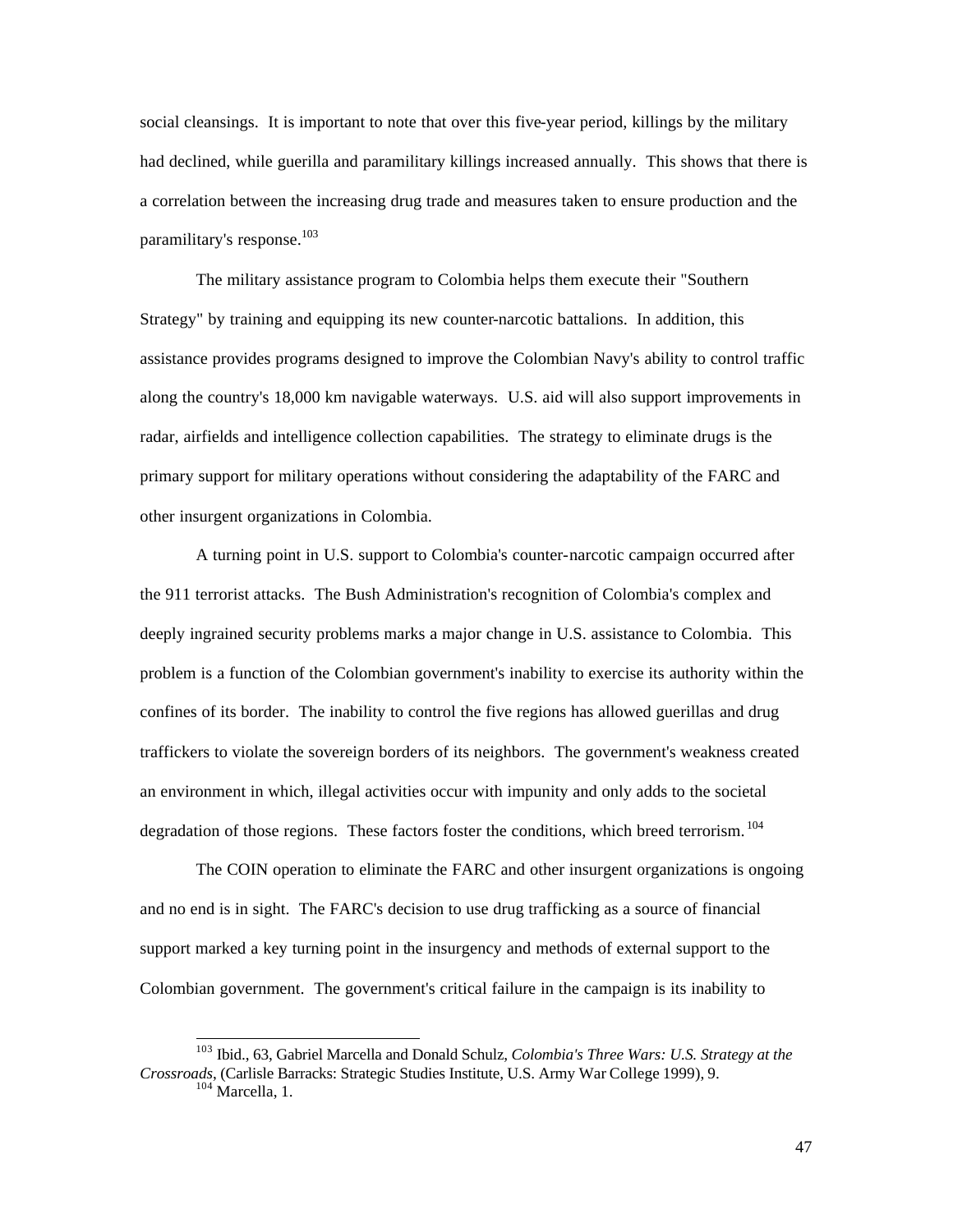exercise control and authority within its borders. The strategy to eradicate drug trafficking as a means to ending the insurgency is faulty, because the FARC is an adaptive organization. This case study shows that the insurgent and terrorist organizations are adaptive organization, which will alter its methods to ensure survival.

The Colombian government is slowly taking the necessary measures to defeat the FARC insurgency. The flaw in their actions is the campaign to eradicate drug trafficking. To this end, the United States has pledged continuing support in the counter-drug effort. The U.S. support to Plan Colombia shows the implications of support to a targeted government. The United States' interest in eradicating drugs has clouded the efforts to defeat the insurgency. It also does not support the strategic aim in the war on terrorism. Insurgent warfare is a form of political violence to achieve a political end. The FARC will adapt to the eradication of coca, and develop other financial means. One such method is to sponsor terrorist sanctuaries and training bases in Colombia. The U.S. government has focused solely on one component of the FARC system.

The Colombian case study reinforces the need to understand insurgencies and terrorism before applying Manwaring's principles to the war on terrorism. This case study represents a departure from a holistic approach to COIN operations. Plan Colombia focuses on one aspect of the FARC insurgency without considering the nature of insurgencies. Military planners must link Manwaring's principles to operational and tactical action. The belief that drugs are the center of gravity has formed the core of U.S. support to Colombia. The Colombian Army's military capability and training is, therefore, linked to counter drug forces and not counter-guerilla operations

## **CONCLUSIONS AND RECOMMENDATIONS**

Defining success in the war on terrorism begins with understanding the operational environment. The terrorist mentality and motivation is tone aspect of defining success. Physical effort and cognitive capabilities are key instruments to this success. Western mental models do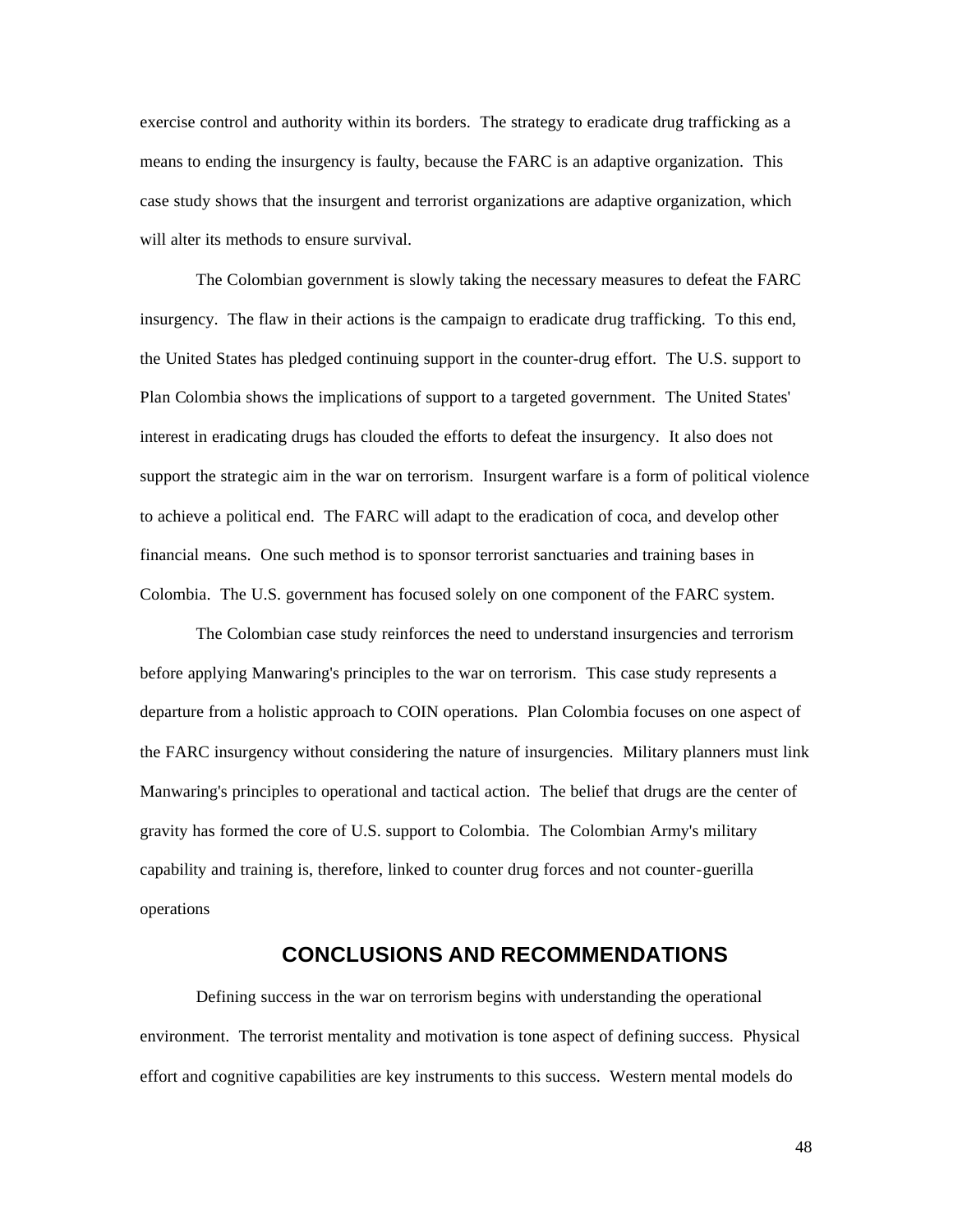not provide the cognitive basis to determine success criteria. The western mind looks for logic as the basis for action and motivation. The moral code of democratic societies fails to understand that morality is relative to culture and belief systems. While terrorist acts seem despicable and cowardly, they achieve the political end state for terrorists. The rush to brand terrorist acts as barbaric only serves an information campaign to stir a nation's emotions. It does not help to solve the problem if the government and the military fail to understand the sources of motivations.

Religious and political ideology also motivates the terrorist action. The ideology is linked to perceptions of relative deprivation. It is important to note that deprivation needs only to be perceived and may not be real. These beliefs are eggshell thin, but are nearly impenetrable. Negotiations will not work and appeasement is futile. The ideology is too ingrained and pervasive to believe that a peaceful settlement is possible. The ideology drives action with near impunity. Terrorists that are motivated to become suicide bombers do not fear international legal systems. Transnational terrorist organizations have taken advantage of this fact. The adversary does not have a readily identifiable structure or doctrine for operations.

Dr. Manwaring provides the framework for defining success in the war on terrorism. He derived the six principles with a full understanding of the operational environment. Case study analysis was the method to highlight the development of the principles and the operational and tactical requirements to achieve the strategic aim. The Philippine and Colombian case studies served this purpose. Both case studies showed the adaptive nature of an insurgency. The Huks were able to survive the early phase of the insurgency because they understood the terrain and the capabilities of the Philippine constabulary. Like the Huks, the FARC established its base of operation in restricted terrain.

The Philippine government survived the insurgency because Ramon Magsaysay led the counter-insurgency. Magsaysay had a distinct advantage. He was a guerilla fighter during World War II. He understood insurgents and knew how to defeat them. Through his actions, he exemplified Manwaring's principles. Magsaysay's COIN campaign was a holistic approach to not

49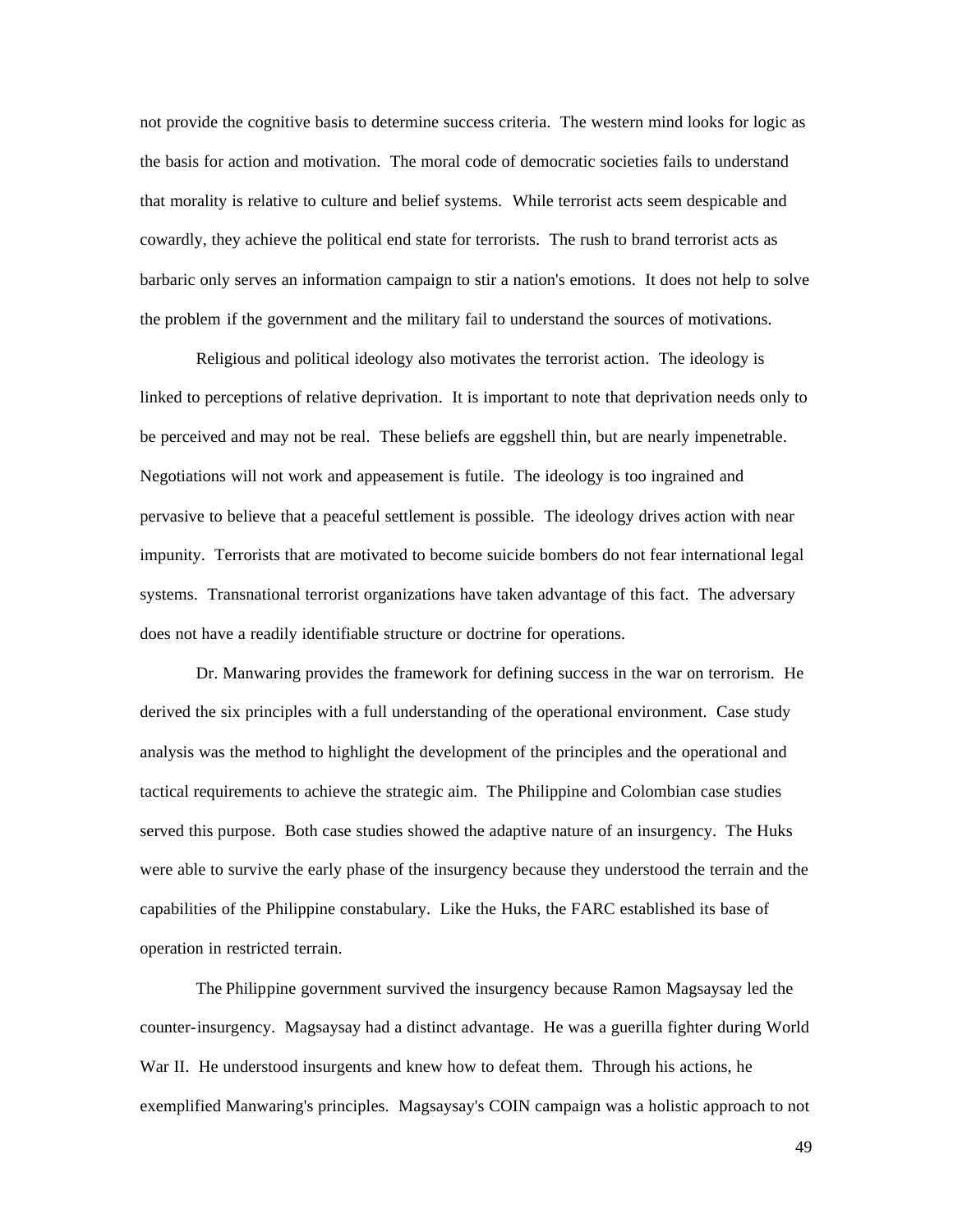only defeating the Huks, but also ensuring long-term sustainment. Magsaysay's success also points to issues not addressed in the Manwaring principles. Long-term commitment is vital to a society free from insurgency. Manwaring died before fully implementing his civic programs and economic and social reforms. The succeeding administration did not understand the imperative of long-term sustainment. The conditions for future insurgencies were set because the next administration failed to understand this imperative.

The Colombian study analysis offered a different view of the Manwaring paradigm. The Colombian government does not have a Ramon Magsaysay to fight the FARC. The principles of legitimacy and military and other support to the targeted government are at issue. The Colombian government does not exercise authority and control over 40% of its territory. The FARC has no base of popular support, yet the insurgency still exists. The Colombia government's legitimacy is not in question. Its ability to regain control of the affected areas is the crux of their problem. The U.S. pledged support to Colombia, but the support focuses on drug eradication. Manwaring states that military and other support to a targeted government is crucial to defeating an insurgency. The U.S. government has pledged its support to drug eradication but not direct efforts to defeat the FARC. The Leahy Amendment placed restrictions on U.S. military training support to foreign militaries. The U.S. trained the Colombian military to conduct counter-drug operations and not counter-guerilla operations. Magsaysay clearly understood the need to train the Philippine Army to defeat the Huks. In this instance, political constraints and restraints have influenced operational requirements. The implications will manifest itself in future operations in the war on terror. Despite the differences between the case studies, they are fundamentally the same.

The insurgencies formed from an ideology. A small vanguard of individuals perceived the current situation as untenable and unacceptable. The dissatisfaction with the current social economic and social conditions produced the discontent. Silence or inaction is not the means to achieve a change in the current state. Insurgents and terrorist politicize discontent to garner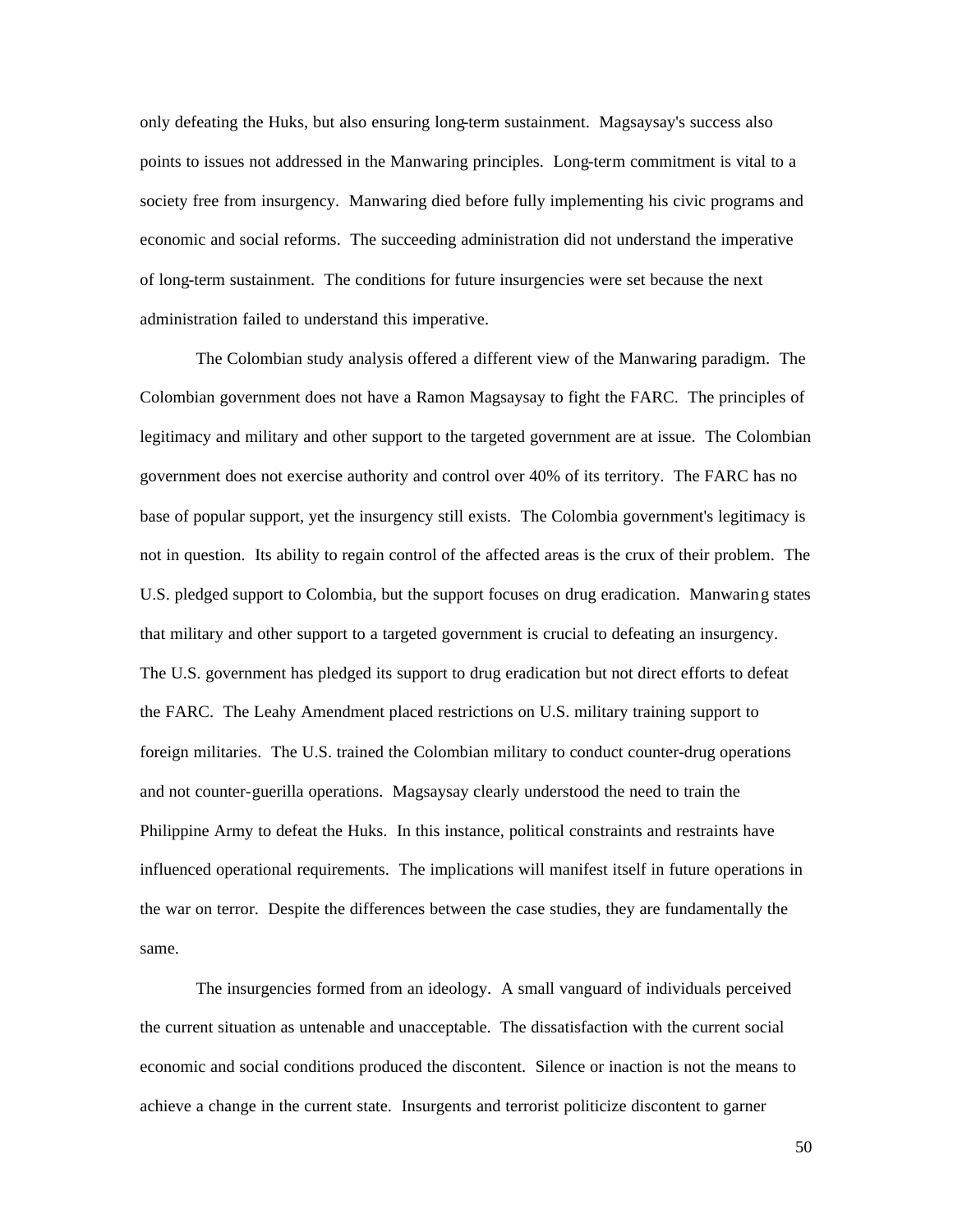support and sympathy from the masses. The unifying theme promises a way of life that is more equitable for all. Both the FARC and the Huks politicized their discontent and formed a base of support to produce change. The unifying message for change was communism. At the point when political violence served as a means to an end, both insurgent organizations focused on controlling terrain, survival, low level attacks and propaganda. The ways and means employed by the FARC and the Huks are similar to all insurgencies. An enduring facet of the two insurgencies, and all insurgencies for that matter, is adaptation.

The FARC and the Huks (until March 1950) displayed the traits of complex adaptive systems. Insurgencies are composed of numerous agents or functions that interact with each other in numerous ways to achieve a common goal. The small organizations within the system, such as the Barrio United Defense Corps, self organized to resist Japanese control and provide intelligence. Despite the lack of insurgent doctrine, these organizations developed elaborate systems of intelligence operations, materiel procurement, propaganda and tactics. Historically, insurgents mastered the terrain and exploited the advantages it provided. Both the FARC and the Huks controlled the restrictive terrain of their respective countries. The Colombian and Philippine militaries proved powerless in their efforts to dislodge the insurgents. Attempts by both military forces were ineffective, because the effort focused on one component of the system. Colombians and the Philippines directly attacked the insurgents without understanding the interaction of the components within the system. The guerillas are but one component of the complex system. Magsaysay unknowingly viewed the Huks as a system and developed a strategy to unhinge systems components. The Colombian government's Plan Colombia is a systems approach to end the decades' long insurgency. Only time will tell if this approach will end the insurgency.

In the end, the Manwaring paradigm is a useful tool to define success in the war on terror. The end-state in the war on terrorism is the reduction of the operational reach and capability of terrorist organizations. Reducing a terrorist organization's operational reach and capability will

51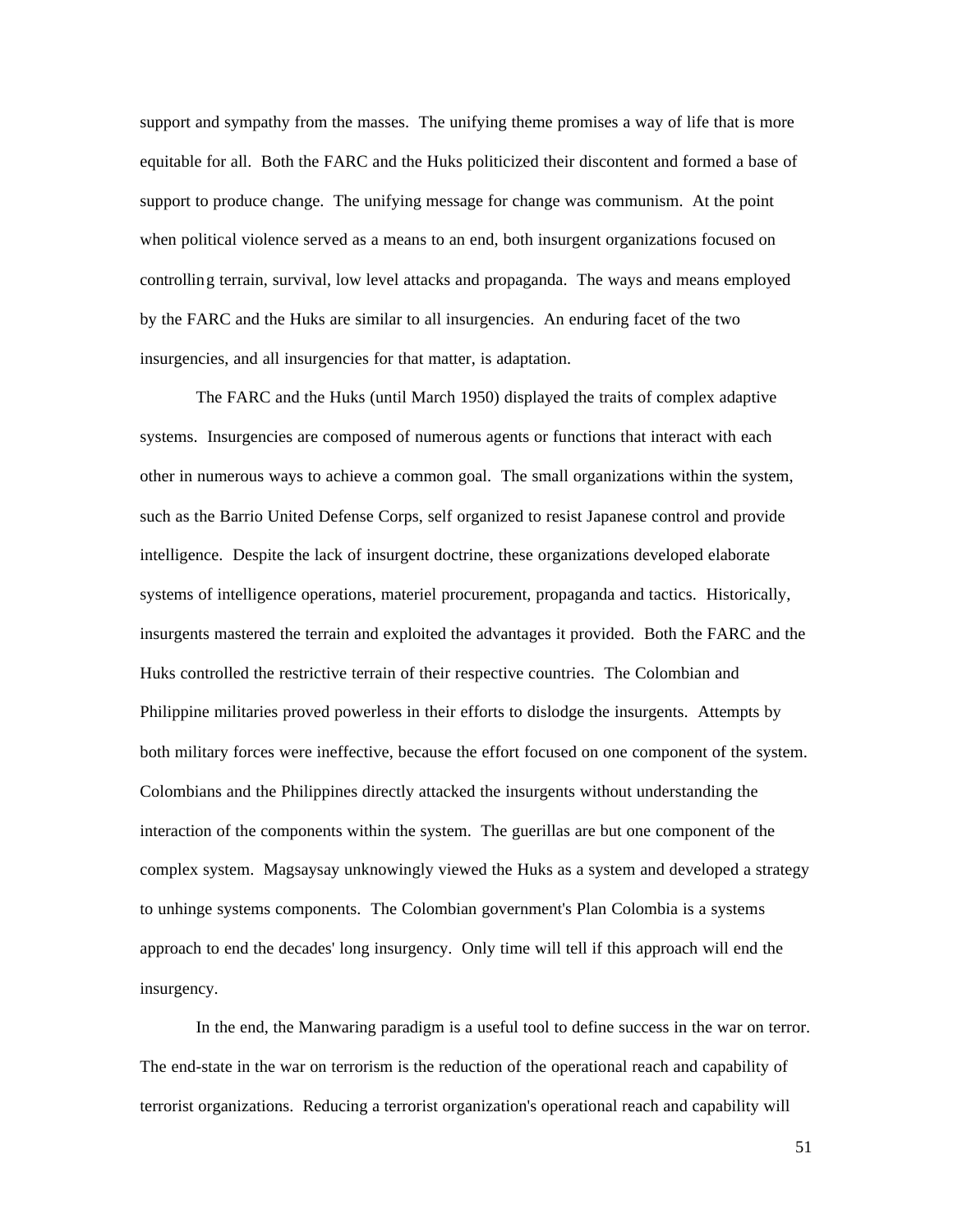confine these organizations within a controllable region. This will reduce terrorism to criminal acts, thereby moving terrorism to a law enforcement issue. The ideology cannot be defeated, and, therefore, efforts at public suasion are not proper measures of success in the war on terrorism. The terrorist mentality and motivation provides the conceptual framework to develop a comprehensive campaign plan, which considers the intangible aspects of the threat. Manwaring's paradigm provides successful principles to measure success. Understanding the operational environment links the Manwaring paradigm to the end-state. A thorough review and update of joint and service doctrine will provide the framework to facilitate planning for success. The combination of Manwaring's paradigm, knowledge of the operational environment and doctrine review and revision will lead to success.

The war on terror and the associated national strategy for combating terrorism provides the strategic guidance for future military operations. The nature of war has changed. Now more than ever, war is deeply rooted in the human dimension. The adversary does not have a physical system to attack. The U.S. military has no peer competitor in conventional warfare. The adversary understands the U.S. military capabilities. Therefore, the adversary will employ unconventional tactics to gain a level of near parity. Terrorist organizations will use insurgent tactics, techniques and procedures to level the battlefield. In this regard, the institutional military must fulfill the requirements of the operational military.

One method of preparing the force is to instill a systems thinking approach to develop the cognitive capabilities necessary in operational art. Even though the analysis supports Manwaring's principles, the criteria are force oriented. With the exception of legitimacy and organization, the principles imply reliance on offensive operations. Defining success in the war on terrorism is more than the sum of battles and engagements. The U.S. military must defeat terrorist organizations, but it must also reduce the underlying conditions that breed terrorism. The Philippine case study showed a holistic approach to defeat the Huks. Terrorist organizations are complex adaptive learning systems. The mechanical approach of applying firepower to the

52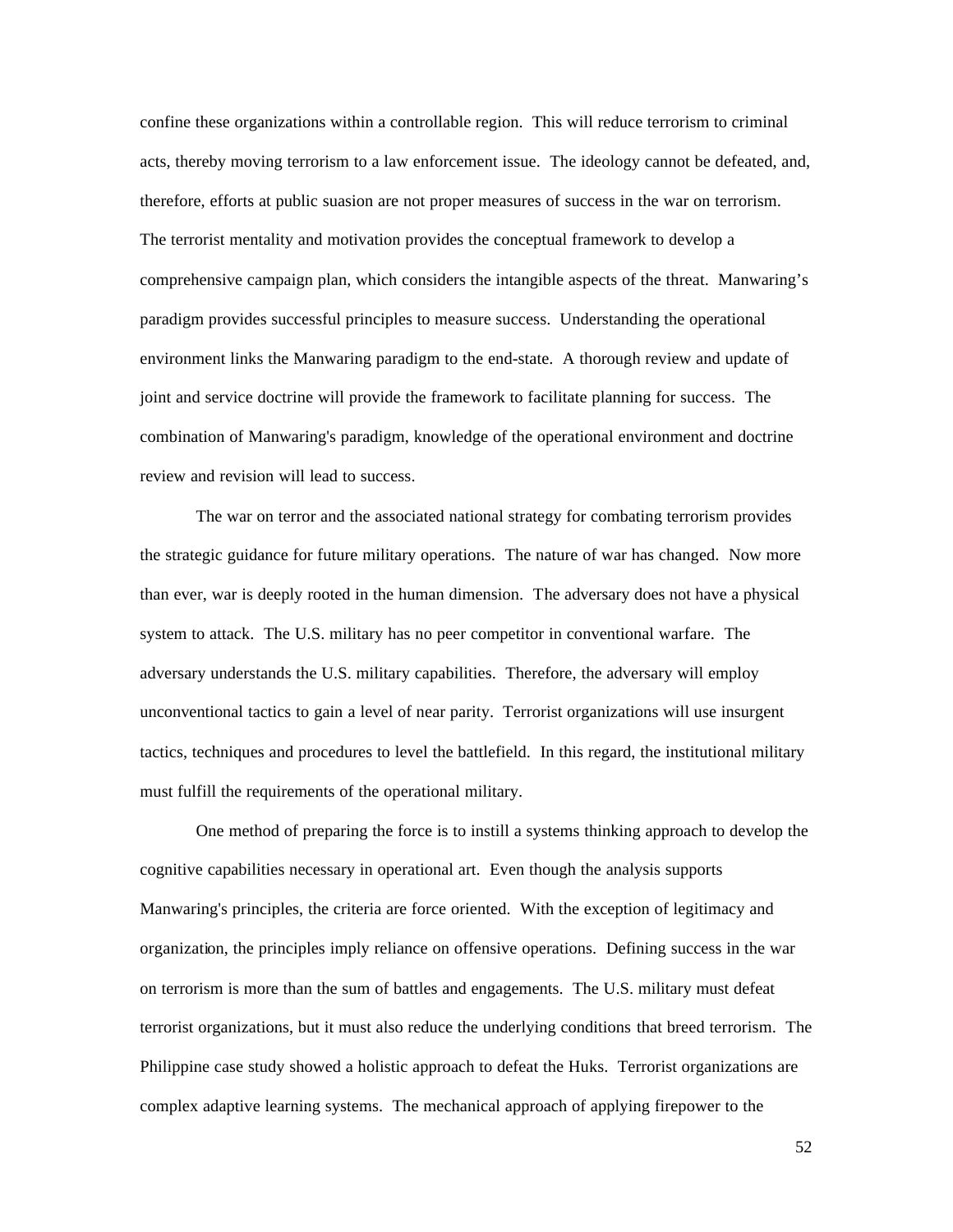problem is not always affective. Firepower is the U.S. military's forte, but the end-state in the war on terrorism focuses on reduction, not destruction or annihilation. Introducing systems thinking in military education will imbue the planner with a powerful cognitive tool to support planning and execution.

In support of systems thinking, effects based operations needs to come to a resolution. The complex environment in the war on terrorism merits debate on the utility of effects based operations as a tool in operational art. A government's action against an insurgent system produces effects to a determined order. Effects based operations, in theory, suggest that secondary and tertiary effects are measurable. It is time to put the theory into joint doctrine. By doing so, it will end the theoretical propositions and bind it within the confines of reality. Effects based operations support the systems approach to operational design because it forces planners to consider secondary and tertiary effects beyond the immediate desired effect.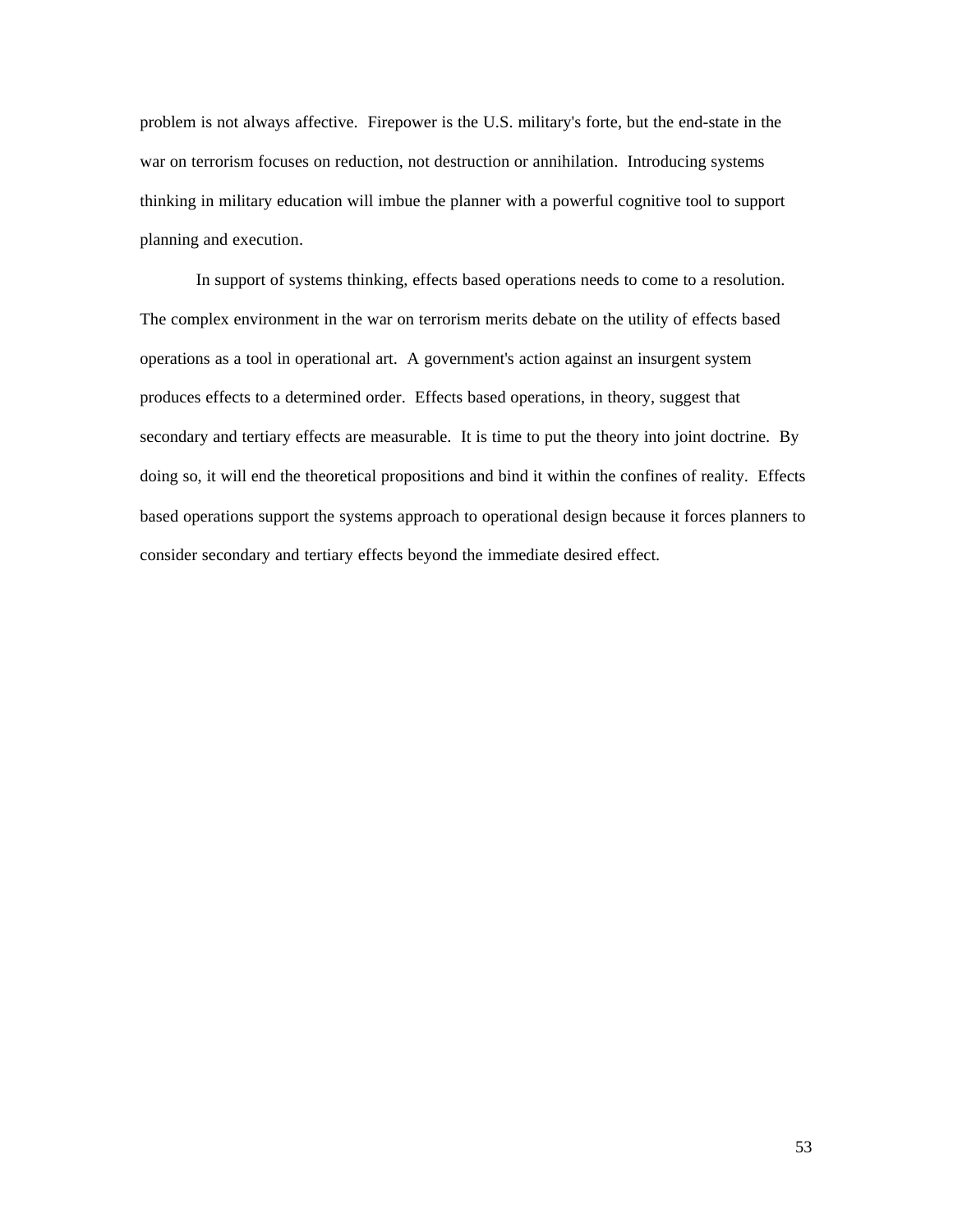## **BIBLIOGRAPHY**

Asprey, Robert B. *War in the Shadows: The Guerilla in History.* 2 vols. Garden City: Doubleday and Company, Inc., 1975.

\_\_\_\_\_\_\_\_. *War in the Shadows: The Guerilla in History.* 2nd ed. New York: William Morrow and Company, Inc., 1994.

- Barrens, Clarence G. "I Promise: Magsaysay's Unique PSYOP 'Defeats' Huks." Masters Thesis. U.S. Army Command and General Staff College, 1970.
- Batschelet, Allen W. Effects Based Operations: A New Operational Model? Carlisle Barracks, Pa.: USAWC Strategy Research Project, U.S. Army War College, 2002.
- Becker, Michael, D. *Operational Art in Counterinsurgency Campaign Planning.* Newport: Department of Operations, Naval War College, 17 June 1994. DTIC, ADA 283523.

Beckett, Ian F.W. *Encyclopedia of Guerilla Warfare.* New York: Checkmark Books, 2001.

\_\_\_\_\_\_\_\_. "Forward to the Past: Insurgency in Our Midst," *Harvard International Review* 23, no. 2 (Summer 2001): 59-63.

\_\_\_\_\_\_\_\_. *Modern Insurgencies and Counter-insurgencies: Guerillas and their Opponents since 1750.* London: Routledge, 2001.

\_\_\_\_\_\_\_\_, ed. *The Roots of Counter-Insurgency: Armies and Guerilla Warfare, 1900-1945*. London: Blanford Press, 1988.

- Benson, Kevin C.M. and Christopher B. Thrash. "Declaring Victory: Planning Exit Strategies for Peace Operations". *Parameters*. Autumn 96, pp. 69-80.
- Birtle, Andrew, J. *U.S. Army Counterinsurgency and Contingency Operations Doctrine 1860- 1941*. Washington, DC: Center of Military History, 1998.
- Blaufarb, Douglas S. *The Counterinsurgency Era: U.S. Doctrine and Performance.* NewYork: The Free Press, 1977.
- Bracamonte, José A.M. and David E. Spencer. *Strategy and Tactics of the Salvadoran FMLN Guerillas: Last Battle of the Cold War, Blueprint for Future Conflicts.* Wesport: Praeger, 1995.
- Bunge, Frederica M. *Philippines: A Country Study.* Washington, DC: U.S. Government Printings Office, DA PAM 550-72, 1984.
- Cable, Larry E. *Conflict of Myths: The Development of American Counterinsurgency Doctrine and the Vietnam War.* New York: New York University Press, 1986.

\_\_\_\_\_\_\_\_. "Reinventing the Round Wheel: Insurgency, Counter-Insurgency, and Peacekeeping Post Cold War," *Small Wars and Insurgencies* 4, no. 2 (Autumn 1993): 228-262.

- Callwell, Charles E. *Small Wars: Their Principles and Practice,* 3d ed. London: His Majesty's Stationary Office, 19XX. Reprint, Lincoln: University of Nebraska Press, 1996.
- Campbell, Arthur. *Guerillas: A History and Analysis*. New York: The John Day Company, 1968.
- Central Intelligence Agency. "Philippines" in *The World Factbook 2002*. 1 January 2002. Site at http://www.cia.gov/cia/publications/factbook/geos/es.html. Accessed on 10 September 2003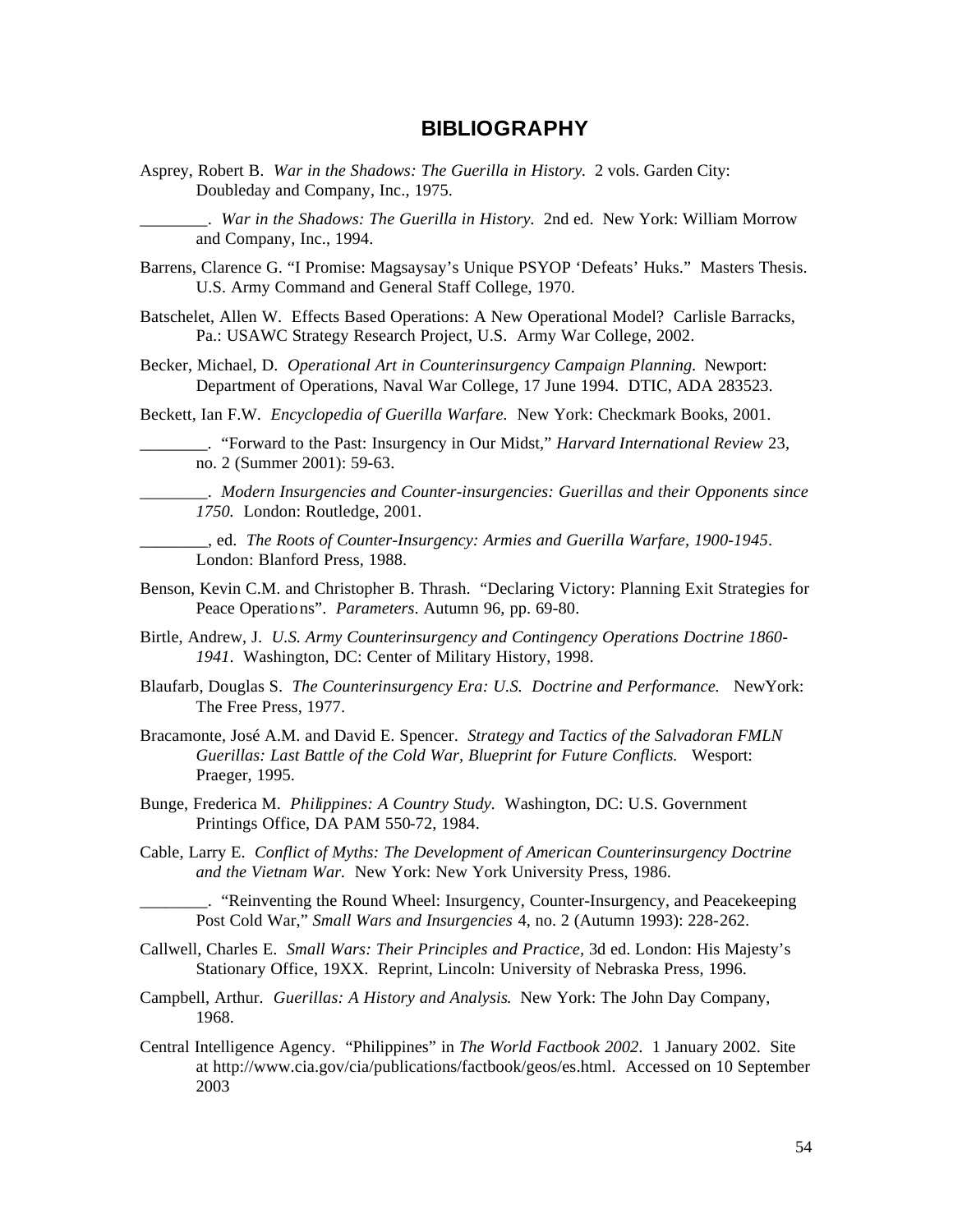- Chalk, Peter. "Re-Thinking U.S Counter-Terrorism Efforts". Washington D.C.: RAND Corporation, 2001. Database on-line. Available from http://www.rand.org/hot/opeds/092101SDUT.html
- Chapman, William. *Inside the Philippine Revolution.* New York: W.W. Norton & Company, 1987.
- Childress, Michael. *The Effectiveness of U.S. Training Efforts in Internal Defense and Development: The Cases of El Salvador and Honduras.* Santa Monica: Rand, 1995.
- Clausewitz, Carl von. *On War*. Edited and translated by Michael Howard and Peter Paret. Princeton: Princeton University Press, 1976.

Clutterbuck, Richard. *Guerrillas and Terrorists*. Ohio University Press, Chicago: 1980

Comish, Leo S., Jr. "The United States and the Philippine Hukbalahap Insurgency: 1946-1954." USAWC Research Paper, US Army War College, 1971.

\_\_\_\_\_\_\_\_. "Military Doctrine and the 'Learning Institution:' Case Studies in Low-Intensity Conflict." Ph.D. diss., University of Southern California, 1995.

- Davis, Paul K, and Brian Michael Jenkins. "The Influence Component of Counterterrorism: A Systems Approach," *RAND Review*. Spring 2003.
- de Wijk, Rob. "The Limits of Military Power," *The Washington Quarterly* 25: 1 (Winter 2002): 75-92.
- Dillon, Dana R. "Comparative Counter-insurgency Strategies in the Phillipines," *Small Wars and Insurgencies* 6, no. 3 (Winter 1995): 281-303.
- Dorner, Dietrich. *The Logic of Failure*. New York: Metropolitan Books, 1989.
- Downes, Richard. *Landpower and Ambiguous Warfare: The Challenges of Colombia in the 21st Century*. Carlisle Barracks: Strategic Studies Institute, U.S. Army War College, 10 March 1999.
- Downie, Richard D. *Learning From Conflict: The U.S. Military in Vietnam, El Salvador, and the Drug War.* Westport: Praeger, 1998.
- Fall, Bernard B. *Last Reflections on a War.* Garden City, New York: Doubleday & Company, Inc., 1975.
- Flavin, William, "Planning for Conflict Termination and Post-Conflict Success". *Parameters*. Autumn 2003, pp.95-112.
- Flynn, Stephen E. U.S. Support of Plan Colombia: Rethinking the Ends and Means. Carlisle Pa. U.S. Army War College. Strategic Studies Institute, May 2001.
- Gottlieb, Aryea, "Beyond the Range of Military Options." *Joint Force Quarterly*. Autumn 95, pp. 99-104.
- Gray, Collin S. "Thinking Asymmetrically in Times of Terror". *Parameters*. Spring 02, pp. 5-14
- Greer, James K. "Operational Art for the Objective Force," *Military Review* 82, no. 5 (October 2002): 22-29.
- Golay, Frank, H. *The Philippines: Public Policy and National Economic Development.* Ithaca: Cornell University Press, 1961, 71-72. Quoted in Dana R. Dillon, "Comparative Counter-insurgency Strategies in the Phillipines," *Small Wars and Insurgencies* 6, no. 3, 285, (Winter 1995).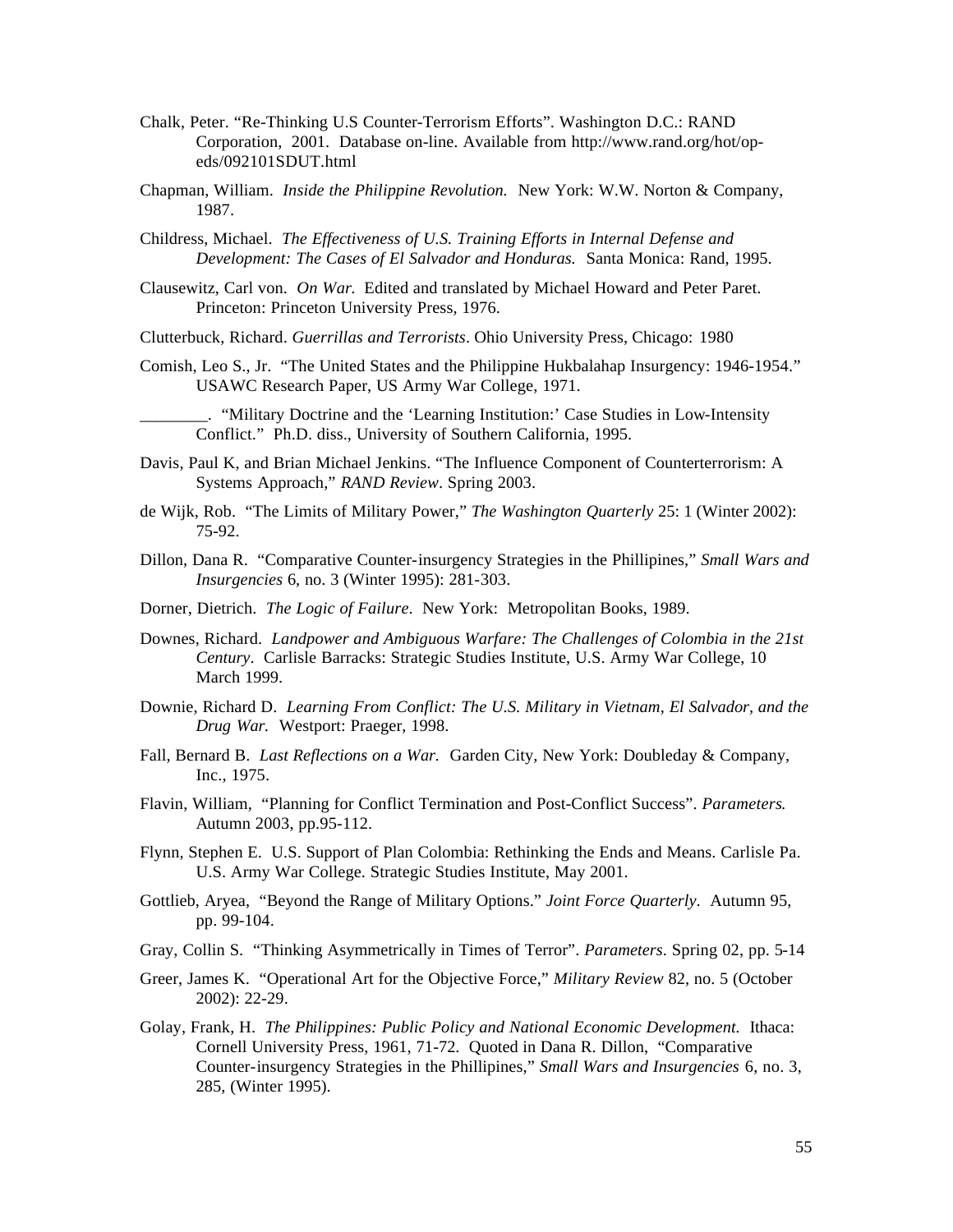- Grant, Thomas A. "Government, Politics, and Low-Intensity Conflict." In *Low-Intensity Conflict: Old Threats in a New World.* ed. Edwin G. Corr and Stephan Sloan, 257-275. Westview Studies in Regional Security, ed. Wm. J. Olson. Boulder: Westview Press, 1992.
	- \_\_\_\_\_\_\_\_. "Little Wars, Big Problems: The United States and Counterinsurgency in the Postwar World." Ph.D. diss., University of California, Irving, 1990.
- Gray, Colin S. *Defining and Achieving Decisive Victory*. Carlisle, Pa.: U.S. Army War College. Strategic Studies Institute, 2002.
- Greenberg, Lawrence M. *The Hukbalahap Insurrection: A Case Study of a Successful Anti-Insurgency Operation in the Philippines, 1946-1955*. Washington, DC: Analysis Branch US Army Center of Military History, CMH Pub 93-8, 1986.
- Griffith, Samuel B. *Sun Tzu: The Art of War*. New York: Oxford University Press, 1963.
- Guevara, Ernesto "Che". *Guerilla Warfare.* New York: Monthly Review Press, 1961. Reprint, Lincoln: University of Nebraska Press, 1985.
- Gurr, Ted Robert. *Why Men Rebel.* Princeton: Princeton University Press, 1970.
- Hammer, Kenneth. "Huks in the Philippines," *Military Review* 36, no. 1, (April 1956): 50-54.
- Holland, John. *Hidden Order: How Adaptation Builds Complexity*. Reading: Helix Books, 1995.
- Institute for International Mediation and Conflict Resolution. "The World Conflict and Human Rights Map 2001." Site at http://www.iimcr.org/imgs/Conflictmap %202001-g.pdf.
- International Monetary Fund Staff. "Globalization: Threat or Opportunity?" April 12, 2000 (Corrected January 2002). Site at http://www.imf.org/external/np/exr/ ib/2000/ 041200.htm. Accessed on 10 October 2003.
- Jenkins, Brian Michael. "Terrorism: Current and Long Term Threats", Santa Monica: *RAND*  Corporation, November 2001. Database on-line. Available from http://www.rand.org/publications/CT/CT187/
- Joes, Anthony James. *America and Guerilla Warfare.* Lexington: University of Kentucky Press, 2000.
- Johnson, Stuart Martin, ed., "New Challenges, New Tools for Defense Decisionmaking", Washington D.C.: *RAND* Corporation, 2003. Database on-line. Available from *http://www.rand.org/publications/MR/MR1576/MR1576.pref.pdf*
- Joint Forces Staff College. *The Joint Staff Officer's Guide 2000*. 2000.
- Joint Publication 1-02: *Department of Defense Dictionary of Military and Associated Terms*. Washington, DC. 2001
- Joint Publication 3-0. *Doctrine for Joint Operations.* 10 September 2001.
- Joint Publication 3-07. *Joint Doctrine for Military Operations Other than War.* 16 June 1995.
- Joint Publication 3-07.1. *Joint Tactics, Techniques, and Procedures (JTTP) for Foreign Internal Defense(FID)*. 26 June 1996.
- Joint Publication 5-0. *Doctrine for Planning Joint Operations*. 13 April 1995.
- Joint Publication 5-0. *Doctrine for Joint Planning Operations(2nd Draft)*. 10 December 2002.
- Joint Publication 5-00.1. *Joint Doctrine for Campaign Planning*. 25 January 2002.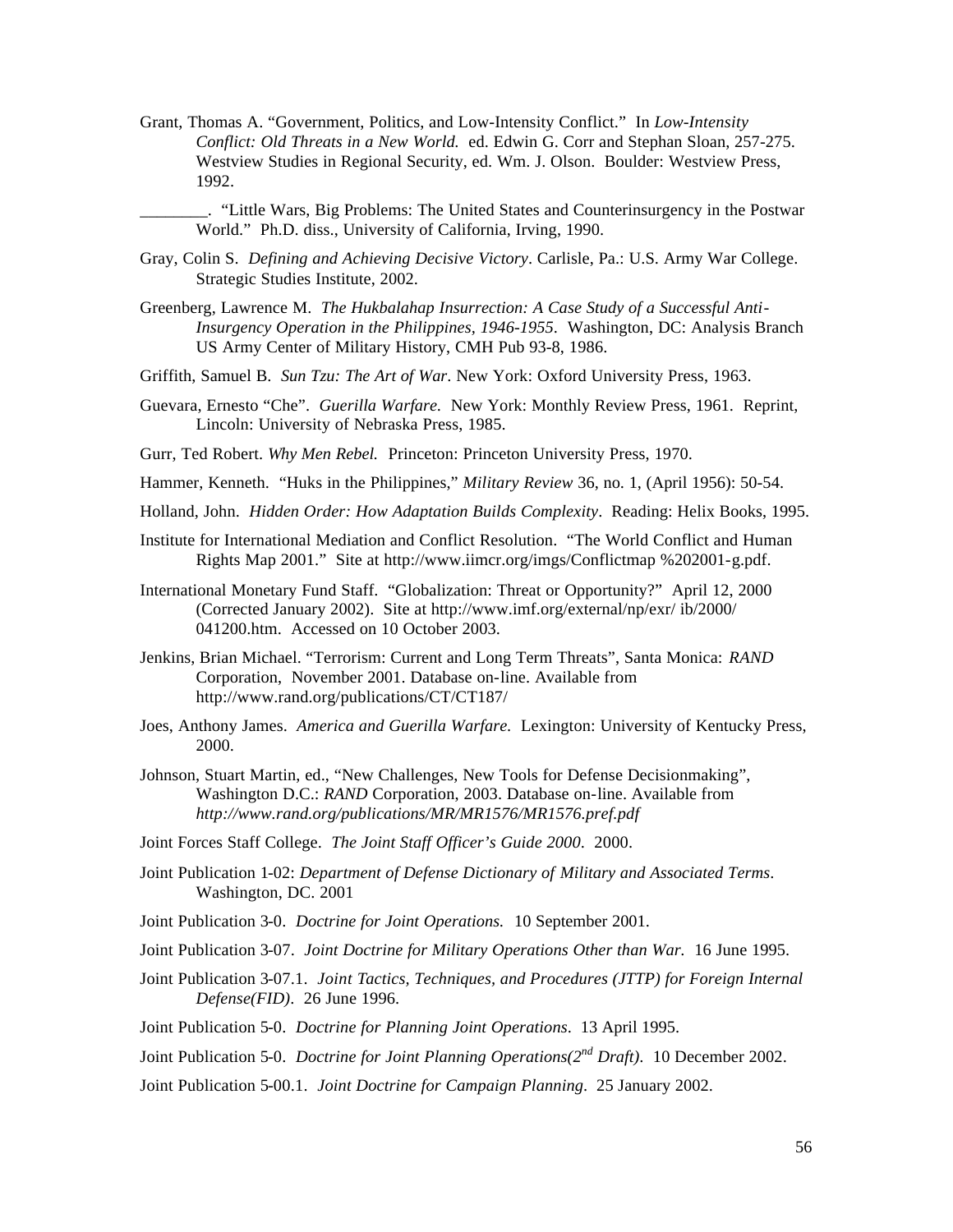- Kerkvliet, Benedict J. *The Huk Rebellion: A Study of Peasant Revolt in the Philippines.* Berkeley: University of California Press, 1977. Reprint, Lanham: Rowman & Littlefield Publishers, Inc, 2002.
- Kitson, Frank. *Low Intensity Operations: Subversion, Insurgency, Peace-keeping.* Harrisburg: Stackpole Books, 1971.
- Klien, Gary. *Sources of Power*. Cambridge MA: The MIT Press, 1998.
- Lachica, Eduardo. *The Huks: Philippine Agrarian Society in Revolt.* New York: Praeger Publishers, 1971.
- Lansdale, Edward G. *In the Midst of Wars: An American's Mission to Southeast Asia.* New York: Harper & Row, Publishers, 1972. Reprint, New York: Fordham University Press, 1991.
- Laurie, M.I. "The Operational Level in Low Intensity Conflict," *Low Intensity Conflict and Law Enforcement* 1, no. 3 (Winter 1992): 312-323.
- Leech, Garry M. *Killing Peace: Colombia's Conflict and the Failure of U.S. Intervention*. New York: Information Network of the Americas, 16 August 2002.
- LeoGrande, William M. *Our Own Backyard: The United States in Central America, 1977-1992*. Chapel Hill: The University of North Carolina Press, 1998.
- Luvaas, Jay. "Lessons and Lessons Learned: A Historical Perspective." In *The Lessons of Recent Wars in the Third World, Volume I*, ed. Robert E. Harkavy and Stephanie G. Neuman, 51-72. Lexington: Lexington Books, 1985.
- Manchester, William. *American Caesar: Douglas MacArthur 1880-1964.* Boston: Little, Brown and Company, 1978.
- Mann, Edward C., III, Gary Endersby, and Thomas R. Searle. *Thinking Effects: Effects-Based Methodology for Joint Operations*, CADRE Paper No. 15*.* Maxwell Air Force Base: Air University Press, 2002.
- Manwaring, Max G. *Internal Wars: Rethinking Problem and Response.* Carlisle Barracks: Strategic Studies Institute, U.S. Army War College, September 2001.
	- \_\_\_\_\_\_\_\_. *Nonstate Actors in Colombia: Threat and Response*. Carlisle Barracks: Strategic Studies Institute, U.S. Army War College, May 2002.

\_\_\_\_\_\_\_\_. "Toward an Understanding of Insurgency Wars: The Paradigm." In *Uncomfortable Wars: Toward a New Paradigm of Low Intensity Conflict,* ed. Max G. Manwaring, 19-28. Westview Studies in Regional Security, ed. Wm. J. Olson. Boulder: Westview Press, 1991.

\_\_\_\_\_\_\_\_. *U.S. Security Policy in the Western Hemisphere: Why Colombia, Why Now, and What is to Be Done?.* Carlisle Barracks: Strategic Studies Institute, U.S. Army War College, June 2001.

Marcella, Gabriel. *Plan Colombia: The Strategic and Operational Imperatives*. Carlisle Pa. U.S. Army War College. Strategic Studies Institute, April 2001.

\_\_\_\_\_\_\_\_. The United States and Colombia: The Journey from Ambiguity to Strategic Clarity. Carlisle Pa. U.S. Army War College. Strategic Studies Institute, May 2003.

Marcella, Gabriel and Donald Schulz. *Colombia's Three Wars: U.S. Strategy at the Crossroads*. Carlisle Barracks: Strategic Studies Institute, U.S. Army War College, 5 March 1999.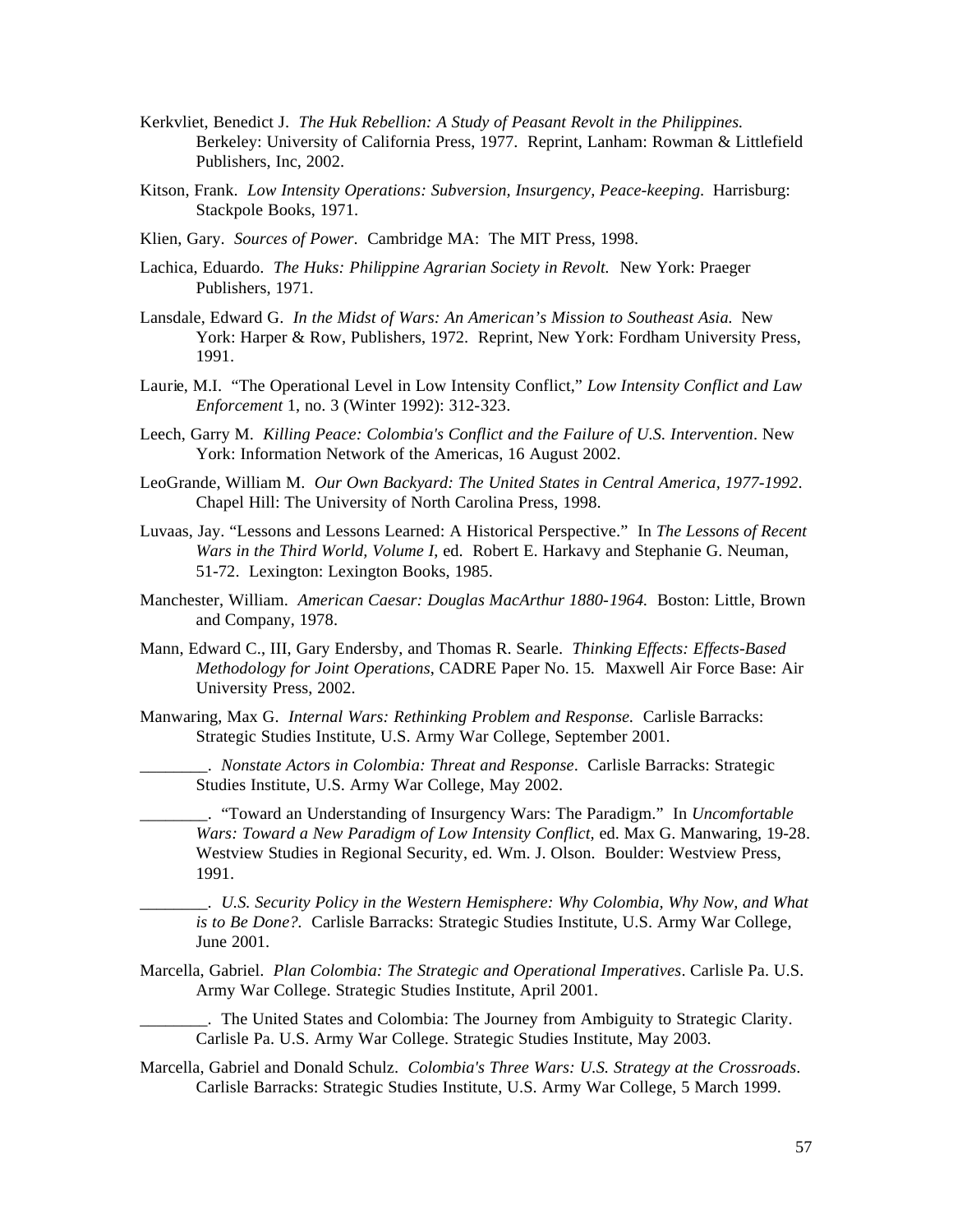- Mendel, William W. and Floyd T. Banks. "Campaign Planning: Getting it Straight," *Parameters*  18, no. 3, (September 1988): 43-53.
- Metz, Steven. *Counterinsurgency: Strategy and the Phoenix of American Capability*. Carlisle Barracks: Strategic Studies Institute, U.S. Army War College, 28 February 1995.

\_\_\_\_\_\_\_\_\_\_. "A Flame Kept Burning: Counterinsurgency Support After the Cold War," *Parameters* 25, no. 3, (Autumn 1995): 31-41.

\_\_\_\_\_\_\_\_\_\_. "Counterinsurgent Campaign Planning," *Parameters* 19, no. 3, (September 1989): 60-68.

\_\_\_\_\_\_\_\_\_\_. *The Future of Insurgency*. Carlisle Barracks: Strategic Studies Institute, U.S. Army War College, 10 December 1993.

- Millet, Richard L. *Colombia's Conflicts: The Spillover Effects of a Wider War.* Carlisle Barracks: Strategic Studies Institute, U.S. Army War College, October 2002.
- Mintzberg, Henry. *The Rise and Fall of Strategic Planning: Reconceiving Roles for Planning, Plans, Planners.* New York: The Free Press, 1994.
- Morrissey, Michael T. *End State: Relevant in Stability Operations?* Fort Leavenworth, KS: U.S. Army Command and General Staff College, May 2002.
- O'Neill, Bard E. *Insurgency & Terrorism: Inside Modern Revolutionary Warfare.* Dulles: Brassey's (US), Inc., 1990.
- Paget, Julian. *Counter-Insurgency Operations: Techniques of Guerrilla Warfare.* New York: Walker and Company, 1967.
- Passage, David. *The United States and Colombia*. Carlisle Barracks: Strategic Studies Institute, U.S. Army War College, March 2000.
- Peterson, A.H., G.C. Reinhard and E.E. Conger, eds. *Symposium on the Role of Airpower in Counterinsurgency and Unconventional Warfare: The Philippine Huk Campaign.* Santa Monica: RAND, RM-3652-PR, July 1963.
- Rabasa, Angel and Peter Chalk. *Colombian Labyrinth: The Synergy of Drugs and Insurgency and Its Implications for Regional Stability*. Santa Monica: RAND, 2001.
- Romulo, Carlos P. and Marvin D. Gray. *The Magsaysay Story.* New York: The John Day Company, 1956.
- Rose, Donald G. "FM 3-0 *Operations*: The Effect of Humanitarian Operations on US Army Doctrine," *Small Wars and Insurgencies* 13, no. 1 (Spring 2002): 57-82.
- Rosello, Victor "Lessons From El Salvador," *Parameters* 23, no. 4 (Winter 1993-94), 100-108.
- Roskin, Michael G. "Crime and Politics in Colombia: Considerations for U.S. Involvement,". *Parameters*. Winter 01-02, pp. 126-134.
- Sanger, Richard H. *Insurgent Era: New Patterns of Political, Economic, and Social Revolution*. Washington, DC: Potomac Books, Inc., 1967.
- Schirmer, Daniel B.and Stephen R. Shalom, eds. *The Philippines Reader: A History of Colonialism, Neocolonialism, Dictatorship and Resistance.* Boston: South End Press, 1987.
- Schwarz, Benjamin C. *American Counterinsurgency Doctrine and El Salvador: The Frustrations of Reform and the Illusions of Nation Building.* Santa Monica: RAND, R-4042-USDP, 1991.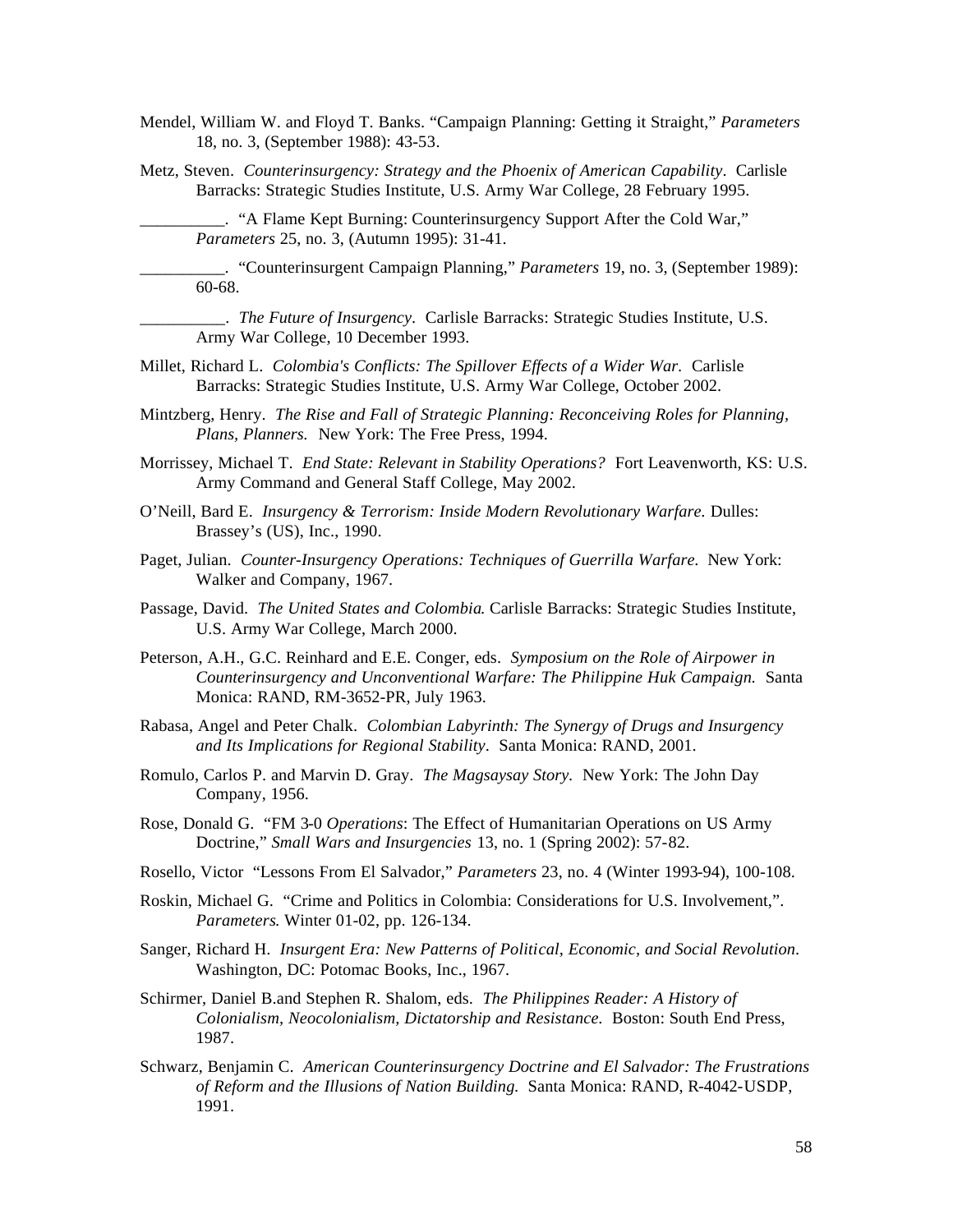\_\_\_\_\_\_\_\_. Guerilla Warfare: A Historical, Biographical and Bibliographical Sourcebook. Westport: Greenwood Press, 1996.

- Schulz, Donald E. "The Growing Threat to Democracy in Latin America," *Parameters*, Spring 01, pp. 59-71
- Shy, John and Thomas W. Collier. "Revolutionary Warfare." In *Makers of Modern Strategy: From Machiavelli to the Nuclear Age*, ed. Peter Paret, 815-862. Princeton: Princeton University Press, 1986.
- Slade, Stuart. "Successful Counter-insurgency: How Thais Burnt the Books and Beat the Guerillas," in *Internal Security & CO-IN,* an editorial supplement to *International Defense Review 22,* (October 1989): 21-25.
- Strange, Joe. *Centers of Gravity & Critical Vulnerabilities: Building on the Clausewitizian Foundation So That We Can All Speak the Same Language.* Quantico: Marine Corps University Foundation, 1996.
- Summers, Harry G. Jr. "A War Is a War Is a War Is a War." In *Low-Intensity Conflict: The Pattern of Warfare in the Modern World,* ed. Loren B. Thompson, 27-49. Lexington: Lexington Books, 1989.
- Taruc, Luis. *He Who Rides the Tiger: The Story of an Asian Guerilla Leader.* New York: Frederick A. Praeger, Publishers, 1967.
- Thompson, Leroy. *The Counterinsurgency Manual.* London: Greenhill Books, 2002.
- Thompson, Robert. *Defeating Communist Insurgency: Experiences from Malaya and Vietnam.* Studies in International Security: 10. London: MacMillan Press, Ltd., 1966.
- Toase, Francis. "The French Experience." In *The Roots of Counter-Insurgency: Armies and Guerilla Warfare, 1900-1945*, ed. Ian F.W. Beckett, 40-59.London: Blanford Press, 1988.
- Trinquier, Roger. *Modern Warfare: A French View of Counterinsurgency*. With an introduction by Bernard Fall. Translated by Daniel Lee. New York: Frederick A. Praeger, 1964.
- Turabian, Kate L. *A Manual for Writers of Term Papers, Theses, and Dissertations.* 6<sup>th</sup> ed. Chicago: University of Chicago Press, 1996.
- U.S. Census Bureau. "World Population Profile: 1998 Highlights." Site at http://www.census.gov/ipc/www/wp98001.html.
- U.S. Congress. Senate. Committee on Foreign Relations. *U.S. Policy Toward Colombia: Hearing before the Committee on Foreign Relations.* 106th Cong., 3rd sess., 09 October 1999.
- U.S. Department of Defense. *National Strategy for Combating Terrorism*. Washington, D.C., 2003.
- U.S. National Security Council Staff. "A Report to the President by the National Security Council with Respect to the Philippines." NSC 84/2. 9 November 1950. In *The Philippines Reader: A History of Colonialism, Neocolonialism, Dictatorship and Resistance*, ed. Daniel B. Schirmer and Stephen R. Shalom, 105-110. Boston: South End Press, 1987.
- U.S. President. Address. "Address to a Joint Session of Congress and the American People." Office of the Press Secretary (20 September 2001): site at http://www.whitehouse.gov/news/releases/2001/09/20010920-8.html, accessed on 25 January 2004.